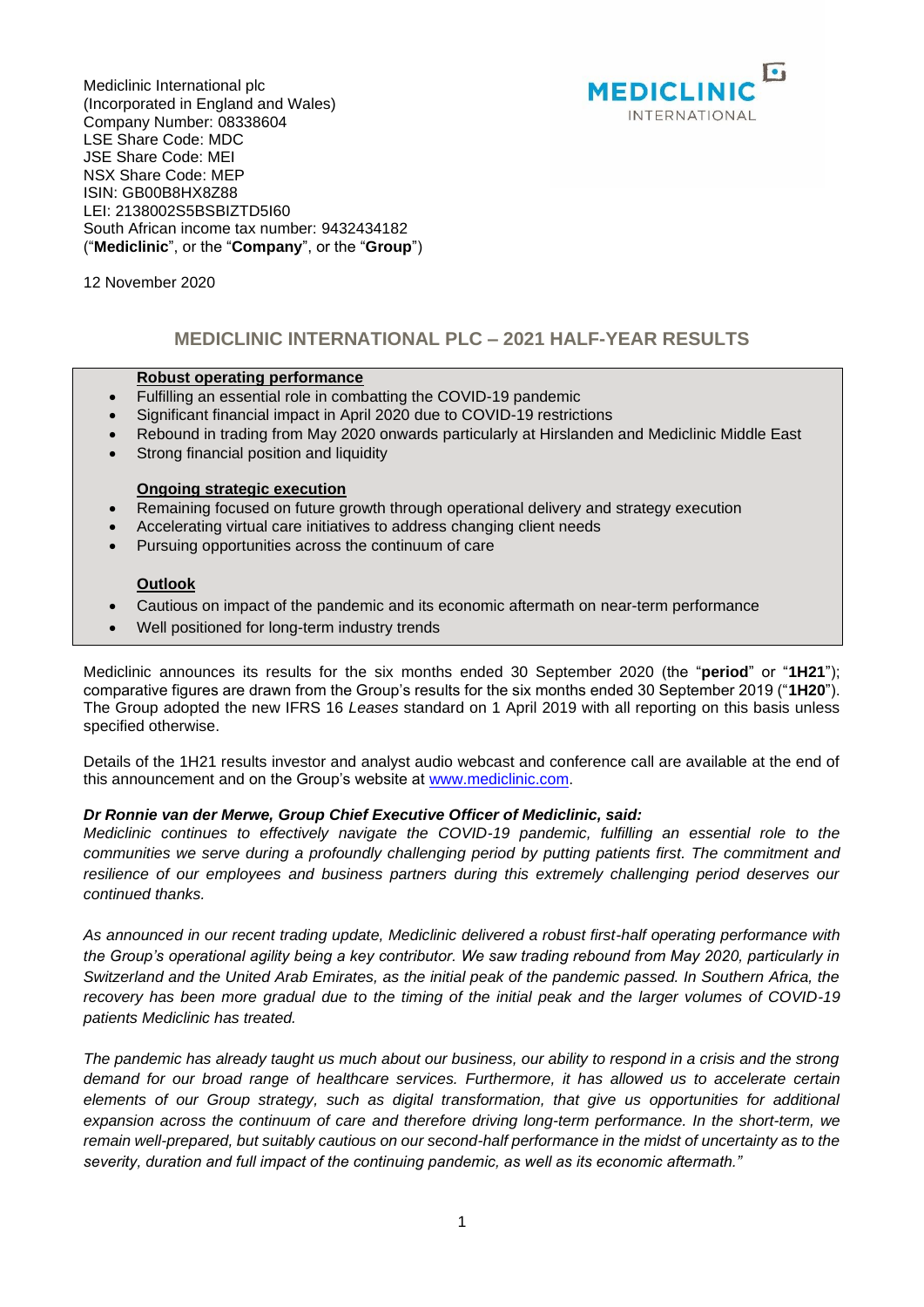## **GROUP FINANCIAL RESULTS SUMMARY**

|                                                  | 1H <sub>21</sub><br>£'m | 1H <sub>20</sub><br>£'m | $%$ variance <sup>4</sup> |
|--------------------------------------------------|-------------------------|-------------------------|---------------------------|
| Revenue                                          | 1 4 1 1                 | 1515                    | (7)%                      |
| <b>EBITDA</b>                                    | 171                     | 252                     | (32)%                     |
| Adjusted EBITDA <sup>1</sup>                     | 171                     | 252                     | (32)%                     |
| Operating profit                                 | 64                      | 149                     | (57)%                     |
| Adjusted operating profit <sup>1</sup>           | 66                      | 144                     | (54)%                     |
| Earnings <sup>2</sup>                            | 15                      | 109                     | (86)%                     |
| Adjusted earnings <sup>1</sup>                   | 17                      | 73                      | (77)%                     |
| Earnings per share (pence)                       | 2.0                     | 14.8                    | (86)%                     |
| Adjusted earnings per share (pence) <sup>1</sup> | 2.3                     | 9.9                     | (77)%                     |
| Interim dividend per share (pence)               | ۰                       | 3.20                    | (100)%                    |
| Net incurred debt <sup>3</sup>                   | 1695                    | 1775                    | (5)%                      |
| Cash conversion <sup>5</sup>                     | 42%                     | 98%                     |                           |

*1 The Group uses adjusted income statement reporting as non-IFRS measures in evaluating performance and to provide consistent and comparable reporting. Refer to the section on "Earnings Reconciliations" in the Financial Review of this announcement.* 

*2 Reported earnings refers to profit / (loss) attributable to equity holders.*

*3 Net debt reflects bank borrowings and excludes IFRS 16 lease liabilities.* 

*4 The percentage variances are calculated in unrounded pound sterling values and not in millions.* 

*5 Refer to calculation in the Finance Review.*

## **GROUP FINANCIAL SUMMARY**

- Robust first-half operating performance under challenging circumstances
- Revenue down 7% to £1 411m; down 5% in constant currency; significantly impacted by April 2020 due to sudden onset of COVID-19 restrictions
- Adjusted EBITDA at £171m down 32% in both reported and constant currency terms reflecting a mostly fixed employee cost base
- Adjusted operating profit down 54% at £66m; reported operating profit down 57% to £64m
- Reported earnings of £15m (1H20: £109m), including equity accounted loss of Spire
- Adjusted earnings per share ("**EPS**") down 77% at 2.3 pence
- Cash conversion at 42% of adjusted EBITDA (1H20: 98%) largely due to increased debtor balances caused by lower collections compared with earlier in the period
- Cash and available facilities of £661m (FY20: £518m)
- Previously announced covenant test waivers in place
- Dividend remains suspended as part of the Group's broad response to maintaining its liquidity position (1H20: 3.20 pence)

## **GROUP OVERVIEW**

#### **INTRODUCTION**

The Group's robust first-half operating performance was supported by demand and supplemented by an expanded service offering aimed at meeting clients' changing behaviour.

As previously disclosed, revenue and profitability were significantly impacted in April 2020 by the sudden onset of COVID-19-related lockdown measures. From May 2020 onwards, the moderation of restrictions resulted in a strong rebound in operating performance in Switzerland and the United Arab Emirates ("**UAE**"). During the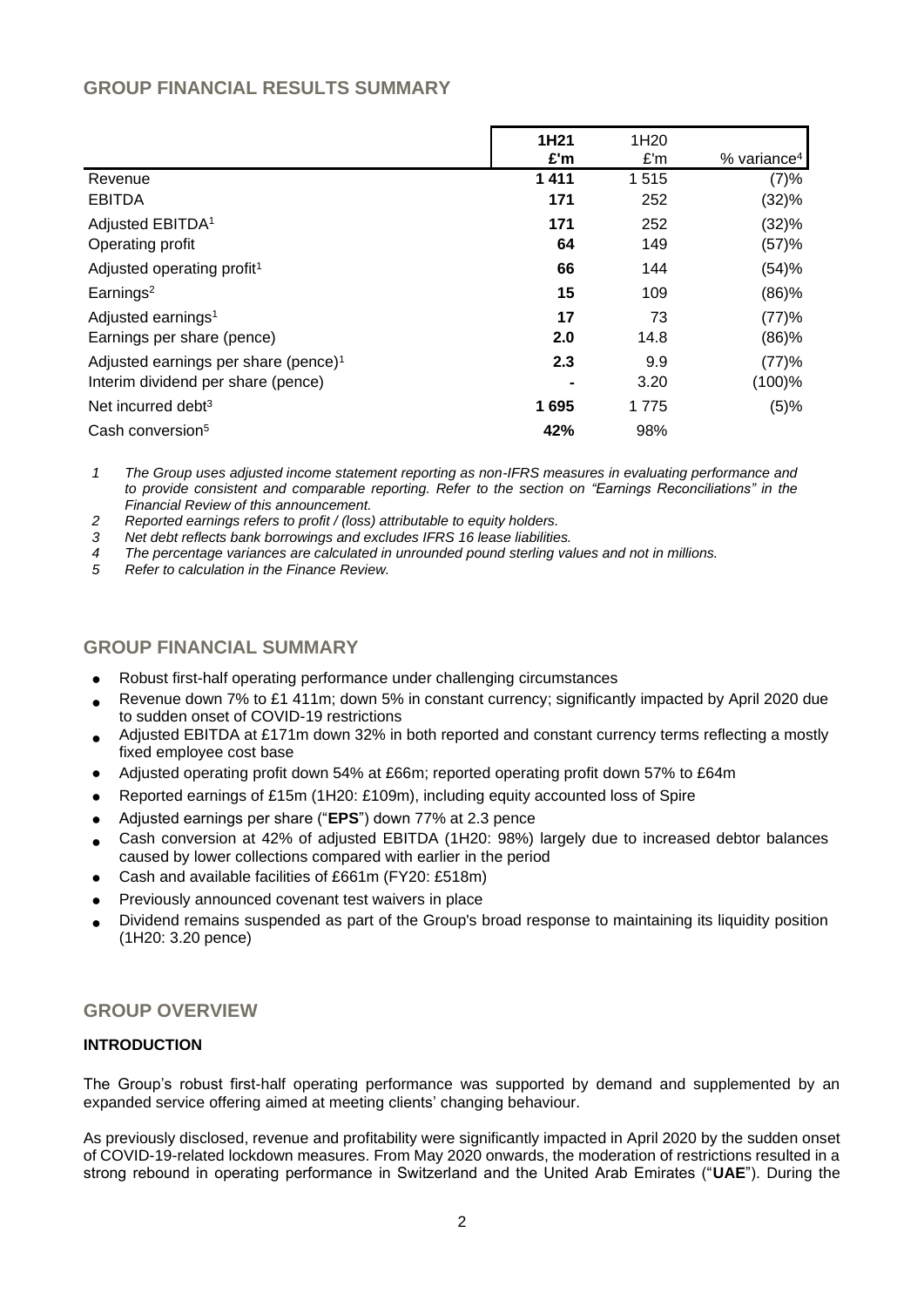summer months, Mediclinic Middle East, and, to a lesser extent, Hirslanden benefited from counter-seasonal trends from imposed travel restrictions and delayed procedures during the lockdown period. Southern Africa experienced a more gradual recovery through the initial peak of the COVID-19 pandemic (the "**pandemic**").

The Group remains cautious on second-half performance in the midst of uncertainty as to the full impact of the continuing pandemic and its economic aftermath. Mediclinic's leading market positions, relentless focus on operational delivery and strategy execution is, as always, aimed at capitalising on structural growth drivers in the healthcare sector, underpinning the long-term performance of the Group.

#### **EFFECTIVELY NAVIGATING THE PANDEMIC**

The Group continues to fulfil an essential role in combatting the pandemic. As an international healthcare services provider, Mediclinic prioritises the safety of its employees and patients; the continuity of its operations; and its support of and collaboration with the relevant health authorities – all while delivering on its Group strategy. The Group has admitted over 19 000 COVID-19 patients of which around 3 000 required intensive care and over 2 000 were ventilated.

From the outset of the pandemic, the Group responded efficiently and effectively to the rapidly changing environment through its centrally coordinated clinical services function. Mediclinic implemented infection prevention and control programmes leveraging its Group insight and best practices. The Group's international perspective remains a key differentiating factor for Mediclinic. Multi-disciplinary taskforces at Group and divisional level enable Mediclinic to constantly re-evaluate its ongoing response to the pandemic, allowing it to optimise treatment and care pathways for patients, in order that demand for critical and intensive care beds is managed appropriately.

The Group also invested in a number of initiatives to support employees, affiliated doctors and communities during this time, including establishing 24/7 client call centres and crisis control centres.

The Group's centrally co-ordinated procurement teams with global sourcing capabilities have played a pivotal role in ensuring unabated delivery of critical care. Across three continents, the team's pro-active measures ensured the continued supply of critical personal protective equipment ("**PPE**"), drugs, consumables and intensive care unit equipment. In line with the global trend during the initial peak of the pandemic, the cost of many supplies increased. The Group continues to actively manage its stock to provide contingencies in the event of future peaks.

In support of pandemic-related solidarity funds, non-executive directors of the Board, executive directors, senior managers and many employees have made significant financial donations to national initiatives in their respective countries.

#### **ADVANCING THE GROUP STRATEGY**

The Group strategy enables operational agility and sustains a diverse, performance-driven and collaborative culture – two key aspects to leveraging scale, knowledge and skills for sustainable growth. While disruptions caused by the pandemic have inevitably tested this strategy, it has also shown that the strategy is the right one and Mediclinic remains confident that it is well positioned for the long-term industry trends.

During the period, the Group has moved nimbly and proactively to the changing demand and opportunities presented by the pandemic and established new services and supporting infrastructure, including:

- advancing the use of virtual care;
- establishing testing units and additional laboratory facilities;
- launching pharmacy home delivery and drive-through pharmacies; and
- establishing alternative interim facilities to admit asymptomatic and low-acuity cases.

While some of these provide one-off benefits, others will offer the Group new growth and efficiency opportunities in the future such as accelerating initiatives in laboratories, virtual care and pharmacy services.

#### **Innovation and digital transformation**

The pandemic has highlighted and accelerated the global demand for accessible, convenient, quality care. To ensure Mediclinic is well-positioned for the future of healthcare provision, the Group is accelerating the execution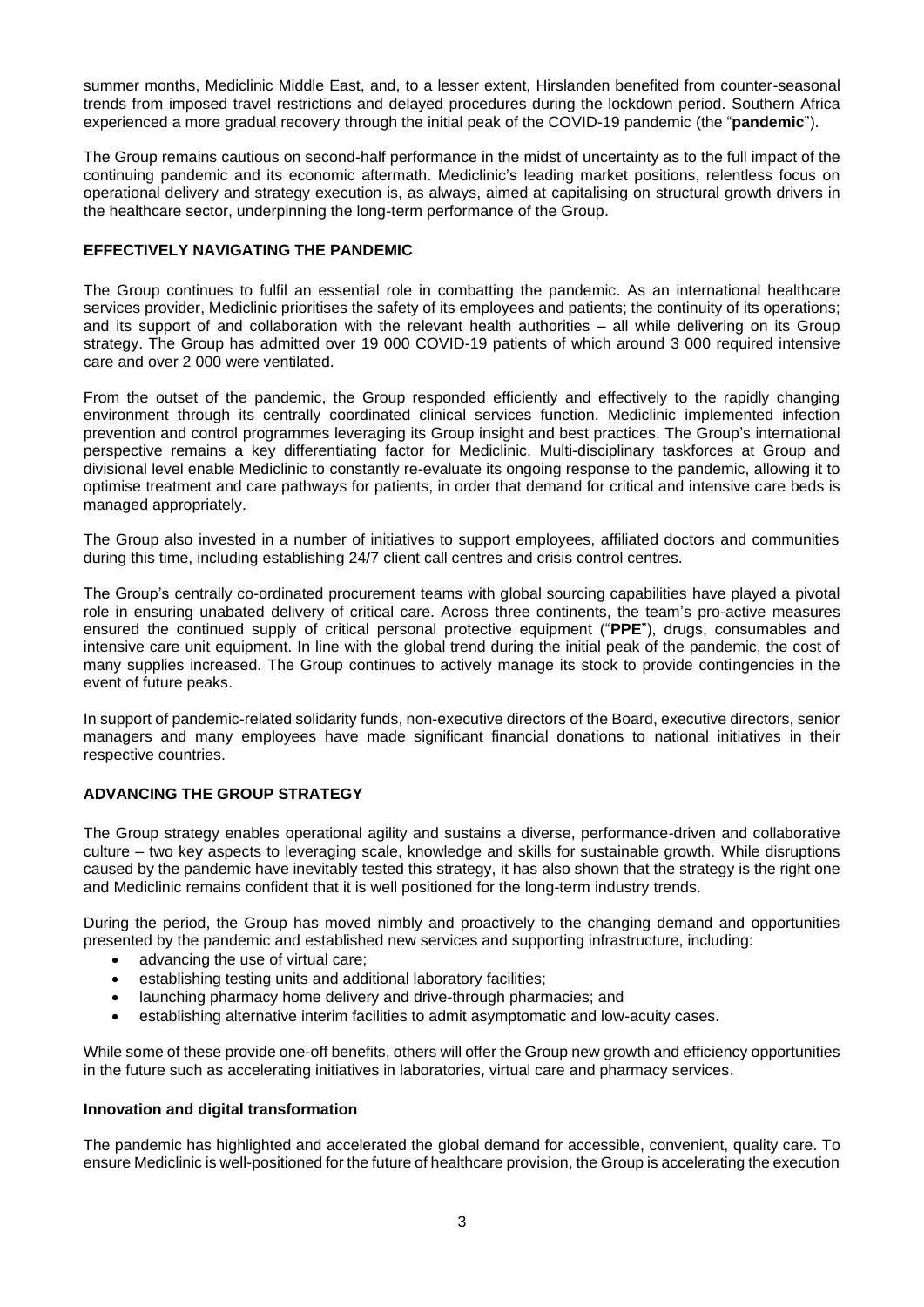of its innovation and digital transformation initiatives. In pursuit of creating a seamless service offering, the organisation is investing in solutions that will enable and support clients across the continuum of care.

During the pandemic, lockdowns necessitated the rapid deployment of certain telemedicine services to provide remote access to the Group's clinical experts and its existing services. As a result of the pandemic, Mediclinic accelerated the development of overarching solutions that will solidify its ability to render virtual care to its clients for the longer-term.

Core to Mediclinic's virtual care initiative is the development and deployment of a digital healthcare backbone across the divisions. This will allow for the launch of a seamless client experience across all service offerings, both virtual and physical. The client facing application is already in an advanced planning phase and will be launched in Switzerland, during the first quarter of calendar year 2021. In time, expanded and enhanced services will be available across Mediclinic to all its clients. On the digital platform, Hirslanden will pilot a pregnancy and baby pathway, Mediclinic Southern Africa will pilot a new dialysis service and Mediclinic Middle East will implement remote patient monitoring.

In the UAE, Mediclinic Middle East recently became the first private healthcare provider to integrate its Electronic Health Records ("**EHR**") successfully with the Health Information Exchanges in both Dubai and Abu Dhabi. During the pandemic, these integrated systems enabled automatic COVID-19 test result notifications via client applications on mobile devices.

As reported in the 2020 Annual Report, the Group is preparing to launch a precision medicine service, initially at Mediclinic Middle East, and shortly thereafter at Hirslanden. Delivering new revenue streams, the service will utilise the established laboratory facilities in the divisions led by specialist geneticists, offering the ability to tailor disease treatment and prevention according to variability in the genes, environment and lifestyles of individual clients.

In October 2020, the Group Executive Committee welcomed Dr Tyson Welzel to the team as Group Chief Innovation Officer tasked with establishing a centrally led Innovation and Digital Transformation function that will pursue opportunities in this rapidly growing segment.

#### **Investing across the Continuum of care**

Mediclinic is uniquely positioned given its scale, geographic diversification and well-invested asset base in an industry with high barriers to entry. For more than 35 years, it has established a market leading position and unparalleled trust through its specialist-orientated, multi-disciplinary medical facilities housing exceptional clinical expertise. The distinct combination of these facilities and Mediclinic's experienced professionals form the cornerstone of the Group, but importantly provide a platform to expand and deliver new services. Mediclinic has prioritised adapting its service offering through investing across the continuum of care as clients seek solutions that are modern, convenient, effective and affordable.

The Group continues to invest in day case clinics to support regional care models with 17 now opened. During the period, Mediclinic acquired Opera Zumikon in Zurich and opened a co-located day case clinic at Mediclinic Cape Gate in South Africa and Opera St Gallen located close to the Klinik Stephanshorn in Switzerland. In addition, Hirslanden is collaborating with the Geneva University Hospital to create the largest day case clinic in Switzerland with the opening of the facility scheduled for 2024.

Hirslanden has advanced its significant cooperation agreement with Medbase, the leading Swiss specialist in family healthcare and part of the Migros Group, through the sale of three Hirslanden outpatient clinics to Medbase. The two partners have established a radiology joint venture, which will be managed by Hirslanden. These broader primary care networks support patients in efficiently addressing their healthcare needs by offering integrated care and referral networks. In South Africa, Mediclinic Southern Africa has a similar partnership through its investment in the Intercare Group and in the UAE, the division has an established network of 18 wholly owned outpatient clinics.

#### **Clinical excellence**

Across the Group, Mediclinic continues to invest in its clinical service offering, receiving recognition for its highly specialised medicine and leading clinical practitioners. This continues to elevate the clinical standing of the Group amongst healthcare professionals and authorities, key stakeholders that support the Group's purpose and vision. As an employer of choice, throughout the period, the Group has continued to welcome leading professionals from various medical fields with some establishing training and research facilities with Mediclinic.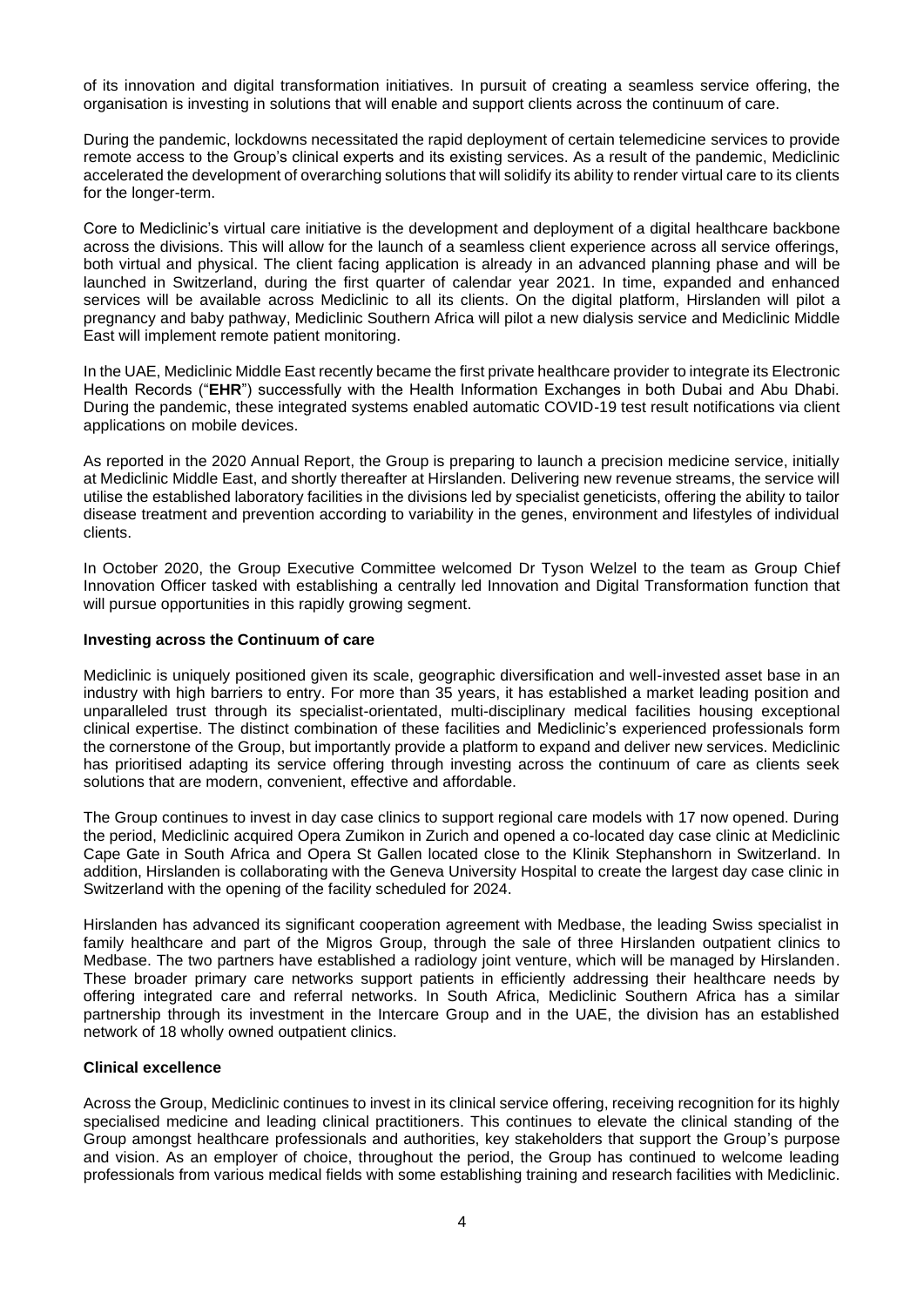The Group benefits greatly from its investments in establishing Centres of Excellence ("**CoEs**"), public private partnership ("**PPP**") agreements, university affiliations and student medical training programmes. Hirslanden continues to build on the two PPPs it announced last year. During the period, a urology and a cardiology collaboration agreement was concluded between the Centre for Urology Zurich and the heart clinic at Klinik Hirslanden and the cantonal hospital Spitäler Schaffhausen. In addition, Hirslanden Klinik Im Park and Spital Lachen have announced that a similar agreement in cardiology will be established in January 2021. In the UAE, the Surgical Review Corporation accredited the Metabolic and Bariatric Surgery CoE at Mediclinic Airport Road Hospital in Abu Dhabi. In January 2021, this flagship tertiary care hospital will also benefit from the opening of a Comprehensive Cancer Centre ("**CCC**"), the second to be established by the division in collaboration with Hirslanden oncology specialists. The division's other CCC at Mediclinic City Hospital (North Wing) was also recently awarded the Dubai Health Care City Excellence Innovation Award and in September 2020, the first ever robotic liver resection surgery in Dubai was performed at the hospital using the recently acquired da Vinci robot.

### **GROUP FINANCIAL PERFORMANCE**

#### **Adjusted results**

The Group delivered a robust first-half operating performance, despite revenue and profitability being significantly impacted in April 2020 by the sudden onset of COVID-19-related lockdown measures and the suspension of non-urgent elective surgical procedures. As previously announced, April 2020 Group revenue was down 33% and adjusted EBITDA was down around £60m compared with the prior period. From May 2020 onwards the restrictions moderated, enabling the gradual safe reintroduction of the Group's diverse service offering.

The Group's 1H21 revenue was down 7% at £1 411m (1H20: £1 515m) and down 5% in constant currency terms.

Group adjusted EBITDA at £171m was down 32% (1H20: £252m) in both reported and constant currency terms. This was caused by the sudden revenue decline exacerbated by the mostly fixed employee cost base, salary increases to nursing employees, staffing requirements due to isolation and quarantine regulations as well as an increase in demand for critical care employees. Within consumable and supply costs, the use and cost of PPE surged during the initial peak of the pandemic before stabilising. Across the Group, incremental COVID-19 related expenses totalled around £17m. The Group's adjusted EBITDA margin was 12.1% (1H20: 16.6%).

Adjusted depreciation and amortisation was down 2% to £106m (1H20: £108m) reflecting lower capital investment during the period due to the liquidity preservation measures and translation differences caused by the depreciation of the Rand.

Adjusted operating profit was down 54% at £66m (1H20: £144m).

Net finance cost was down 8% at £37m (1H20: £40m) mainly due to the reduction of base rates in South Africa and the UAE as well as translation differences caused by the depreciation of the Rand, which is also the highest interest rate environment.

The adjusted tax credit of £1m (1H20: tax charge of £23m) and adjusted effective tax rate for the period of (2.1)% (1H20: 21.7%) reflects the Swiss tax charge offset by a tax credit in Southern Africa. In addition, the rate decreased due to a higher contribution of non-taxable income from Mediclinic Middle East compared with 1H20, partly offset with an increase in the effective tax rate due to the recognition of non-deductible equity accounted losses from the investment in Spire Healthcare Group ("**Spire**").

Adjusted non-controlling interests were down 75% to £3m (1H20: £11m) mainly due to lower contributions from Mediclinic Southern Africa hospitals with large outside shareholdings.

Adjusted share of net profit of equity accounted investments was down from a profit of £2m in 1H20 to a loss of £10m in 1H21, reflecting the net loss reported by Spire for the six months ended 30 June 2020.

Both adjusted earnings and adjusted EPS were down 77% at £17m (1H20: £73m) and 2.3 pence (1H20: 9.9 pence) respectively. In June 2020, the Board took the prudent and appropriate decision to suspend the dividend. The Board recognises the importance of its dividend to shareholders and will keep this position under review in light of the uncertainties posed by the pandemic.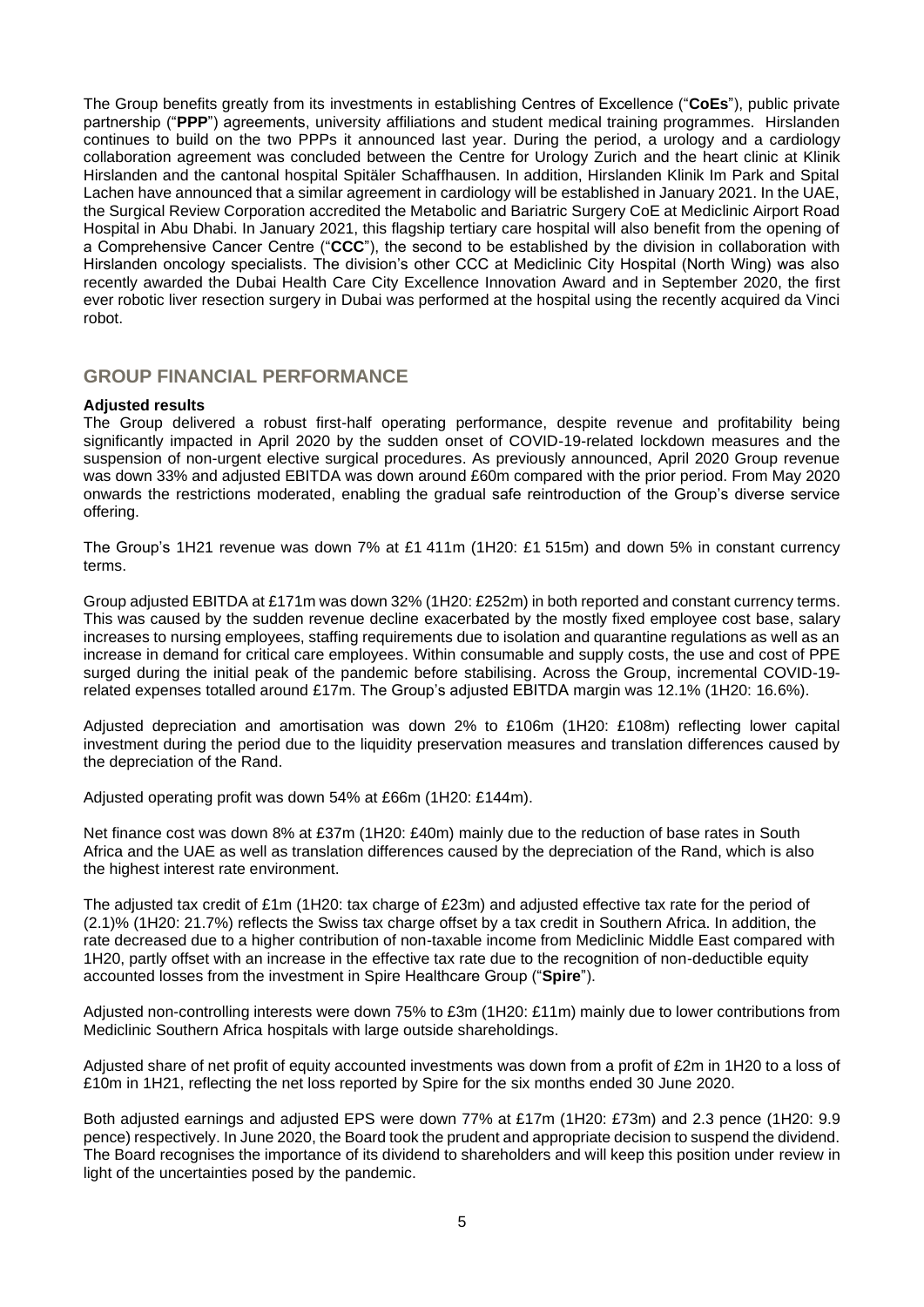Cash flow conversion at 42% (1H20: 98%) was primarily impacted by lower receivables collections in Mediclinic Middle East compared with earlier in the period, exacerbated by the strong counter-seasonal performance in the second quarter period, increased debtors balances in Hirslanden and a normalisation in Hirslanden's trade payables balance post the initial peak's stringent liquidity preservation measures. The Group continues to target 90-100% cash conversion. Cash and available facilities at the end of September 2020 remained strong at £449m on a comparable basis to £518m at 31 March 2020. A further unutilised bank facility in Switzerland of CHF250m was re-activated after year-end as part of the proactive measures taken with lenders. Therefore, total cash and available facilities at 30 September 2020 was £661m.

In response to the crisis, the Group's capex programmes were significantly reduced and as performance stabilised, investment projects recommenced. In total during the first-half, the Group invested £43m, of which £28m was on expansion projects, mainly the Mediclinic Airport Road Hospital expansion and EHR projects in the UAE. Currently the Group expects to invest around £173m in FY21 in constant currency terms. The Group continues to make ongoing investments in its asset base and during the period approved major multi-year upgrade and expansion projects in Switzerland at Hirslanden Klinik St Anna and Klinik Aarau.

The Group maintains a strategy of responsible leverage, largely using its asset base to secure cost-efficient ring-fenced borrowings. While property ownership drives operational and financial benefits, the approach is not fixed, reflecting the business needs of the Group as it expands across the continuum of care.

Debt is ring-fenced within each division, with no cross guarantees or cross defaults. Borrowings are denominated in the same currency as the divisions' underlying revenue and therefore not exposed to foreign exchange rate risk. All three divisions have recently refinanced their debt and, therefore, maturities are relatively long dated. The nearest term material maturity is a Swiss bond for CHF145m due in February 2021. The unutilised bank facility of CHF250m is available to fully repay the bond.

As a matter of prudence, the divisions proactively engaged with lenders to obtain certain covenant test waivers where the financial impact from the disruption caused by the pandemic may have resulted in covenants being exceeded before coming back into compliance as operations normalise. This approach is evidence of the longterm, supportive and constructive relationships with the Group's lenders aimed at addressing matters as they arise. Mediclinic Middle East reverts back to the original covenant compliance tests at the end of June 2021, whereas for Hirslanden and Mediclinic Southern Africa this will be performed at the end of September 2021.

#### **Reported results**

Reported 1H21 revenue was down 7% to £1 411m (1H20: £1 515m) and EBITDA was down 32% to £171m (1H20: £252m), down 5% and down 32% respectively in constant currency terms.

Depreciation and amortisation decreased by 2% to £106m (1H20: £108m). Operating profit of £64m (1H20: £149m) decreased due to the significant impact in April 2020 by the sudden onset of COVID-19-related lockdown measures and the suspension of non-urgent elective surgical procedures.

Net finance cost decreased by 8% to £37m (1H20: £40m).

The Group's effective tax rate for the period was a credit of (3.2)% (1H20: (10)%).

The reported earnings show a profit of £15m (1H20: £109m). The EPS was 2.0 pence (1H20: 14.8 pence).

Mediclinic's 29.9% investment in Spire is equity accounted. For the six months ended 30 June 2020, Spire reported a loss after taxation of £233m (30 June 2019: profit of £7m), which included a goodwill impairment charge of £200m. Mediclinic's 1H21 equity accounted loss amounted to £70m (1H20: income of £2m). Mediclinic has therefore recognised an impairment reversal of £60m, which resulted in a net loss of £10m included in reported earnings.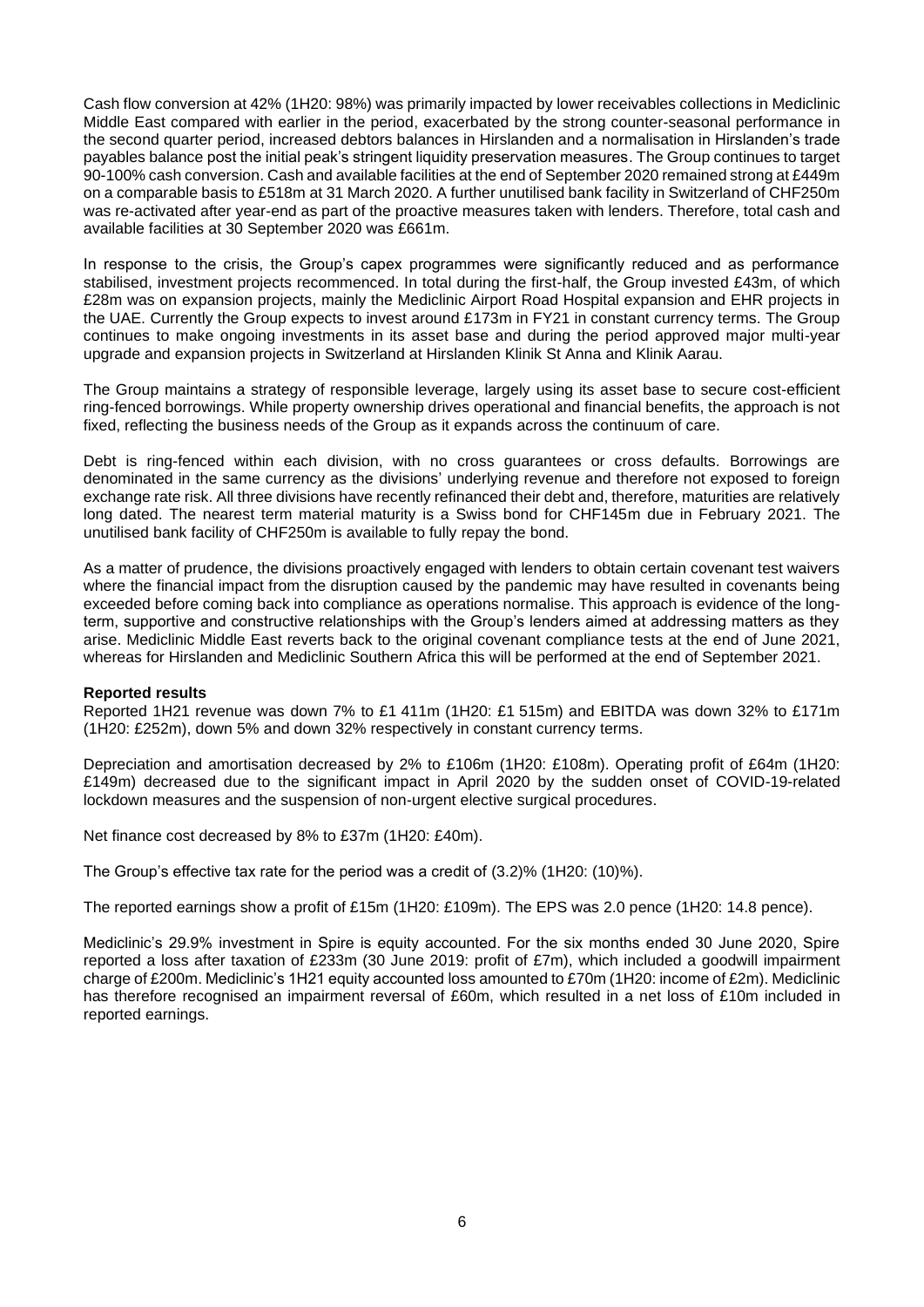## **DIVISIONAL SUMMARY**

#### **Hirslanden**

- Strong rebound in activity since April 2020 lockdown measures and restrictions
- Revenue down 2% to CHF853m
- Adjusted EBITDA down 17% to CHF116m
- Adjusted EBITDA margin of 13.7% (1H20: 16.2%)
- Adjusted EBITDA converted to cash of 44% (1H20: 86%)
- Maintenance and expansion capex down 32% to CHF17m
- Adapted the business over recent years to the regulatory changes affecting the Swiss healthcare system; excluding the pandemic, delivering evidence of greater stability in patient activity

At the end of the reporting period, Hirslanden operated 17 hospitals and four day case clinics with 1 921 beds and 10 995 employees (7 631 full-time equivalents). It is the largest private acute care hospital group in Switzerland servicing approximately one third of inpatients treated in Swiss private hospitals. Hirslanden accounted for 51% of the Group's revenues (1H20: 46%) and 58% of its adjusted EBITDA (1H20: 45%).

#### **Mediclinic Southern Africa**

- Financial performance impacted by COVID-19 lockdown measures and restrictions followed by significant rise in COVID-19 patient volumes
- Revenue down 19% to ZAR6 972m
- Adjusted EBITDA down 68% to ZAR573m
- Adjusted EBITDA margin of 8.2% (1H20: 20.8%)
- Adjusted EBITDA converted to cash of 110% (1H20: 106%)
- Maintenance and expansion capex down 47% to ZAR323m

In Southern Africa (including South Africa and Namibia), at the end of the reporting period, Mediclinic operated 52 hospitals, eight sub-acute and specialised hospitals and 11 day case clinics (four of which operated by Intercare) with 8 738 licensed beds and 15 858 employees (17 794 full-time equivalents including agency employees). Mediclinic Southern Africa is the third largest private healthcare provider in Southern Africa by number of licensed beds. Mediclinic Southern Africa accounted for 22% of the Group's revenue (1H20: 31%) and 16% of its adjusted EBITDA (1H20: 38%).

#### **Mediclinic Middle East**

- Strong rebound in activity since April 2020 lockdown measures and restrictions
- Recovery supported by counter-seasonal trends resulting from imposed travel restrictions and from rapidly deploying supplementary services aimed at meeting patients' needs and changing behaviour • Revenue up 9% to AED1 760m
- Adjusted EBITDA up 9% to AED223m
- Adjusted EBITDA margin of 12.7% (1H20: 12.6%)
- Adjusted EBITDA converted to cash of 9% (1H20: 109%)
- Maintenance and expansion capex down 6% to AED62m

Mediclinic Middle East, as at the end of the period, operated seven hospitals, two day case clinics and 18 outpatient clinics with 927 licensed beds and 6 866 employees (6 866 full-time equivalents). In addition, under management contracts Mediclinic Middle East recently took over the operation of one hospital in Abu Dhabi and will open a 200-bed hospital in the Kingdom of Saudi Arabia in mid-2022, in partnership with the Al Murjan Group. Mediclinic Middle East accounted for 27% of the Group's revenue (1H20: 23%) and 27% of its adjusted EBITDA (1H20: 17%).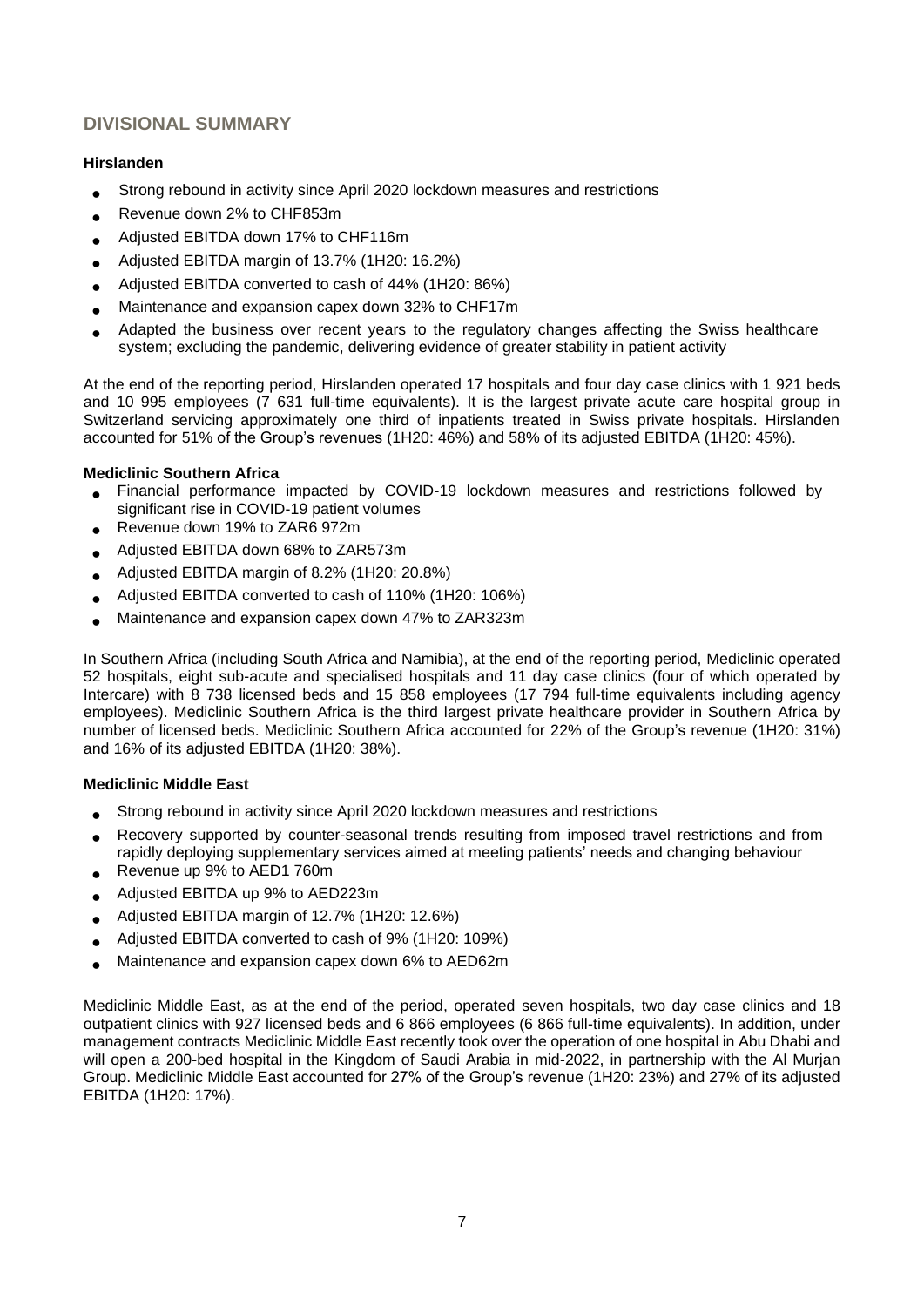## **HIRSLANDEN**

|                                             | 1H21   | 1H20   | Variance<br>% |
|---------------------------------------------|--------|--------|---------------|
| Inpatient admissions ('000s)                | 51     | 52     | (1.0)%        |
| Movement in inpatient revenue per admission | (0.2)% | (2.2)% |               |
| Revenue (CHF'm)                             | 853    | 871    | (2)%          |
| Adjusted EBITDA (CHF'm)                     | 116    | 141    | (17)%         |
| Adjusted EBITDA margin                      | 13.7%  | 16.2%  |               |
| Adjusted operating profit (CHF'm)           | 43     | 63     | (32)%         |
| Adjusted operating profit margin            | 5.1%   | 7.3%   |               |
| Expansion capex (CHF'm)                     | 10     | 10     | 0%            |
| Maintenance capex (CHF'm)                   | 7      | 15     | (53)%         |
| Adjusted EBITDA converted to cash           | 44%    | 86%    |               |
| Average £/CHF exchange rate                 | 1.19   | 1.25   | (5)%          |
| Revenue (£'m)                               | 716    | 696    | 3%            |
| Adjusted EBITDA (£'m)                       | 98     | 113    | (13)%         |
| Adjusted operating profit (£'m)             | 36     | 51     | (29)%         |

#### **Overview**

Switzerland introduced COVID-19 lockdown measures on 16 March 2020, which included the suspension of elective procedures for all hospitals. Hirslanden has been extensively engaged with the cantonal authorities and involved in their pandemic response planning. Since lockdown measures were relaxed on 27 April 2020, including the resumption of elective procedures, inpatient admissions immediately recovered in May 2020 and through June 2020, stabilising thereafter.

Revenue in 1H21 decreased by 2% to CHF853m (1H20: CHF871m). Inpatient revenue and admissions were down 1%, recovering from the significant impact of COVID-19 lockdown measures and restrictions in April 2020.

The general insurance mix increased ahead of expectation to 50.7% (1H20: 49.2%), largely as a result of Hirslanden supporting cantonal hospitals during the initial peak of the pandemic. Despite this shift in insurance mix, inpatient revenue per case was stable due to an increase in the case mix index directly and indirectly due to COVID-19. Average occupancy was at 58.2% (1H20: 58.8%) due to a decline in the average length of stay from 4.4 to 4.3 days and the lower inpatient admissions during the peak of the pandemic.

Outpatient and day case revenue, which contributed some 21% (1H20: 21%) to total revenue in the period, was down 4%. This is in line with outpatient activity trends observed in other markets during the pandemic where the recovery has been slower than in the inpatient environment, likely as a result of more cautious patient behaviour, especially for those with less severe medical indications.

An increase in supply costs and additional staffing requirements during the pandemic gave rise to the 17% decline in adjusted EBITDA at CHF116m (1H20: CHF141m) with an adjusted EBITDA margin of 13.7% (1H20: 16.2%). COVID-19-related expenses were around CHF5m.

Adjusted depreciation and amortisation decreased by 6% to CHF73m (1H20: CHF78m). Adjusted operating profit decreased by 32% to CHF43m (1H20: CHF63m).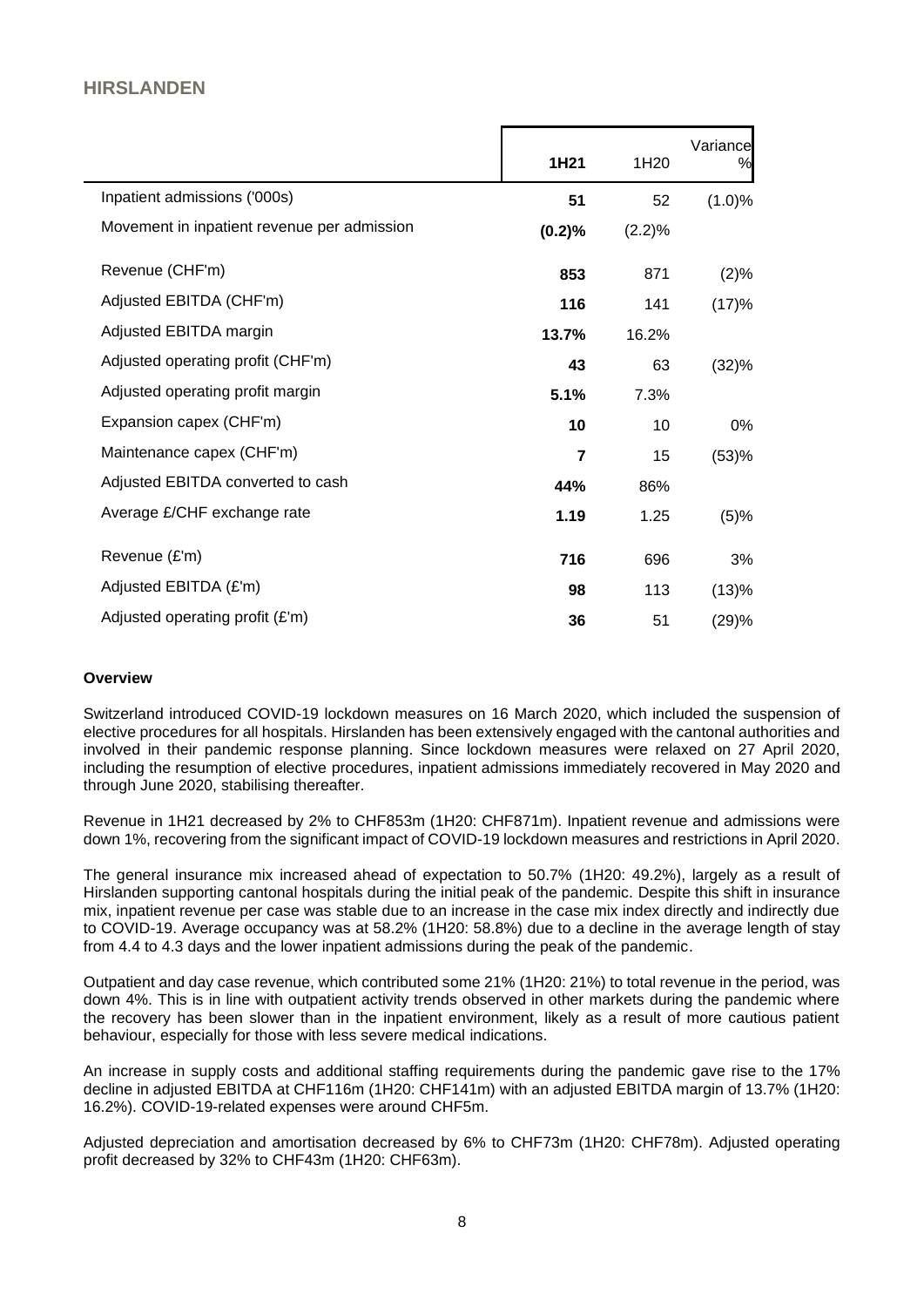Net finance cost was flat at CHF29m (1H20: CHF29m).

Hirslanden contributed £17m to the Group's adjusted earnings compared with £29m in the prior period.

Hirslanden converted 44% (1H20: 86%) of adjusted EBITDA into cash generated from operations, reflecting increased trade debtors and a decrease in trade payables balance that had accumulated at year end due to the preservation of liquidity at the time. The division continues to target cash conversion in line with the historic average of 90–100% over time.

As previously announced, in line with the covenant test waivers obtained, the next covenant tests at Hirslanden will be at the end of September 2021, using the adjusted EBITDA for the 12 months to that date. This notwithstanding, Hirslanden was fully compliant with its covenants at 30 September 2020, despite the challenging first-half period.

#### **Leading market position sustained through disciplined investments**

In 1H21, Hirslanden invested CHF10m (1H20: CHF10m) in expansion capital projects and new equipment and CHF7m (down 53% on 1H20) in maintenance and the replacement of existing equipment and upgrade projects. Maintenance projects were impacted by lockdown restrictions during the pandemic and the active decision taken to postpone or reduce all non-urgent and non-committed capital programmes.

The Group maintains a disciplined approach to capital allocation while ensuring clinical standards and the quality of patient care remain appropriate. Annual maintenance and expansion capex reduced from CHF163m in FY17 to CHF94m in FY20. While remaining highly vigilant of the impact and uncertainty created by the pandemic, the division currently expects to increase its investment compared with the first-half in line with its anticipated seasonally stronger second-half operating performance and cash flows. Hirslanden expects its FY21 capital budget total to be around CHF90m (FY20: CHF94m).

Hirslanden has maintained its excellent clinical standards with all hospitals at or above the clinical Initiative on Quality Medicine benchmark for all Swiss and German hospitals. As part of the longer-term investment strategy, supporting its market-leading position and future growth, approval was given during the period for seven-year CHF200m upgrade and maintenance projects at Hirslanden Klinik St Anna and Klinik Aarau, Hirslanden's second and third largest hospitals. These strategically important projects will include new infrastructure and expand the range of specialised inpatient and outpatient medical services. This is in line with the Group's integrated hub-and-spoke model across care regions and will continue to support the attraction of highly skilled, leading professionals to Hirslanden as it seeks to expand its market share and improve returns. Construction work is expected to begin in Spring 2021 at Klinik St Anna and at the end of 2021 at Klink Aarau.

In line with expected improvements in operating cash flows, the Group currently plans to proportionately increase the annual capex investment at Hirslanden while continuing to generate appropriate free cash flow to equity holders (including the continued annual debt amortisation). Over the medium-term, maintenance capex is expected to be between 4.5-5.5% of revenue while expansion capex will incorporate the seven-year investment at Klinik St Anna and Klink Aarau mentioned above.

In September 2020, Mediclinic through its subsidiary, Hirslanden Venture Capital AG, invested in hystrix medical AG ("hystrix"), a leading medical goods e-commerce marketplace in Switzerland. Combined with the continued partnership with Sana, it is expected that this will support Hirslanden's ongoing focus on efficiencies and procurement savings.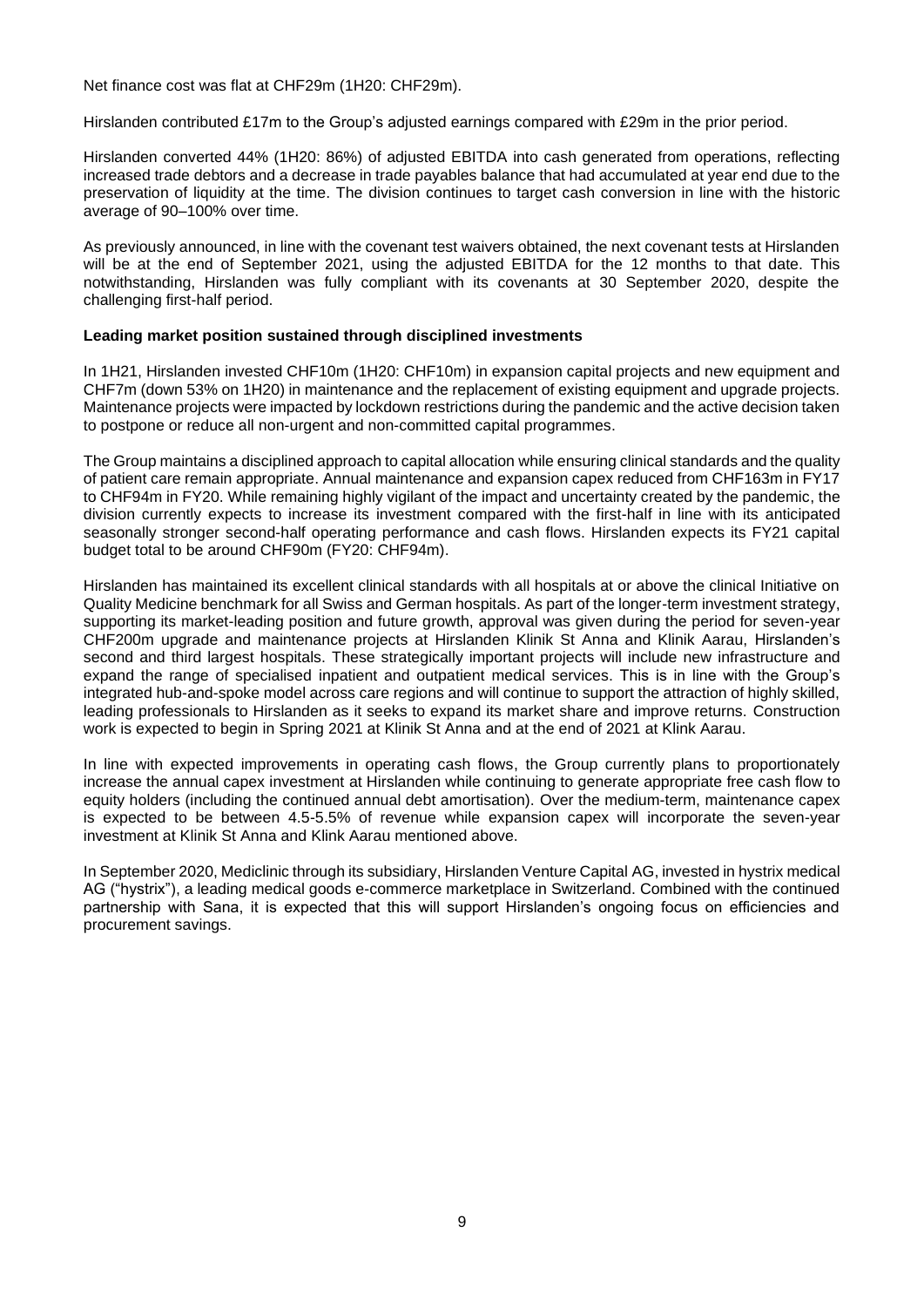## **MEDICLINIC SOUTHERN AFRICA**

|                                      | 1H21       | 1H20  | Variance<br>% |
|--------------------------------------|------------|-------|---------------|
| Movement in bed days sold            | $(25.0)\%$ | 2.7%  |               |
| Movement in revenue per bed day sold | 8.9%       | 4.2%  |               |
| Revenue (ZAR'm)                      | 6972       | 8578  | (19)%         |
| Adjusted EBITDA (ZAR'm)              | 573        | 1785  | (68)%         |
| Adjusted EBITDA margin               | 8.2%       | 20.8% |               |
| Adjusted operating profit (ZAR'm)    | 191        | 1444  | (87)%         |
| Adjusted operating profit margin     | 2.7%       | 16.8% |               |
| Expansion capex (ZAR'm)              | 219        | 256   | (14)%         |
| Maintenance capex (ZAR'm)            | 104        | 354   | (71)%         |
| Adjusted EBITDA converted to cash    | 110%       | 106%  |               |
| Average £/ZAR exchange rate          | 22.04      | 18.28 | 21%           |
| Revenue (£'m)                        | 317        | 469   | (32)%         |
| Adjusted EBITDA (£'m)                | 27         | 97    | (72)%         |
| Adjusted operating profit (£'m)      | 9          | 78    | (88)%         |

#### **Overview**

Mediclinic Southern Africa has cared for a significant number of COVID-19 patients since the start of the pandemic, fulfilling a vital role in South Africa and Namibia's responses to the crisis. However, the division's operating performance was significantly impacted by the pandemic during 1H21.

South Africa implemented lockdown measures on 27 March 2020 to help contain the spread of the pandemic. In line with this decision, Mediclinic Southern Africa suspended elective procedures and closed standalone day case clinics in order to focus all available resources on the pandemic. As a result, revenue was down 40% in April 2020 compared with the prior year period with relatively low COVID-19 patient volumes as the initial peak of the pandemic arrived later in Southern Africa versus the Group's other divisions.

The COVID-19 related restrictions were relaxed on 1 May 2020 resulting in a strong initial recovery in surgical patient volumes and occupancy through to June 2020. From June 2020 onwards, COVID-19 patient volumes rapidly increased across the region in line with the initial wave of the pandemic. This curtailed the division's ability to return to offering its full range of services despite the easing of lockdown measures and restrictions. With the initial peak of the pandemic passing in early August 2020, surgical case volumes subsequently improved, driven by a return in demand for elective procedures. This improving trend continued towards the end of September with Paid Patient Days ("**PPDs**") at that time recovering to around 90% of prior year levels and stabilising with revenue for September 2020 down around 6% compared with the prior year period.

As a result, Mediclinic Southern Africa's revenue was down 19% to ZAR6 972m (1H20: ZAR8 578m). PPDs decreased by 25.0% and the occupancy rate was 51.1% (1H20: 69.8%). This reflected the significant decline in volumes in April 2020 with a gradual recovery in overall PPDs from May 2020 onwards. Average revenue per bed day increased by 8.9% reflecting the increase in acuity of patients and longer theatre utilisation. The average length of stay was up 17.9% reflecting the longer than average stay for COVID-19 patients and a disproportionately larger decline in day case admissions.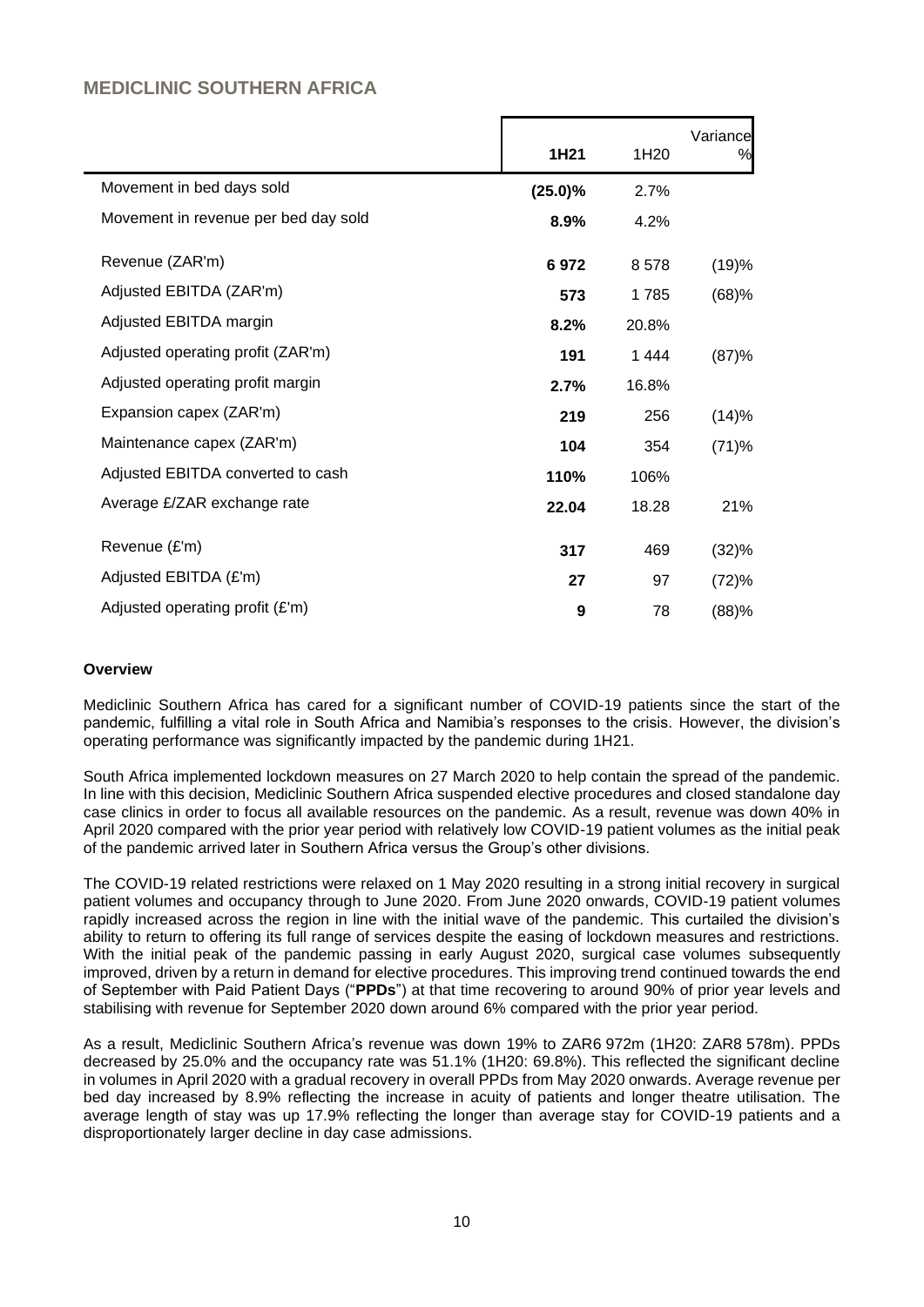The effects of supply costs and additional staffing requirements during the pandemic further impacted adjusted EBITDA which declined 68% to ZAR573m (1H20: ZAR1 785m) with the adjusted EBITDA margin at 8.2% (1H20: 20.8%). COVID-19-related expenses were around ZAR157m.

Depreciation and amortisation increased by 12% to ZAR382m (1H20: ZAR340m) mainly due to increased spend on hospital infrastructure upgrades and medical equipment in the prior period in line with the division's current upgrade and maintenance cycle. Adjusted operating profit decreased by 87% to ZAR191m (1H20: ZAR1 444m).

Net finance cost increased by 4% to ZAR291m (1H20: ZAR279m) due to lower finance income given lower cash on deposit and lower interest rates, with around half the division's debt hedged.

Mediclinic Southern Africa contributed a loss of £1m to the Group's adjusted earnings, compared with a profit of £36m in the prior period.

The division converted 110% (1H20: 106%) of adjusted EBITDA into cash generated from operations.

#### **Investing to support continued long-term growth**

In 1H21, Mediclinic Southern Africa invested ZAR219m (down 14% on 1H20) in expansion capital projects and new equipment and ZAR104m (down 71% on 1H20) in maintenance and the replacement of existing equipment and upgrade projects. Maintenance projects were impacted by lockdown restrictions during the pandemic and the active decision taken to postpone or reduce all non-urgent and non-committed capital programmes. Half the expansion projects related to building projects with the largest being the new day case clinic at Mediclinic Bloemfontein that will open earlier than scheduled in 2H21 at the same time as the new Mediclinic Winelands day case clinic. The other half relates to equipment which includes around ZAR50m invested in COVID-19 equipment.

Having moderated its capital budget to preserve liquidity during the initial peak of the pandemic, Mediclinic Southern Africa now expects to invest around ZAR810m in FY21 (FY20: ZAR1 312m). The Group will continue to monitor operating cash flow generation and consequent liquidity to revisit this important investment decision.

The division continues with its multi-year maintenance and upgrade cycle, with medium-term expectations from FY22 onwards for the ratio of maintenance capex to revenue averaging around 3% which combined with reductions over time of expansion projects will result in annual capex of around ZAR1bn.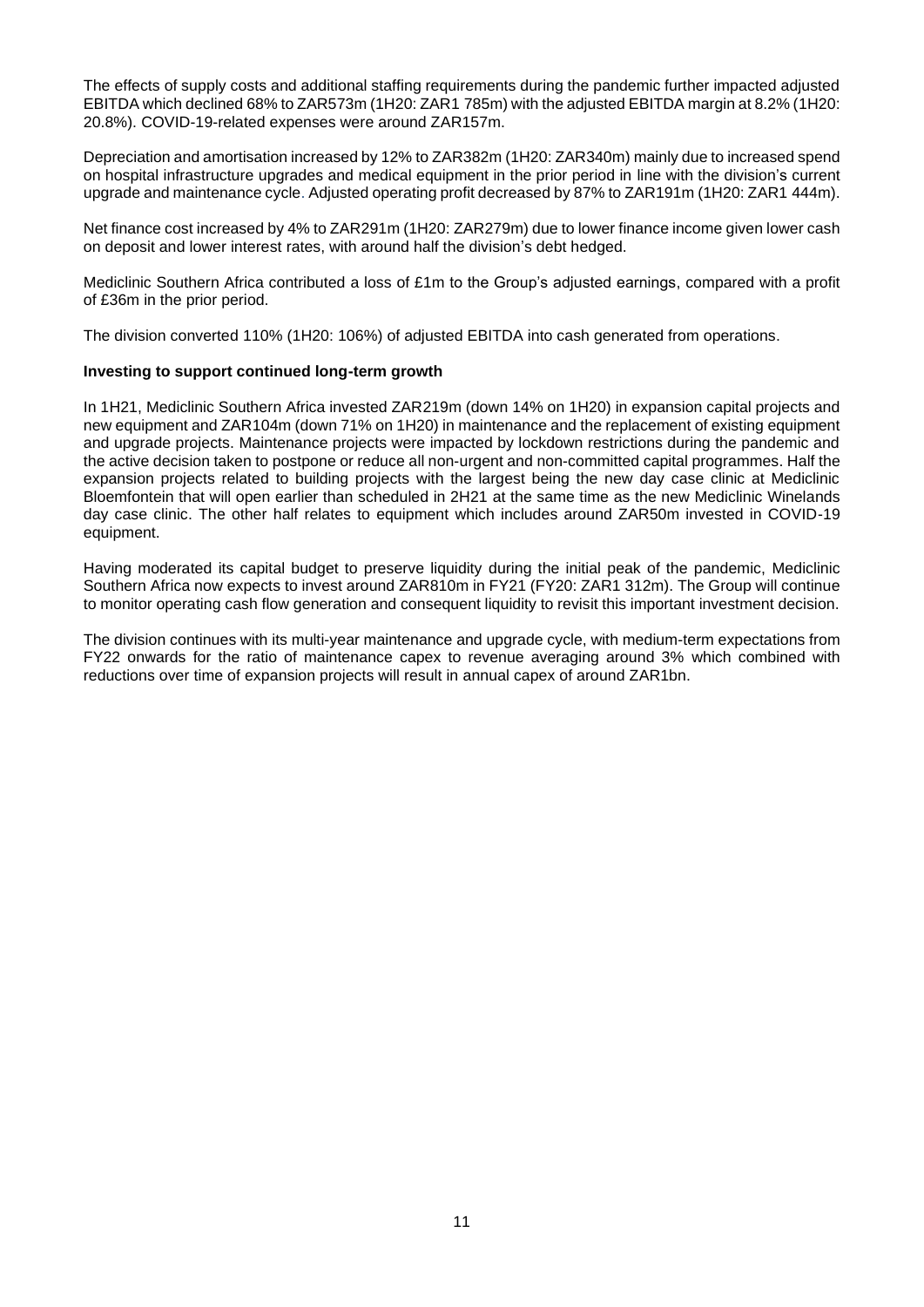## **MEDICLINIC MIDDLE EAST**

|                                                |           |         | Variance   |
|------------------------------------------------|-----------|---------|------------|
|                                                | 1H21      | 1H20    | %          |
| Movement in inpatient admissions and day cases | $(3.3)\%$ | 9.2%    |            |
| Outpatient cases ('000s)                       | 1 2 1 7   | 1 4 2 1 | $(14.4)\%$ |
| Revenue (AED'm)                                | 1760      | 1616    | 9%         |
| Adjusted EBITDA (AED'm)                        | 223       | 204     | 9%         |
| Adjusted EBITDA margin                         | 12.7%     | 12.6%   |            |
| Adjusted operating profit (AED'm)              | 104       | 80      | 29%        |
| Adjusted operating profit margin               | 5.9%      | 4.9%    |            |
| Expansion capex (AED'm)                        | 43        | 44      | (2)%       |
| Maintenance capex (AED'm)                      | 19        | 22      | (11)%      |
| Adjusted EBITDA converted to cash              | 9%        | 109%    |            |
| Average £/AED exchange rate                    | 4.65      | 4.62    | 1%         |
| Revenue (£'m)                                  |           |         |            |
|                                                | 377       | 350     | 8%         |
| Adjusted EBITDA (£'m)                          | 47        | 44      | 7%         |
| Adjusted operating profit (£'m)                | 22        | 17      | 29%        |

#### **Overview**

Dubai and Abu Dhabi gradually implemented national lockdowns and curfews from March 2020. In Dubai, elective procedures were suspended until 8 May 2020, when certain day procedures were permitted. On 27 May, remaining procedures were re-introduced. In Abu Dhabi such restrictions were not implemented, although inpatient admissions and outpatient cases were significantly impacted as a result of lockdown measures. Since restrictions started to lift in May 2020 across the UAE, volumes gradually increased and by July 2020, non-COVID-19 inpatient admissions had surpassed the prior year volumes. This trend continued through the second quarter period, supported by counter-seasonal holiday trends resulting from imposed travel restrictions, which caused a significant increase in August 2020 volumes compared with the prior year period. However, outpatient cases, as seen in other markets globally, were slower to recover and by September 2020 still remained marginally lower than the prior year period.

While the pandemic materially impacted non-COVID-19 activity levels, Mediclinic rapidly adapted to the pandemic and with the support of the health authorities in Dubai and Abu Dhabi launched several initiatives. In addition to treating COVID-19 patients in its hospitals, Mediclinic also operated several alternative interim facilities that cared for and monitored asymptomatic and low-acuity patients. Mediclinic launched virtual care and pharmacy home delivery services so patients could be diagnosed and supplied with prescribed medication without the need for face-to-face consultations. In addition, the division is involved in various projects supporting communities including large-scale screening and the establishment of two new laboratories for COVID-19 and antibody testing.

As a result, Mediclinic Middle East 1H21 revenue increased 9% to AED1 760m (1H20: AED1 616m). This includes COVID-19 related and other initiatives that delivered around AED270m of revenue during the period. The average revenue per admission was up 25.1% reflecting an increase in acuity directly and indirectly due to COVID-19.

The diagnostic-related grouping reimbursement model for inpatient procedures was implemented in Dubai on 1 September 2020. Initial results indicate that, as previously guided, the change is expected to be revenue neutral for Mediclinic.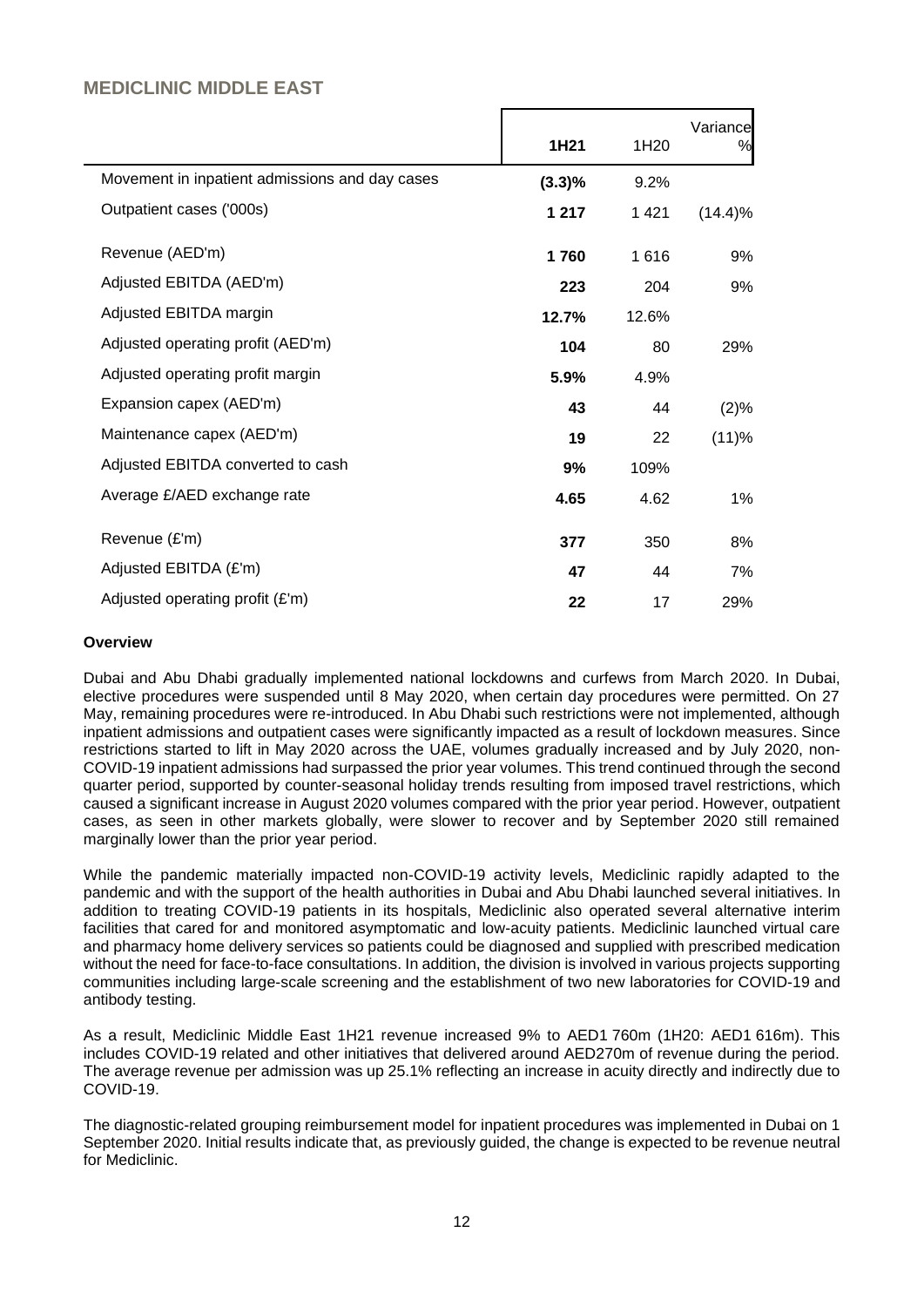The division delivered an increase in 1H21 adjusted EBITDA of 9% to AED223m (1H20: AED204m) with revenue growth from new services offsetting additional COVID-19 related expenses that totalled around AED17m. The adjusted EBITDA margin was in line with the prior year at 12.7% (1H20: 12.6%).

Adjusted depreciation and amortisation decreased by 1% to AED122m (1H20: AED123m). Adjusted operating profit increased by 29% to AED104m (1H20: AED80m).

Net finance cost decreased by 14% to AED40m (1H20: AED47m), mainly due to a decrease in the base rate. One third of the borrowings are hedged.

The division contributed £13m to the Group's adjusted earnings compared with £7m in the prior period.

The division converted 9% (1H20: 109%) of adjusted EBITDA into cash generated from operations, due to slow collections, exacerbated by the strong counter-seasonal performance in the second quarter period.

#### **Leading market position sustained through disciplined investments**

In 1H21, Mediclinic Middle East made planned investments totalling AED43m (down 2% on 1H20) in expansion, largely associated with the new CCC at Mediclinic Airport Road Hospital, a DaVinci Robot surgical system and the EHR. Maintenance capex was AED19m (down 11% on 1H20) as projects were delayed during the pandemic.

FY21 capex budget of around AED270m (FY20: AED220m) is weighted towards the second-half of the year as the Mediclinic Airport Road Hospital projects prepares to open in January 2021 and the EHR rollout continues. The EHR is expected to deliver seamless care and improved service quality for patients, as well as improved administration efficiency for the division. Since going live in FY19 at Mediclinic Parkview Hospital, the system has been systematically rolled out across the division, with Mediclinic Airport Road Hospital and Mediclinic Al Jowhara Hospital the latest major go-live projects. The two remaining Abu Dhabi and Al Ain facilities will be live before the end of 2020 with the remaining Dubai facilities live by the end of 2021.

Major expansion projects at Mediclinic Middle East are nearing completion and following FY21, capex will decline over the following two years, stabilising at around 50% of the FY21 budget from FY23.

#### **GROUP OUTLOOK**

#### **2H21**

Demand for the Mediclinic's broad range of healthcare services remains strong and the Group is confident that this, together with its strategy execution and operational delivery, will drive long-term performance. In the shortterm, the Group remains suitably cautious on its 2H21 performance in the midst of uncertainty as to the severity, duration and full impact of the continuing pandemic, as well as its economic aftermath.

The divisional outlooks below do not reflect the impact on the business of severe restrictions such as those imposed by authorities in April 2020, which suspended the provision of non-urgent elective procedures.

#### **Hirslanden**

Europe is now experiencing a second wave of the pandemic and while the severe restrictions on elective procedures implemented in March and April 2020 have not yet been implemented, the second wave is expected to impact on hospital and outpatient revenues. When combined with a similar cost profile to 1H21, the division expects 2H21 revenue and EBITDA to be broadly in line with 2H20.

#### **Mediclinic Southern Africa**

The initial peak of the pandemic only recently passed across the region with Mediclinic currently still caring for sizable numbers of COVID-19 patients. As such, Mediclinic Southern Africa has not yet experienced the same rebound witnessed in the other two divisions. Considering this in combination with the potential macroeconomic impact and consequent effect on medical scheme membership, the division currently expects the recent revenue trend, as reported for the month of September 2020, to broadly continue through 2H21. With improved cost efficiencies, the EBITDA margin is expected to improve from that experienced in 1H21.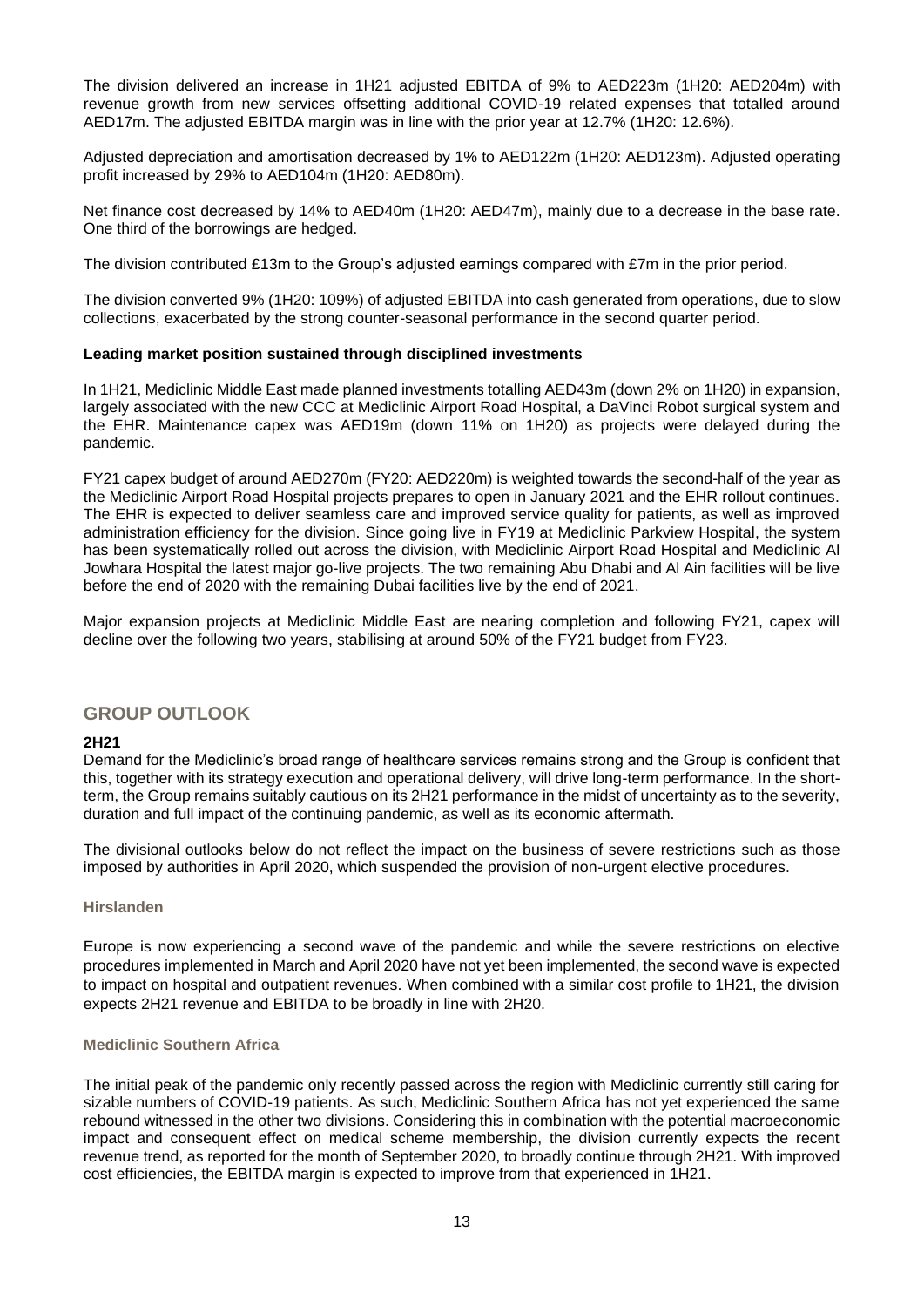#### **Mediclinic Middle East**

The encouraging underlying 1H21 improvement in volumes was supported by counter-seasonal holiday trends resulting from imposed travel restrictions and COVID-19-related and alternative initiatives. With the region now experiencing a second wave of the pandemic, non-COVID-19-related patient activity could be impacted while less than 50% of COVID-19-related initiatives in 1H21 are expected in 2H21. The counter-seasonal benefit in 1H21 is expected to unwind during the December and January holiday period, impacting patient activity. Coupled with macroeconomic uncertainty and the consequent impact on the expatriate population, the division expects to deliver modest revenue growth in 2H21 compared with the prior year period. The EBITDA margin is expected to be temporarily impacted in 2H21 compared with 2H20 due to the described revenue impact and start-up costs associated with opening the CCC and expansion at Mediclinic Airport Road Hospital.

#### **Year ending 31 March 2022 ("FY22")**

The Group recognises significant uncertainty and volatility is expected to remain for at least the following 18 months due to the pandemic. However, the current expectation is for Group revenue and EBITDA in FY22 to be broadly in line with FY20. Growth will be most notable at Mediclinic Middle East given prior year investments continuing to ramp up, while the recovery at Mediclinic Southern Africa is likely to be the most gradual over time, given the macroeconomic outlook.

## **SPIRE HEALTHCARE GROUP**

Mediclinic holds a 29.9% investment in Spire which is equity accounted. Spire reported its half-year financial results for the period ended 30 June 2020 on 17 September 2020.

The outbreak of COVID-19 in the United Kingdom ("**UK**") presents uncertainty for Spire. During the COVID-19 crisis, Spire has shown its unwavering support to the National Health Service ("**NHS**"), agreeing to make nearly all 39 of its UK hospitals available to the NHS and its patients.

Under the NHS arrangements Spire is entitled to cash cost recovery for its services. Spire subsequently agreed Heads of Terms to vary the NHS England contract to protect minimum private capacity in all sites, driving positive momentum in admissions and providing firm end date of 31 December 2020 at latest.

For the six months ended 30 June 2020, Spire reported a loss after taxation of £233m (30 June 2019: profit of £7m) including a goodwill impairment charge of £200m. Since the Group has previously impaired its equity investment in Spire, the amount of £60m was reversed in the period to reflect the recoverable amount of the Group's investment in Spire. Mediclinic's 1H20 equity accounted loss amounted to £10m (1H20: income £2m).

In addition, its lenders have agreed to amend the June 2021 covenant test, with the next test in December 2021, and maturity of the Senior Loan Facility was extended by one year to July 2023. Given the economic uncertainty of the COVID-19 pandemic, Spire has considered forecasts and projections, including modelling for various scenarios, covering both the risk of a national or extensive regional lockdown in late 2020 and early 2021, and concluded that it is appropriate to prepare their half-yearly financial report on a going concern basis.

## **BOARD UPDATES**

The following changes to the Board and its committees have occurred and been announced since the financial year-end:

As announced on 24 July 2019 and 22 July 2020, Dr Edwin Hertzog retired as a non-executive director and Chair of Mediclinic at the conclusion of the Company's 2020 Annual General Meeting on 22 July 2020. Dr Hertzog also stepped down as Chair of the Nomination Committee, as Chair of the Investment Committee, and as a member of the Clinical Performance and Sustainability Committee from that date.

Dr Hertzog was succeeded as Chair of Mediclinic by Dame Inga Beale on 22 July 2020, following her appointment on 26 March 2020 as an independent non-executive director and Chair Designate. As announced on 22 July 2020, Dame Inga also succeeded Dr Hertzog as Chair of the Nomination Committee with effect from that date.

As further announced on 22 July 2020, Mr Steve Weiner was appointed as an independent non-executive director and as a member of both the Audit and Risk Committee and the Clinical Performance and Sustainability Committee with effect from 22 July 2020.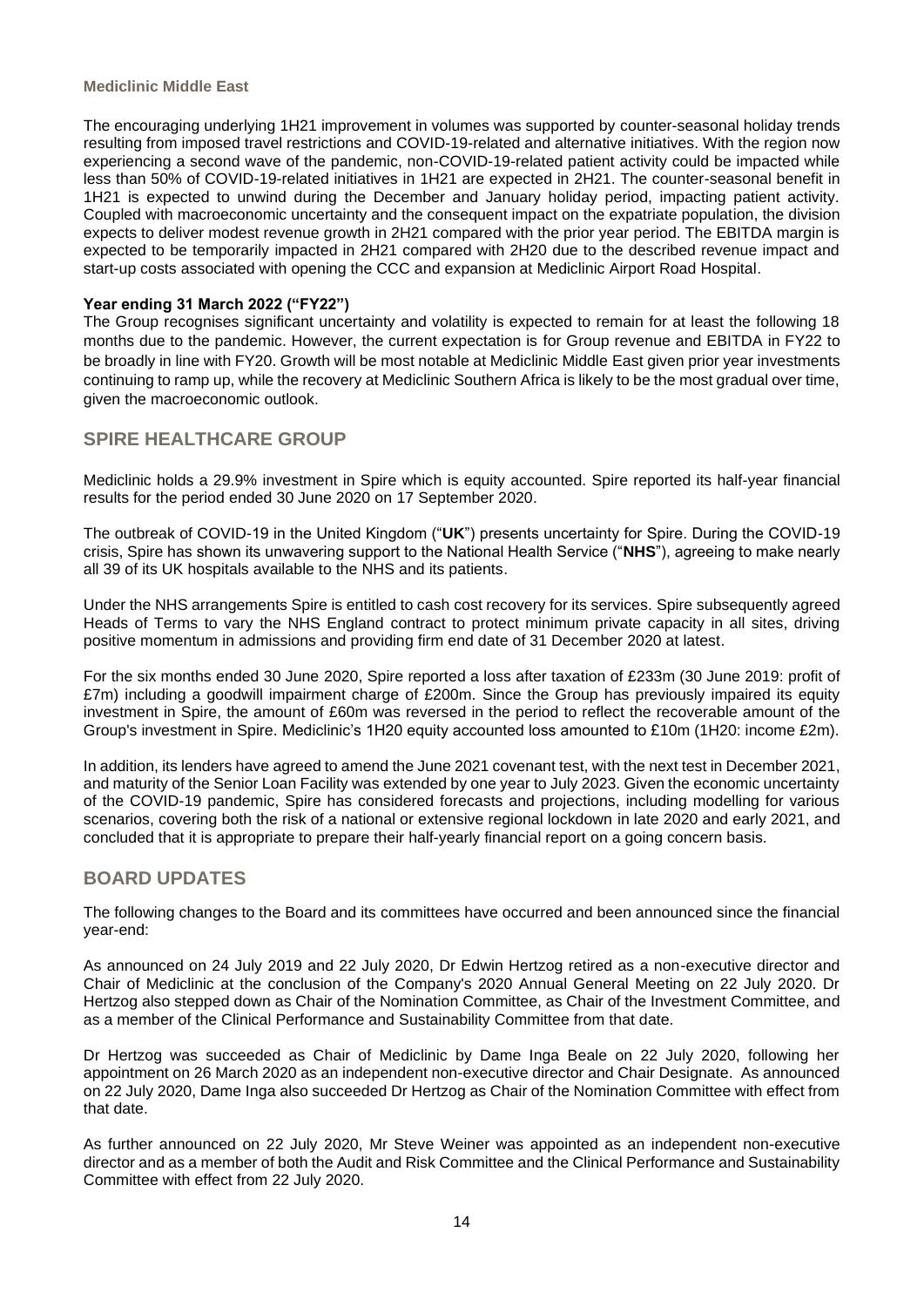The Board has also agreed to certain additional changes to the membership of its committees as part of ongoing succession planning, as set out below:

#### **Investment Committee**

Mr Jannie Durand was appointed as Chair of the Investment Committee and Dame Inga was appointed as a member of the Investment Committee with effect from 1 September 2020.

#### **Remuneration Committee:**

Mr Weiner was appointed as a member of the Remuneration Committee with effect from 11 November 2020.

The Remuneration Committee continues to debate the targets for the FY21 long-term incentive plan award and will, as communicated in the FY20 Directors' Remuneration Report, consult with shareholders as appropriate in due course. Details of the awards, including the targets, will be disclosed at the time of grant and in the FY21 Directors' Remuneration Report. Further to the disclosure in the FY20 Directors' Remuneration Report regarding the suspension of a final decision on the FY20 short-term incentive pay-out for executive directors, the Remuneration Committee continues to review this position in light of the robust first-half operating performance and strong financial position and liquidity of the Group.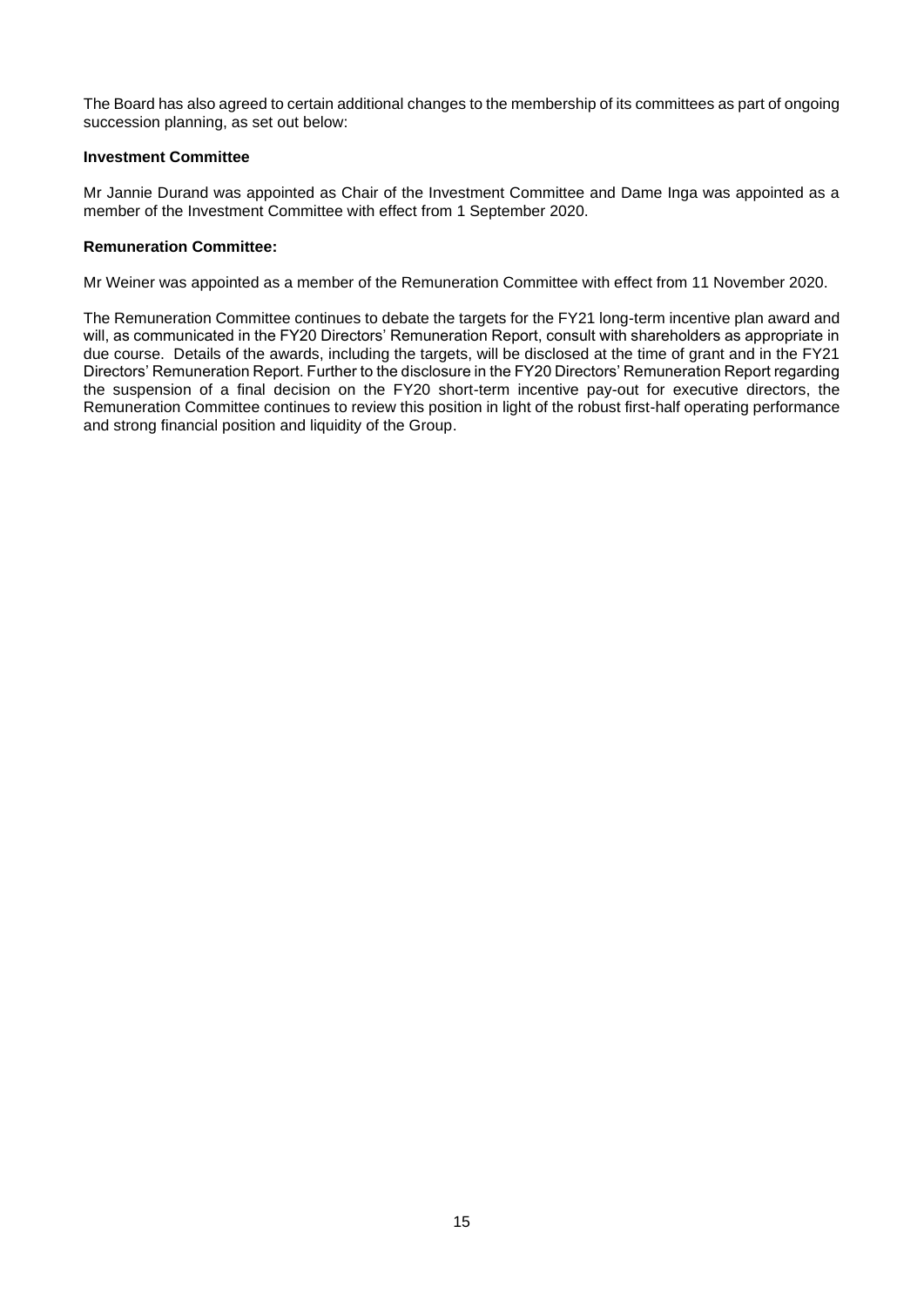## **FINANCIAL REVIEW**

#### **ADJUSTED NON-IFRS FINANCIAL MEASURES**

The Group uses adjusted income statement reporting as non-IFRS measures in evaluating performance and as a method to provide shareholders with clear and consistent reporting. The adjusted measures are intended to remove volatility associated with certain types of exceptional income and charges from reported earnings. Historically, EBITDA and adjusted EBITDA were disclosed as supplemental non-IFRS financial performance measures because they are regarded as useful metrics to analyse the performance of the business from period to period. Measures like adjusted EBITDA are used by analysts and investors in assessing performance.

The rationale for using non-IFRS measures:

- they track the adjusted operational performance of the Group and its operating segments by separating out exceptional items;
- they are used by management for budgeting, planning and monthly financial reporting;
- they are used by management in presentations and discussions with investment analysts; and
- they are used by the directors in evaluating management's performance and in setting management incentives.

The Group's policy is to adjust, *inter alia*, the following types of significant income and charges from the reported IFRS measures to present adjusted results:

- cost associated with major restructuring programmes;
- profit/loss on sale of assets and transaction costs incurred during acquisitions;
- past service cost charges/credits in relation to pension fund conversion rate changes;
- accelerated amortisation charges;
- remeasurement of redemption liability (written put option) due to changes in estimated performance;
- mark-to-market fair value gains/losses relating to derivative financial instruments including ineffective interest rate swaps;
- impairment charges and reversal of impairment charges;
- insurance proceeds; and
- tax impact of the above items, prior year period tax adjustments and significant tax rate changes.

EBITDA is defined as operating profit before depreciation and amortisation and impairments of non-financial assets, excluding other gains and losses.

Non-IFRS financial measures should not be considered in isolation from, or as a substitute for, financial information presented in compliance with IFRS. The adjusted measures used by the Group are not necessarily comparable with those used by other entities.

The Group has consistently applied this definition of adjusted measures in the past as the directors believe this additional information is important to allow shareholders to better understand the Group's trading performance for the reporting period. It is the Group's intention to continue to consistently apply this definition in the future.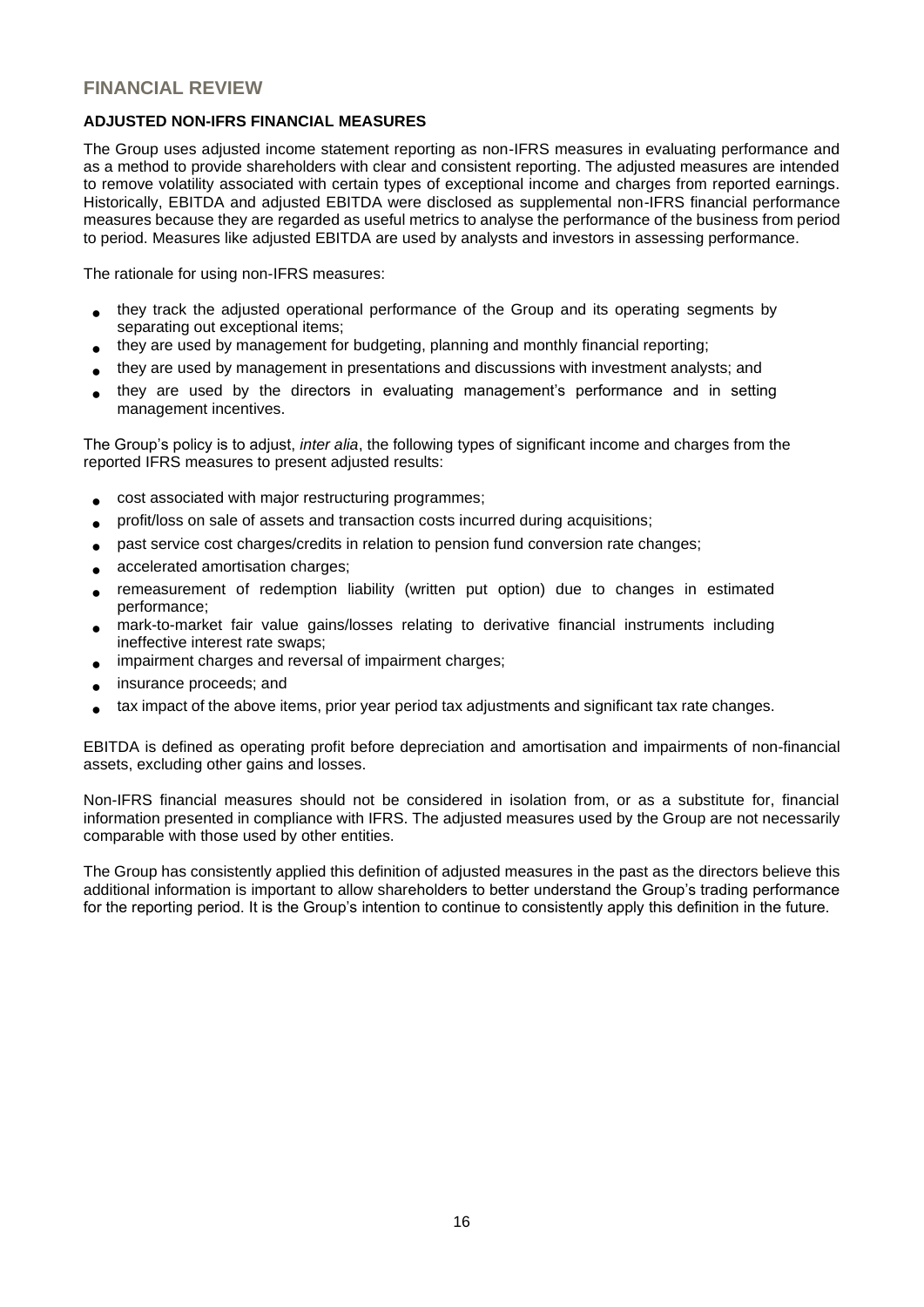#### **GROUP FINANCIAL PERFORMANCE**

During the period under review, revenue and profitability were significantly impacted by the sudden onset of COVID-19-related lockdown measures and restrictions on non-urgent elective procedures. The Group's revenue decreased by 7% to £1 411m (1H20: £1 515m) and adjusted EBITDA was down 32% to £171m (1H20: £252m). The adjusted EBITDA margin declined from 16.6% to 12.1%.

Depreciation and amortisation were down 2% to £106m (1H20: £108m) reflecting lower capital investment during the period due to the liquidity preservation measures and translation differences caused by the depreciation of the Rand.

Group operating profit was £64m in 1H21 (1H20: £149m) including impairment charges of £3m relating to Southern Africa properties and intangible assets. Adjusted operating profit was down 54% at £66m (1H20: £144m). Prior period operating profit was adjusted for an exceptional impairment reversal of £5m relating to Swiss properties.

Net finance cost reduced by 8% to £37m (1H20: £40m) mainly due to the reduction of base rates in South African and the UAE as well as the depreciation of the South African rand which is also the highest interest rate environment.

The Group's reported effective tax rate of (3.2)% (1H20: (10%)) reflects the Swiss tax charge offset by a tax credit in Southern Africa. In addition, the rate decreased due to a higher contribution of non-taxable income from Mediclinic Middle East compared to 1H20, partly offset with an increase in the effective tax rate due to the recognition of non-deductible equity accounted losses from the investment in Spire. The adjusted tax credit was £1m (1H20: tax charge of £23m) with an adjusted effective tax rate for the period of (2.1)% (1H20: 21.7%).

Attributable earnings to equity holders was £15m in 1H21 (1H20: profit of £109m). Adjusted earnings were down 77% at £17m (1H20: £73m). Adjusted EPS was down 77% at 2.3pence (1H20: 9.9 pence).

For the six months ended 30 June 2020, Spire reflected a goodwill impairment charge of £200m which gave rise to a reported loss of £233m. Since the Group has previously impaired its equity investment in Spire, recognised impairment losses in the amount of £60m were reversed. In this context, earnings were further adjusted for the following exceptional items:

- Mediclinic's share of the equity accounted impairment loss from Spire of £60m; and
- reversal of previously recorded impairment losses against the carrying value of the equity investment in Spire of £60m.

## **GOING CONCERN**

The severity, duration and full impact of the COVID-19 pandemic and its economic aftermath on the Group's businesses remains uncertain. Despite the robust operating performance for the six months ended 30 September 2020, there remains a degree of risk and uncertainty as to the Group's financial performance for at least the next 12–18 months.

The Group's financial performance to date in FY21 across all three divisions has been well ahead of the base case scenarios modelled at year-end. In addition, due to the proactive response to maintain its liquidity position, cash and available facilities has remained strong at £449m (31 March 2020: £518m). A further unutilised bank facility in Switzerland of CHF250m was re-activated in April 2020 and, therefore, the total liquidity balance at 30 September 2020 was £661m.

For the purposes of assessing liquidity specifically and going concern broadly at 30 September 2020, the Group modelled new scenarios reflecting suitable assumptions on revenue, profitability and liquidity over the next 12– 18-month period informed by key business drivers. The scenarios were informed by specific reference to:

- business and economic environments in the geographies in which the divisions operate;
- epidemiological forecasts (incorporating the recent resurgence in COVID-19 infections) and the impact of further possible lockdowns;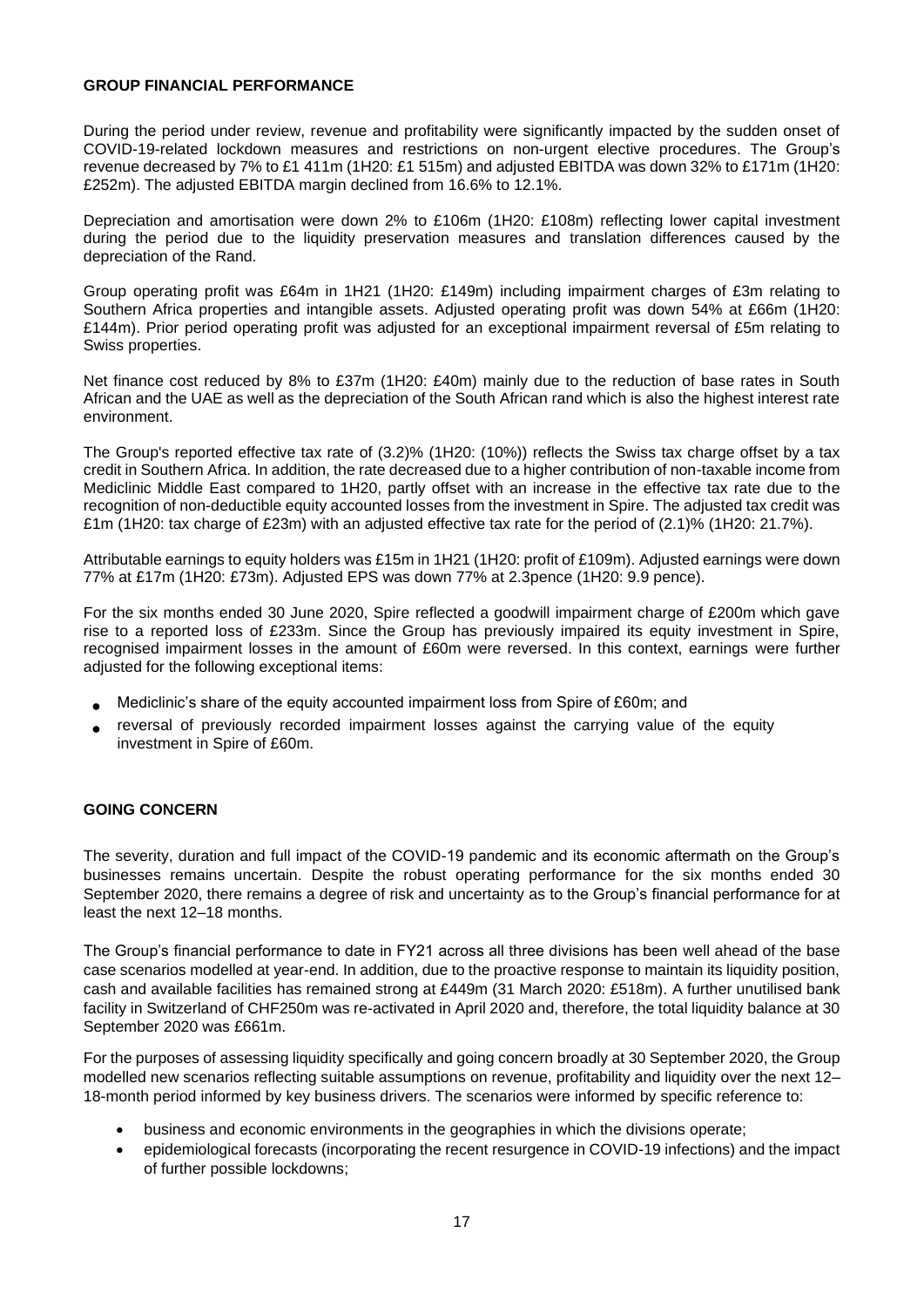- the Group's financial performance during the pandemic and the effect of government lockdowns during 1H21;
- plans in growing revenue, including the roll-out of digital initiatives like virtual care; and
- working capital and capital expenditure requirements.

As evidenced in the period under review, the key impact to revenue and profitability during the first wave of the pandemic was the national lockdown measures and restrictions imposed on non-urgent elective procedures. Despite the recent rise in COVID-19 cases in certain regions, it is considered reasonably unlikely that in Mediclinic's markets the severe restrictions previously imposed on non-urgent elective procedures will be reintroduced especially given how COVID-19 operating protocols have advanced since March 2020. There does, however, remain this risk together with the availability of employees and a disruption in the supply chain. To this end, a downside case, which includes the effects of lockdown measures and restrictions, was incorporated in the scenario analyses. The downside case was informed by the severe impact of the government lockdown restrictions during April and May 2020 with EBITDA in constant currency over the next 12-month period down around 23% compared to FY20. The impact of these measures is modelled over multiple months across all three divisions based on epidemiological forecasts in each geography. The downside case at individual divisions all include an adverse impact to EBITDA of at least 45% in the most affected month compared to base case, with the timing varying across the forecast period.

Depending on the circumstances, further mitigating actions could be available to the Group that have not been modelled. These include reductions in capital expenditure, ceasing ongoing projects, reductions in employee and other operating costs, freeze on recruitment, freeze on salary increases and rental relief from landlords.

Based on the assumptions applied and the effect of mitigating actions set out above, most within the control of the Group, the analyses demonstrate that the divisions will continue to be able to meet their obligations for the periods modelled.

Debt is ring-fenced within each division, with no cross guarantees or cross defaults. Borrowings are denominated in the same currency as the divisions' underlying revenue and therefore not exposed to foreign exchange rate risk. All three divisions have refinanced their debt at least during the last three years and, therefore, maturities are relatively long dated. The nearest term material maturity is a Swiss bond for CHF145m due in February 2021. An unutilised CHF250m bank facility is in place to fully repay the bond. During the next 12-month period, debt repayments are due of CHF50m in Switzerland and AED200m in the Middle East.

At the start of the pandemic, the Group obtained covenant tests waivers where the forecast financial impact from the disruption caused by COVID-19 on the operation may have resulted in covenants being exceeded before coming back into compliance as operations normalise. For Mediclinic Middle East, the first of such waived covenant compliance tests are to be performed at the end of June 2021 and for Mediclinic Southern Africa and Hirslanden this will be performed at the end of September 2021. By the time of the reinstated tests, all covenants have sufficient headroom based on the range of modelled scenarios and the Group will continue to be able to meet its obligations for the periods modelled.

While recognising that there remains significant risk to the Group's financial performance for at least the next 12 months, the directors have a reasonable expectation that the Group will be able to continue in operation and meet its liabilities as they fall due, in the ordinary course of business. Therefore, the directors considered it appropriate to adopt the going concern basis in preparing the financial statements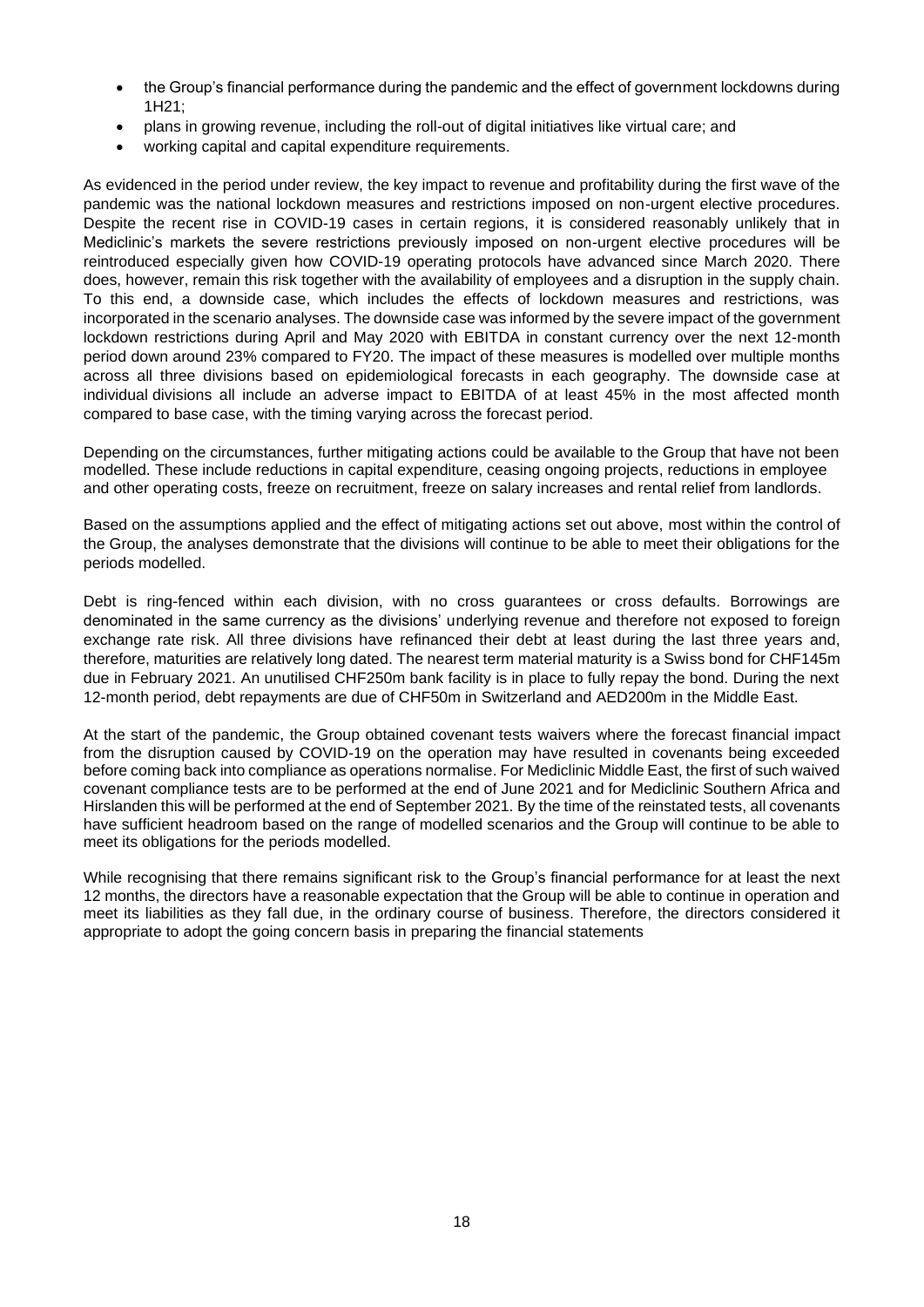## **EARNINGS RECONCILIATIONS**

| <b>30 SEPTEMBER 2020</b>                                                       | <b>Total</b><br>£'m | Hirslanden<br>E'm | Mediclinic<br>Southern<br>Africa<br>£'m | Mediclinic<br>Middle East<br>£'m | Spire<br>£'m   | Corporate<br>£'m |
|--------------------------------------------------------------------------------|---------------------|-------------------|-----------------------------------------|----------------------------------|----------------|------------------|
| Revenue                                                                        | 1 4 1 1             | 716               | 317                                     | 377                              |                | 1                |
| Operating profit/(loss)                                                        | 64                  | 36                | 6                                       | 23                               |                | (1)              |
| Profit/(loss) attributable to equity<br>holders*                               | 15                  | 17                | (4)                                     | 14                               | (10)           | (2)              |
| <b>Reconciliations</b>                                                         |                     |                   |                                         |                                  |                |                  |
| Operating profit/(loss)                                                        | 64                  | 36                | $\,6$                                   | 23                               |                | (1)              |
| Add back:                                                                      |                     |                   |                                         |                                  |                |                  |
| - Other gains and losses                                                       | (2)                 |                   |                                         | (2)                              |                |                  |
| - Depreciation and amortisation                                                | 106                 | 62                | 18                                      | 26                               |                |                  |
| - Impairment of properties,<br>equipment and vehicles and<br>intangible assets | 3                   |                   | 3                                       |                                  |                |                  |
| <b>EBITDA</b>                                                                  | 171                 | 98                | 27                                      | 47                               |                | (1)              |
| No adjustments                                                                 |                     |                   |                                         |                                  |                | ÷,               |
| <b>Adjusted EBITDA</b>                                                         | 171                 | 98                | 27                                      | 47                               |                | (1)              |
| Operating profit/(loss)                                                        | 64                  | 36                | 6                                       | 23                               |                | (1)              |
| - Impairment of properties,<br>equipment and vehicles and<br>intangible assets | 3                   |                   | 3                                       |                                  |                |                  |
| - Fair value adjustments on<br>derivative contracts                            | (1)                 |                   |                                         | (1)                              |                |                  |
| Adjusted operating profit/(loss)                                               | 66                  | 36                | 9                                       | 22                               | $\blacksquare$ | (1)              |
| Profit/(loss) attributable to equity<br>holders*                               | 15                  | 17                | (4)                                     | 14                               | (10)           | (2)              |
| - Impairment of properties,<br>equipment and vehicles and<br>intangible assets | 3                   |                   | 3                                       |                                  |                |                  |
| - Fair value adjustments on<br>derivative contracts                            | (1)                 |                   |                                         | (1)                              |                |                  |
| - Equity accounted portion of<br>impairment of intangible assets               | 60                  |                   |                                         |                                  | 60             |                  |
| - Reversal of impairment of<br>associate                                       | (60)                |                   |                                         |                                  | (60)           |                  |
| - Tax on exceptional items**                                                   |                     |                   |                                         |                                  |                |                  |
| <b>Adjusted earnings</b>                                                       | 17                  | 17                | (1)                                     | 13                               | (10)           | (2)              |
| Weighted average number of shares<br>(millions)                                | 737.2               |                   |                                         |                                  |                |                  |
| Adjusted earnings per share (pence)                                            | 2.3                 |                   |                                         |                                  |                |                  |

*\* Profit attributable to equity holders in Hirslanden and Corporate is shown after the elimination of intercompany loan interest of £9m.*

*\*\* Less than £0.5m.*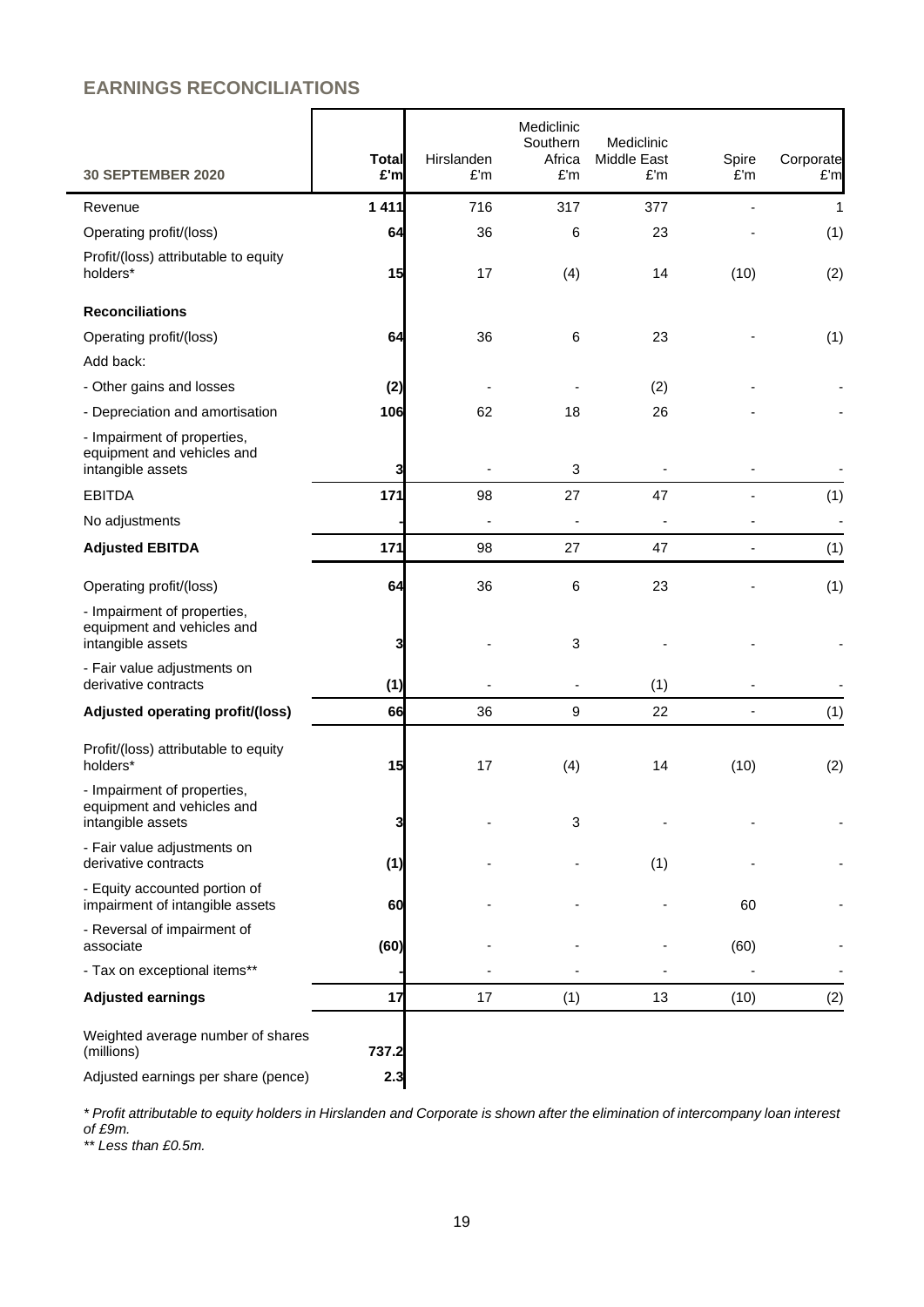## **EARNINGS RECONCILIATIONS (continued)**

| <b>30 SEPTEMBER 2019</b>                         | <b>Total</b><br>£'m | Hirslanden<br>£'m | Mediclinic<br>Southern<br>Africa<br>£'m | Mediclinic<br>Middle East<br>£'m | Spire<br>E'm   | Corporate<br>E'm         |
|--------------------------------------------------|---------------------|-------------------|-----------------------------------------|----------------------------------|----------------|--------------------------|
| Revenue                                          | 1515                | 696               | 469                                     | 350                              | $\overline{a}$ | ä,                       |
| Operating profit/(loss)                          | 149                 | 56                | 78                                      | 17                               |                | (2)                      |
| Profit/(loss) attributable to equity<br>holders* | 109                 | 65                | 36                                      | $\overline{7}$                   | 2              | (1)                      |
| <b>Reconciliations</b>                           |                     |                   |                                         |                                  |                |                          |
| Operating profit/(loss)                          | 149                 | 56                | 78                                      | 17                               |                | (2)                      |
| Add back:                                        |                     |                   |                                         |                                  |                |                          |
| - Other gains and losses                         |                     |                   |                                         |                                  |                |                          |
| - Depreciation and amortisation                  | 108                 | 62                | 19                                      | 27                               |                |                          |
| - Reversal of impairment of<br>properties        | (5)                 | (5)               | $\overline{a}$                          | $\blacksquare$                   |                |                          |
| <b>EBITDA</b>                                    | 252                 | 113               | 97                                      | 44                               |                | (2)                      |
| No adjustments                                   |                     | ä,                | $\overline{a}$                          |                                  |                |                          |
| <b>Adjusted EBITDA</b>                           | 252                 | 113               | 97                                      | 44                               | $\blacksquare$ | (2)                      |
| Operating profit/(loss)                          | 149                 | 56                | 78                                      | 17                               |                | (2)                      |
| - Reversal of impairment of<br>properties        | (5)                 | (5)               | $\overline{a}$                          |                                  |                | $\overline{\phantom{a}}$ |
| Adjusted operating profit/(loss)                 | 144                 | 51                | 78                                      | 17                               | $\sim$         | (2)                      |
| Profit/(loss) attributable to equity<br>holders* | 109                 | 65                | 36                                      | $\overline{7}$                   | $\overline{c}$ | (1)                      |
| - Reversal of impairment of<br>properties        | (5)                 | (5)               |                                         |                                  |                |                          |
| - Tax rate changes **                            | (32)                | (32)              |                                         |                                  |                |                          |
| - Tax on exceptional items                       | 1                   | 1                 |                                         |                                  |                |                          |
| <b>Adjusted earnings</b>                         | 73                  | 29                | 36                                      | $\overline{7}$                   | 2              | (1)                      |
| Weighted average number of shares<br>(millions)  | 737.2               |                   |                                         |                                  |                |                          |
| Adjusted earnings per share (pence)              | 9.9                 |                   |                                         |                                  |                |                          |

*\* Profit attributable to equity holders in Hirslanden and Corporate is shown after the elimination of intercompany loan interest of £9m.*

*\*\* Tax rates changes of £35m is shown after taking non-controlling interest of £3m into consideration.*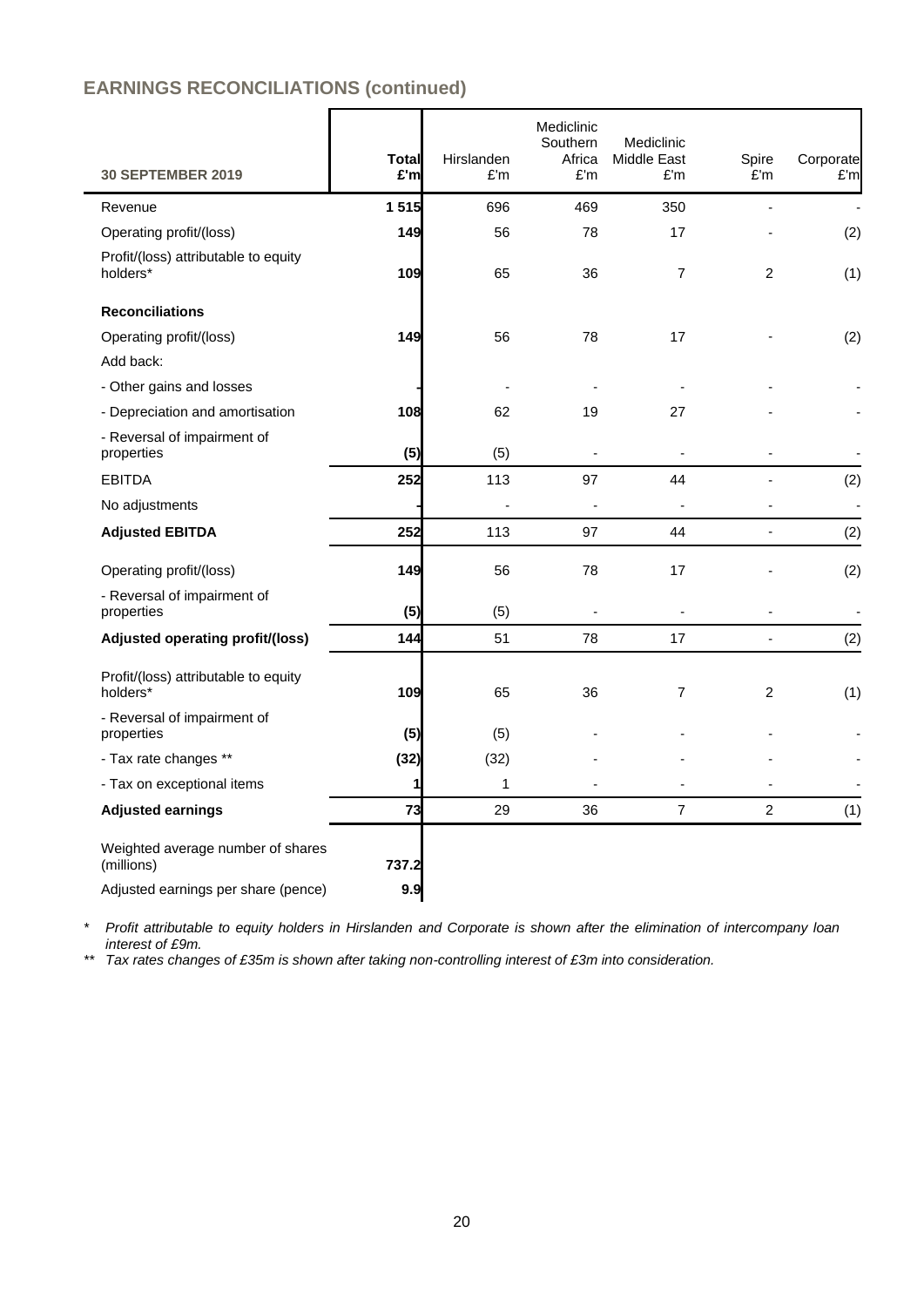## **INCOME STATEMENT PRESENTATION**

During the period under review, the Group changed the presentation of its operating expenses in the Condensed Consolidated Income Statement from an analysis by function to an analysis by nature. Comparatives have been changed to conform to the new presentation. The rationale for the change is to align the presentation of expenses with that of the internal management reports and to provide more relevant information and enhanced disclosure on the face of the income statement. The prior period expenses of £1 366m for the six months ended 30 September 2019 previously classified as Cost of sales (£975m) and Administration and other operating expenses (£391m) have been reclassified by nature of expense as set out in the table below.

| Category                              | <b>Description</b>                                 |
|---------------------------------------|----------------------------------------------------|
| Employee benefit and contractor costs | Includes employee benefit expenses for all staff,  |
|                                       | contractor costs and other employee related        |
|                                       | costs.                                             |
| Consumables and supplies              | Includes the cost of all inventories, including    |
|                                       | obsolete stock, which have been expensed           |
|                                       | during the year.                                   |
| Care related costs                    | Includes costs closely linked to providing a       |
|                                       | service or care to patients and enhancing          |
|                                       | patient experience and includes catering,          |
|                                       | laundry, cleaning, security services and other     |
|                                       | patient related costs.                             |
| Infrastructure related costs          | Includes repairs and maintenance, rates and        |
|                                       | taxes, utilities and rent expensed in terms of     |
|                                       | IFRS 16 and other infrastructure related costs.    |
| Service costs                         | Includes all other administrative and operating    |
|                                       | expenses and non-specific service costs            |
|                                       | rendered, including but not limited to consulting, |
|                                       | marketing, travel, and audits.                     |
| Provision for expected credit losses  | Consists of the movement in the allowance for      |
|                                       | expected credit losses recognised in terms of      |
|                                       | IFRS 9.                                            |
| Depreciation and amortisation         | Includes depreciation on right-of-use assets and   |
|                                       | other property, equipment and vehicles, as well    |
|                                       | as amortisation of intangible assets.              |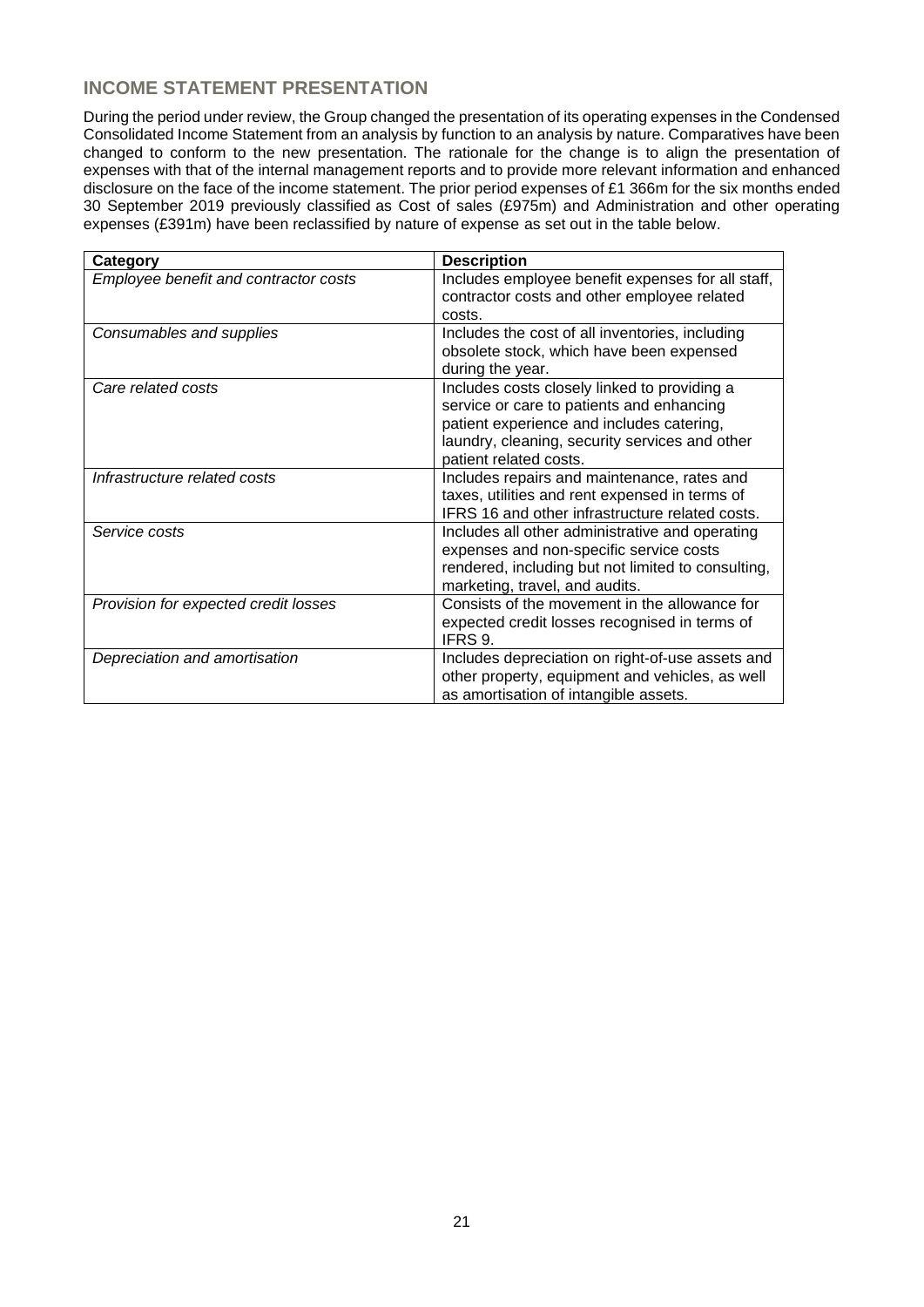## **FOREIGN EXCHANGE RATES**

Although the Group reports its results in sterling, the divisional profits are generated in Swiss franc, South African rand and UAE dirham. Consequently, movements in exchange rates affected the reported earnings and reported balances in the statement of financial position. The resulting currency translation difference, which is the amount by which the Group's interest in the equity of the divisions decreased because of spot rate movements, amounted to £33m (1H20: increase of £176m) and was debited (1H20: credited) to the statement of other comprehensive income. The main reason for the decrease was the weakening of the period-end UAE dirham rate against the sterling.

Foreign exchange rate sensitivity:

- The impact of a 10% change in the  $E/CHF$  exchange rate for a sustained period of six months is that reported profit for the period would increase/decrease by £1m (1H20: increase/decrease by £3m) due to exposure to the £/CHF exchange rate.
- The impact of a 10% change in the  $E/ZAR$  exchange rate for a sustained period of six months is that reported profit for the period would increase/decrease by £0m (1H20: increase/decrease by £4m) due to exposure to the £/ZAR exchange rate.
- The impact of a 10% change in the  $E/RED$  exchange rate for a sustained period of six months is that reported profit for the period would increase/decrease by £1m (1H20: increase/decrease by £1m) due to exposure to the £/AED exchange rate.

During the reporting period, the average and closing exchange rates were as follows:

|                         | 1H21  |       | 1H20 Variance% |
|-------------------------|-------|-------|----------------|
| <b>Average rates</b>    |       |       |                |
| Swiss franc             | 1.19  | 1.25  | 5%             |
| South African rand      | 22.04 | 18.28 | (21)%          |
| UAE dirham              | 4.65  | 4.62  | (1)%           |
|                         |       |       |                |
|                         | 1H21  |       | FY20 Variance% |
| <b>Period end rates</b> |       |       |                |
| Swiss franc             | 1.19  | 1.20  | 1%             |
| South African rand      | 21.55 | 22.08 | 2%             |
| UAE dirham              | 4.74  | 4.56  | (4)%           |
|                         |       |       |                |

## **CASH FLOW**

The Group converted 42% (1H20: 98%) of adjusted EBITDA into cash generated from operations.

|                                        | 1H21<br>£'m | 1H20<br>E'm |
|----------------------------------------|-------------|-------------|
| Cash from operations (a)               | 72          | 248         |
| Adjusted EBITDA (b)                    | 171         | 252         |
| Cash conversion $((a)/(b) \times 100)$ | 42%         | 98%         |

The cash conversion was weighed down by slow collections at Mediclinic Middle East compared with earlier in the period, increased debtors balances in Hirslanden and a normalisation in Hirslanden's trade payables balance post the initial peaks' stringent liquidity preservation measures.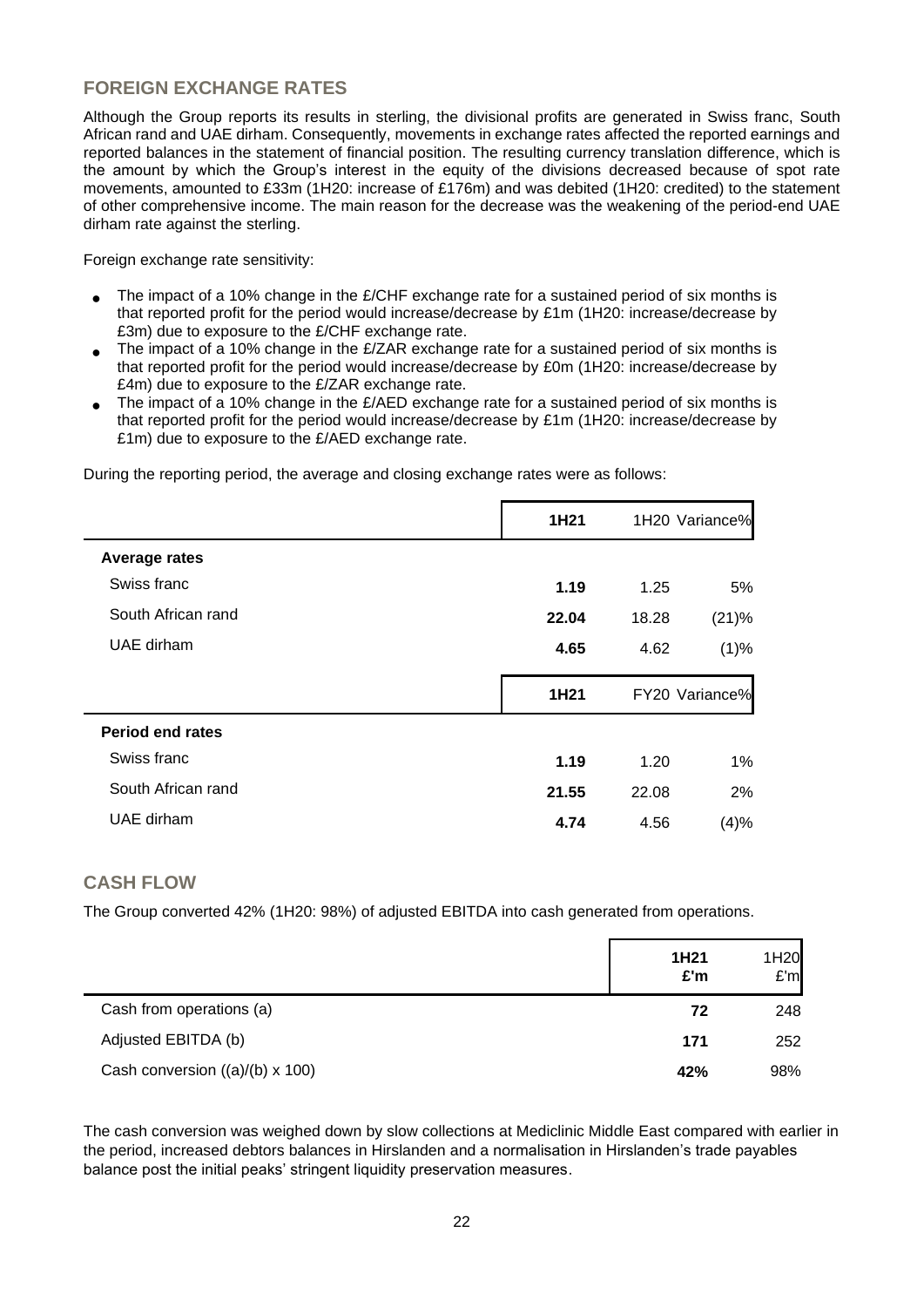## **INTEREST-BEARING BORROWINGS**

Interest-bearing borrowings remained consistent at £1 950m at 30 September 2020 (£1 951m at 31 March 2020). The weakening of the UAE dirham against pound sterling was offset by the South African rand strengthening against the sterling.

|                                 | 1H21<br>£'m | <b>FY20</b><br>E'm |
|---------------------------------|-------------|--------------------|
| <b>Borrowings</b>               | 1950        | 1951               |
| Lease liabilities               | 696         | 703                |
| Less: cash and cash equivalents | (255)       | (329)              |
| Net debt                        | 2 3 9 1     | 2 3 2 5            |
| Total equity                    | 3013        | 3 0 0 3            |
| Debt-to-equity capital ratio    | 79.4%       | 77.4%              |

#### **COVENANTS**

|                             | <b>Status</b>       | <b>Headroom</b><br>variable | 1H <sub>21</sub><br>Headroom <sup>1</sup> | <b>FY20</b><br>Headroom <sup>1</sup> | Compliant |
|-----------------------------|---------------------|-----------------------------|-------------------------------------------|--------------------------------------|-----------|
| <b>Hirslanden</b>           |                     |                             |                                           |                                      |           |
| Leverage ratio              | Waived <sup>2</sup> | <b>EBITDA</b>               | 9%                                        | 17%                                  | n/a       |
| Economic capital ratio      | Effective           | Equity                      | 30%                                       | <b>27%</b>                           | Yes       |
| Loan to value ratio         | Effective           | Property value              | 14%                                       | 17%                                  | Yes       |
| <b>MCSA</b>                 |                     |                             |                                           |                                      |           |
| Leverage ratio              | Waived <sup>2</sup> | <b>EBITDA</b>               | (4)%                                      | 37%                                  | n/a       |
| Net interest cover ratio    | Waived <sup>2</sup> | <b>EBITDA</b>               | 18%                                       | 47%                                  | n/a       |
| <b>MCME</b>                 |                     |                             |                                           |                                      |           |
| Leverage ratio              | Waived <sup>2</sup> | <b>EBITDA</b>               | 37%                                       | 41%                                  | n/a       |
| Debt service coverage ratio | Waived <sup>2</sup> | Cash flow                   | 41%                                       | 80%                                  | n/a       |
| Minimum net worth           | Effective           | n/a                         | >AED630m                                  | >AED750m                             | Yes       |
| Minimum monthly receivables | Effective           | n/a                         | $>$ AED190 $m3$                           | $>$ AED195m <sup>3</sup>             | Yes       |

*Headroom is calculated with reference to the indicated headroom variable, keeping other inputs steady Waived covenant compliance tests are to be performed at the end of June 2021 for Mediclinic Middle East and at the end of September 2021 for Mediclinic Southern Africa and Hirslanden Average of last 3 months*

## **ASSETS**

Property, equipment and vehicles decreased from £4 358m as at 31 March 2020 to £4 328m at 30 September 2020, mainly due to depreciation charges. Intangible assets decreased from £1 171m to £1 130m at 30 September 2020 due to the depreciation of the UAE dirham, offset by capitalisation of ongoing project costs. Non-current assets included an increase of £43m on capital projects and fixed asset additions.

Depreciation and amortisation, including depreciation on right of use assets, decreased by 2% from £108m to £106m. Depreciation on right-of-use assets for 1H21 was £24m (1H20: £23m).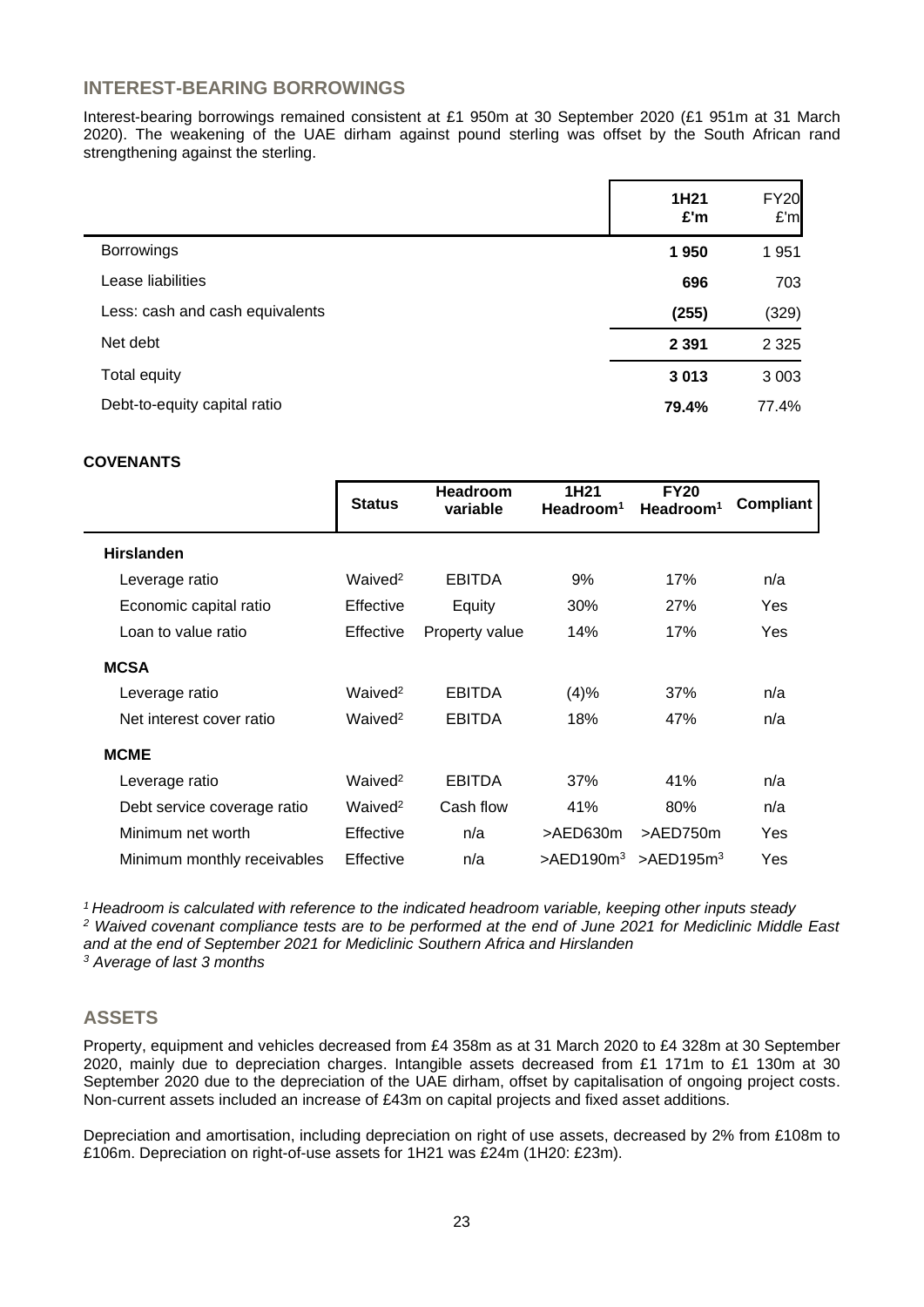## **RETIREMENT BENEFIT OBLIGATIONS**

#### The retirement benefit obligations comprised the following:

|                                                                          | 1H <sub>21</sub><br>£'m | <b>FY20</b><br>£'m |
|--------------------------------------------------------------------------|-------------------------|--------------------|
| Hirslanden pension benefit obligation                                    | 28                      | 71                 |
| Mediclinic Southern Africa post-retirement medical benefit<br>obligation | 31                      | 28                 |
| Mediclinic Middle East end-of-service benefit obligation                 | 83                      | 83                 |
|                                                                          | 142                     | 182                |

Hirslanden provides defined contribution pension plans in terms of Swiss legislation to employees, the assets of which are held in separate trustee-administered funds. These plans are funded by payments from employees and Hirslanden, taking into account the recommendations of independent qualified actuaries. Because of the strict definition of defined contribution plans under IAS 19, these plans are classified as defined benefit plans since the funds are obliged to take some investment and longevity risk in terms of Swiss legislation.

The IAS 19 pension liability was reassessed by the actuaries at the end of the period. The decrease in the pension liability was largely due to an increase in the plan assets, partly offset by an increase in the liability due to a change in the discount rate from 0.45% at 31 March 2020 to 0.05% at 30 September 2020.

## **NET FINANCE COST**

Net finance cost is down by 8% at £37m (1H20: £40m) mainly due to the reduction of base rates in Southern Africa and the UAE, as well as the depreciation of the South African rand which is also the highest interest rate environment.

|                  | 1H21<br>£'m | 1H20<br>E'm |
|------------------|-------------|-------------|
| Finance cost     | 39          | 45          |
| Finance income   | (2)         | (5)         |
| Net finance cost | 37          | 40          |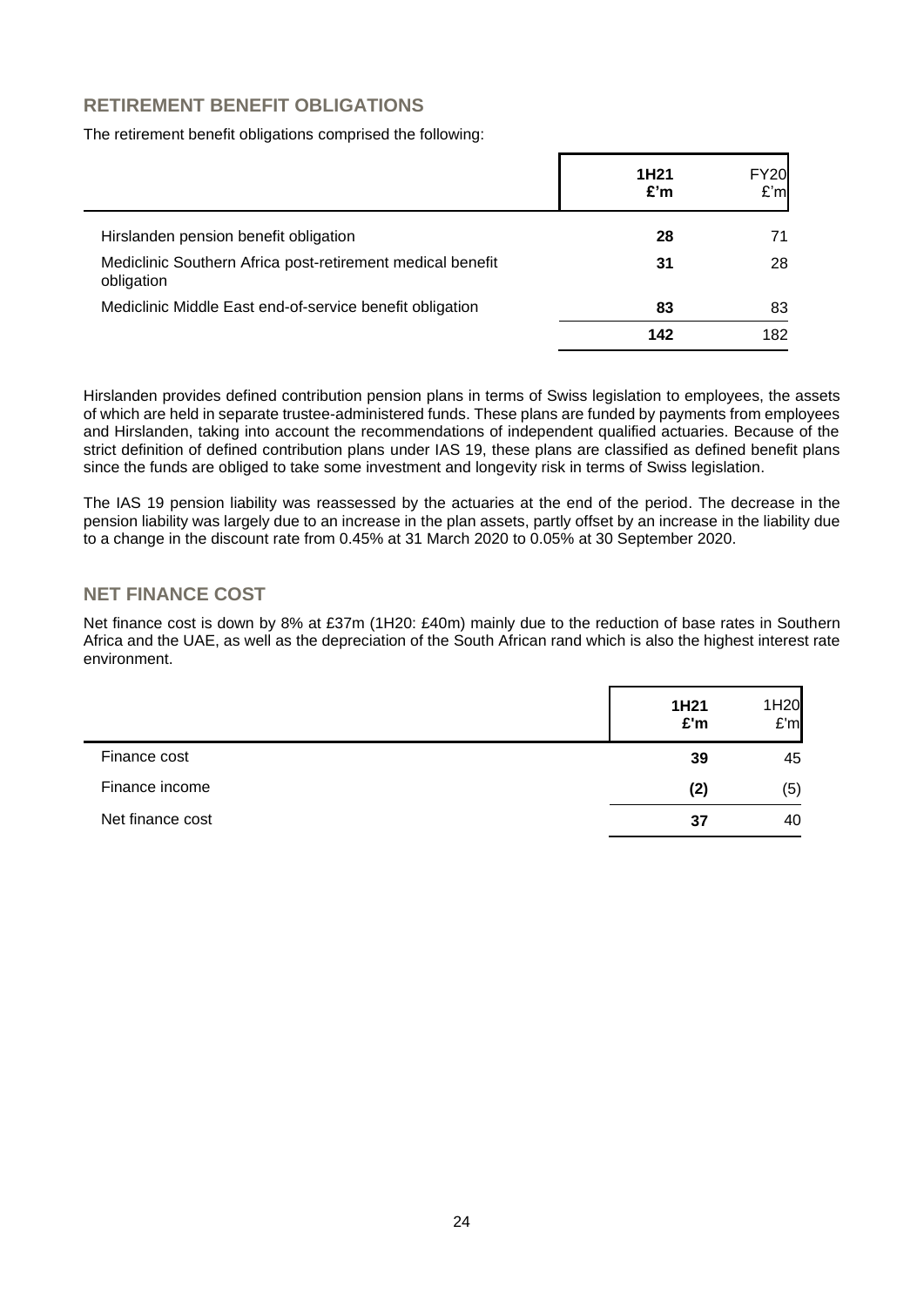## **INCOME TAX**

The Group's effective tax rate for the period under review was (3.2)% (1H20: (10%)). The net tax credit of £0.6m comprise of a tax charge of £1.8m from Switzerland and a tax credit of £2.4m from Southern Africa. In addition, the rate decreased due to a higher contribution of non-taxable income from Mediclinic Middle East compared to 1H20, partly offset with an increase in the effective tax rate due to the recognition of non-deductible equity accounted losses from the investment in Spire.

Excluding exceptional non-deductible expenses, the adjusted effective tax rate would be (2.1)% (1H20: 21.7%) for the period ended 30 September 2020.

Adjusted income tax was calculated as follows:

|                                              | 1H <sub>21</sub><br>£'m | 1H <sub>20</sub><br>E'm |
|----------------------------------------------|-------------------------|-------------------------|
| Income tax credit                            | 1                       | 11                      |
| Swiss tax rate changes                       | -                       | (35)                    |
| Tax impact of exceptional items <sup>1</sup> |                         |                         |
| Adjusted income tax credit/(expense)         |                         | (23)                    |
| Adjusted effective tax rate <sup>2</sup>     | (2.1)%                  | 21.7%                   |

*<sup>1</sup> Less than £0.5m in 1H21*

*<sup>2</sup> The effective tax rate percentages are calculated in unrounded sterling values and not in millions*

## **DIVIDEND POLICY AND DIVIDEND DECLARATION**

The Group's dividend policy is to target a pay-out ratio of between 25% and 35% of adjusted earnings. The Board may revise the policy at its discretion. As part of the Group's response to maintaining its liquidity position through the COVID-19 crisis and to maximise its support in combatting the COVID-19 pandemic, the Board has taken the prudent and appropriate decision to suspend the dividend.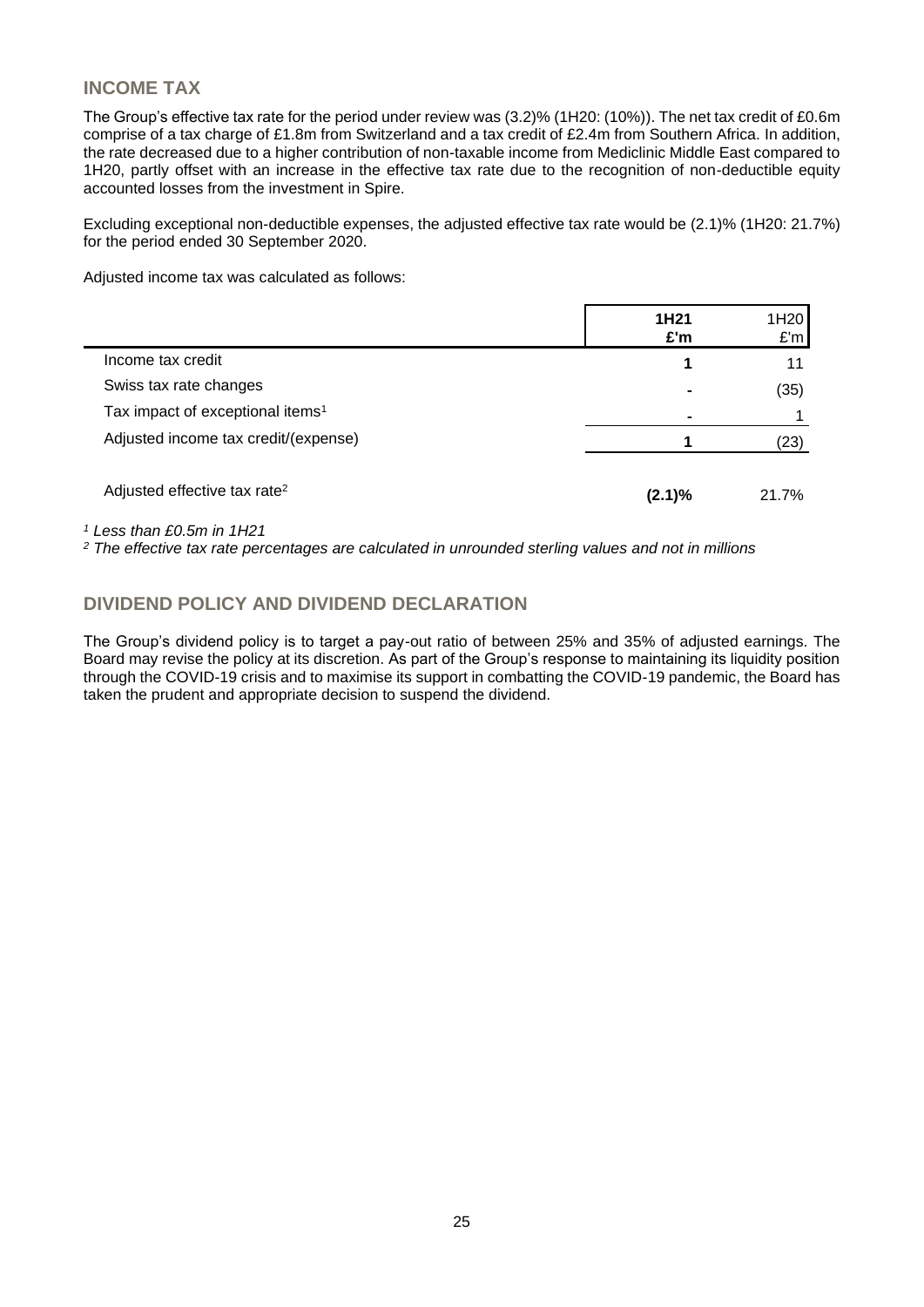## **PRINCIPAL RISKS**

practitioners

The Board is ultimately accountable for the Group's risk management process and system of internal control. The principal risks and mitigating factors are described in more detail on pages 119 to 125 of the Group's Annual Report and Financial Statements for the year ended 31 March 2020 (a copy of which is available on the Group's website at [www.mediclinic.com\)](http://www.mediclinic.com/) and remain appropriate for the remaining six months period to 31 March 2021.

- Pandemics and infectious diseases An epidemic occurs when an infectious disease infects many people rapidly; a pandemic occurs when it spreads to multiple countries and continents.
	- These risks refer to the Group's ability to respond effectively to the potential adverse clinical, operational and business effects caused by a pandemic or infectious disease.
- Economic and business environment These risks relate to the downturn in the general economic and business environments impacting on the affordability of healthcare for funders and selfpaying patients.

The business environment risks include the market dynamics and ongoing negotiations between healthcare service providers and funders.

• Regulatory and compliance These risks relate to adverse changes in legislation and regulations impacting on the Group or where the failure to comply with legislation and regulations may result in losses, fines, penalties or damage to reputation. The Group is also exposed to an increasing compliance monitoring cost.

> The risks include healthcare reform by regulators aimed at reducing the cost of healthcare; broadening the access to quality healthcare; and increasing quality standards monitoring by regulators.

• Competition These risks relate to the uncertainty created by existing and/or emerging competitors.

> The risks include the outmigration of care (partly driven by further technological developments) and the development of alternative care models.

- Information systems security and cyberattacks Information systems security risk and cyberattack risks relate to the unauthorised access to information systems through external or internal attack or unauthorised breaches resulting in the unavailability of systems, failure of data integrity and loss of confidential data.
- Disruptive innovation and digitalisation Disruptive innovation and digitalisation risks include the disintermediation and erosion of the Mediclinic business model due to the impact of technological development. It refers to the extent and speed at which new technologies (and combinations thereof) change and transform industries, and to what extent an organisation can exploit these opportunities by being responsive and innovative, while managing associated risks.
- Availability, recruitment and retention of skilled There is a shortage of skilled labour, particularly a shortage of qualified and experienced nursing employees in Southern Africa.

resources and medical The availability and support of admitting medical practitioners, whether independent or employed, are critical to the Group's services.

- Business projects The Group plans to adapt to the evolving operational and regulatory environment and healthcare market. These risks refer to issues or occurrences that could interfere with successful completion of projects, including timelines, cost and quality.
- Clinical risks These risks relate to all clinical risks associated with the provision of clinical care resulting in undesirable clinical outcomes.

Clinical risks are managed daily at all facilities. High-priority clinical risk areas include patient safety culture, adverse obstetric outcomes, medication errors, surgical and procedural adverse events and multidrug-resistant organisms.

Such risks may also result in damage to Mediclinic's reputation and impact on brand equity<sup>1</sup>.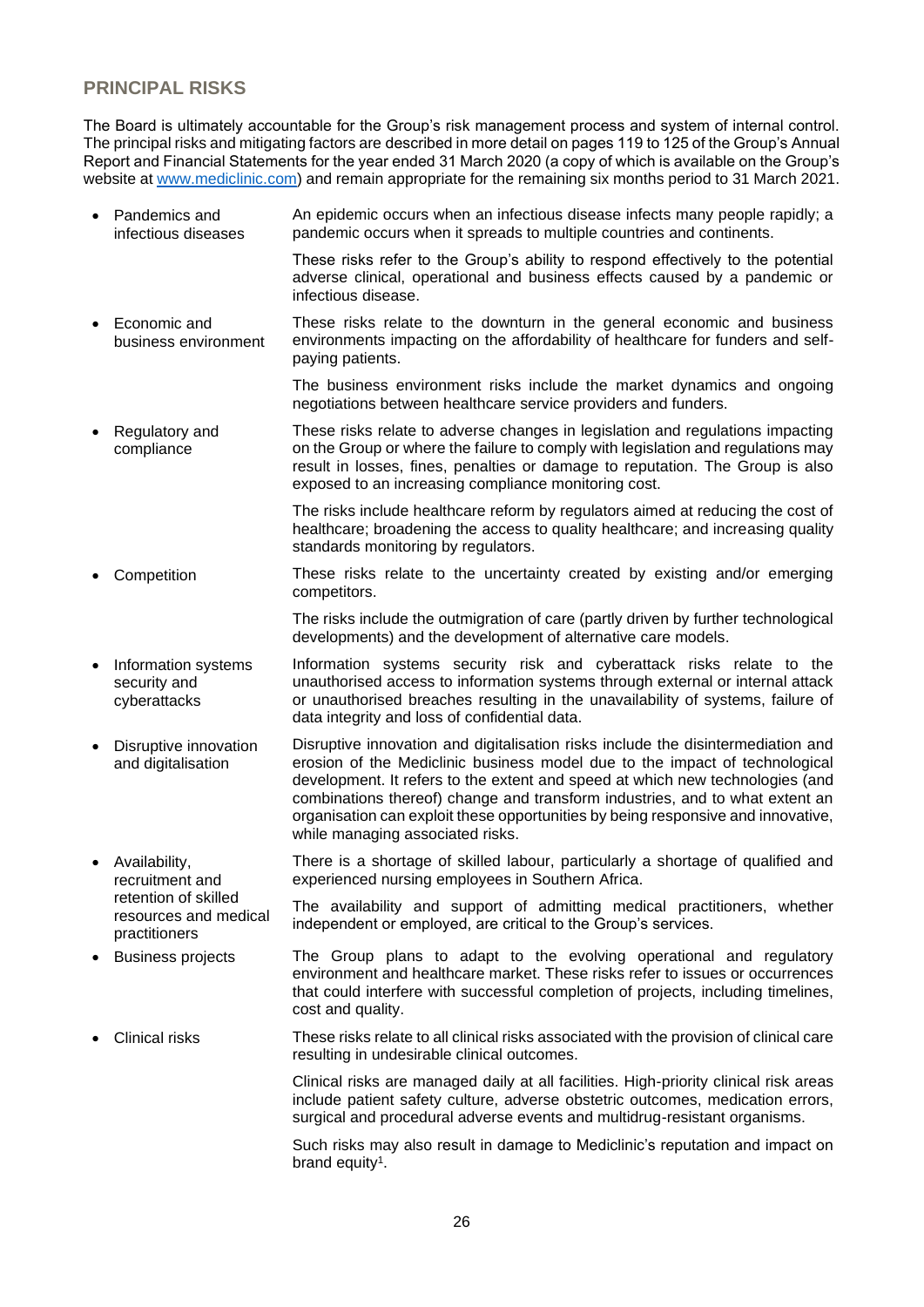- Availability and cost of capital (Including financing and liquidity risks) These risks relate to the cost, terms and availability of capital to finance strategic expansion opportunities and/or the refinancing or restructuring of existing debt affected by prevailing capital market conditions. All three divisions have refinanced their debt at least during the last three years and therefore maturities are relatively long dated. The nearest term material maturity is a Swiss bond due in February 2021. An unutilised bank facility is in place to fully repay the bond. • Operational and credit risks Operational risks refer to diverse types of operational events with a potential for financial loss, operational interruptions or reputational damage. Credit risks relate to possible loss due to a funder's inability to pay the outstanding balance owing; the inability to recover outstanding amounts due from patients; or default by banks and/or other deposit-taking institutions. Credit risk with respect to trade receivables consists mainly of medical schemes and insurance companies which are required to maintain minimum reserve levels. In Switzerland and the UAE, a large part of trade receivables are owed by cantonal or government-funded programmes that support healthcare providers with early release of payments due by them during COVID-19 business disruptions. • Quality of service and operational stability These risks refer to the quality of service and the stability of the operations. It includes: • incidents of poor service or where operational management fails to respond effectively to complaints; • operational interruptions which refer to any disruption of the facility and may include the threat of disrupted electricity or water supply; and fire and allied perils causing damage or business interruption.
- Business investment and acquisition These risks relate to increased financial exposure due to major strategic business investments and acquisitions. They include the sensitivity of the assumptions made when capital is allocated and the effective implementation of major investment decisions.

#### **Note**

<sup>1</sup>Brand equity refers to the commercial value derived from the consumer perception of the Group's brand names rather than the services provided under those brand names.

#### **BREXIT**

The UK left the European Union ('EU') at the end of January 2020 and entered into a withdrawal agreement with the EU. The agreement introduced a transition period until 31 December 2020 during which the UK and EU trading relationship remains in place. The UK Government is currently negotiating a future trading agreement with the EU. The Group does not expect that a new trade agreement between the UK and the EU will have a material impact on any of its divisions in Switzerland, South Africa, Namibia or the UAE. While not a principal risk to Mediclinic, Mediclinic may be impacted through its investment in Spire if the UK Government is unable to conclude a trade agreement with the EU. The board of Spire has reported Brexit as one of its principal risks and has communicated to the market its position and assessment thereof in its annual report. The areas considered to have the biggest potential impacts to Spire relate to:

• supply chain risks where around 80% of the goods that Spire uses to operate its hospitals come into the UK from or via the EU;

- the impact on employees where Spire reported that less than 6% of its employees are EU citizens; and
- the risk of increased costs which may occur due to EU imports being subject to customs charges and tariffs.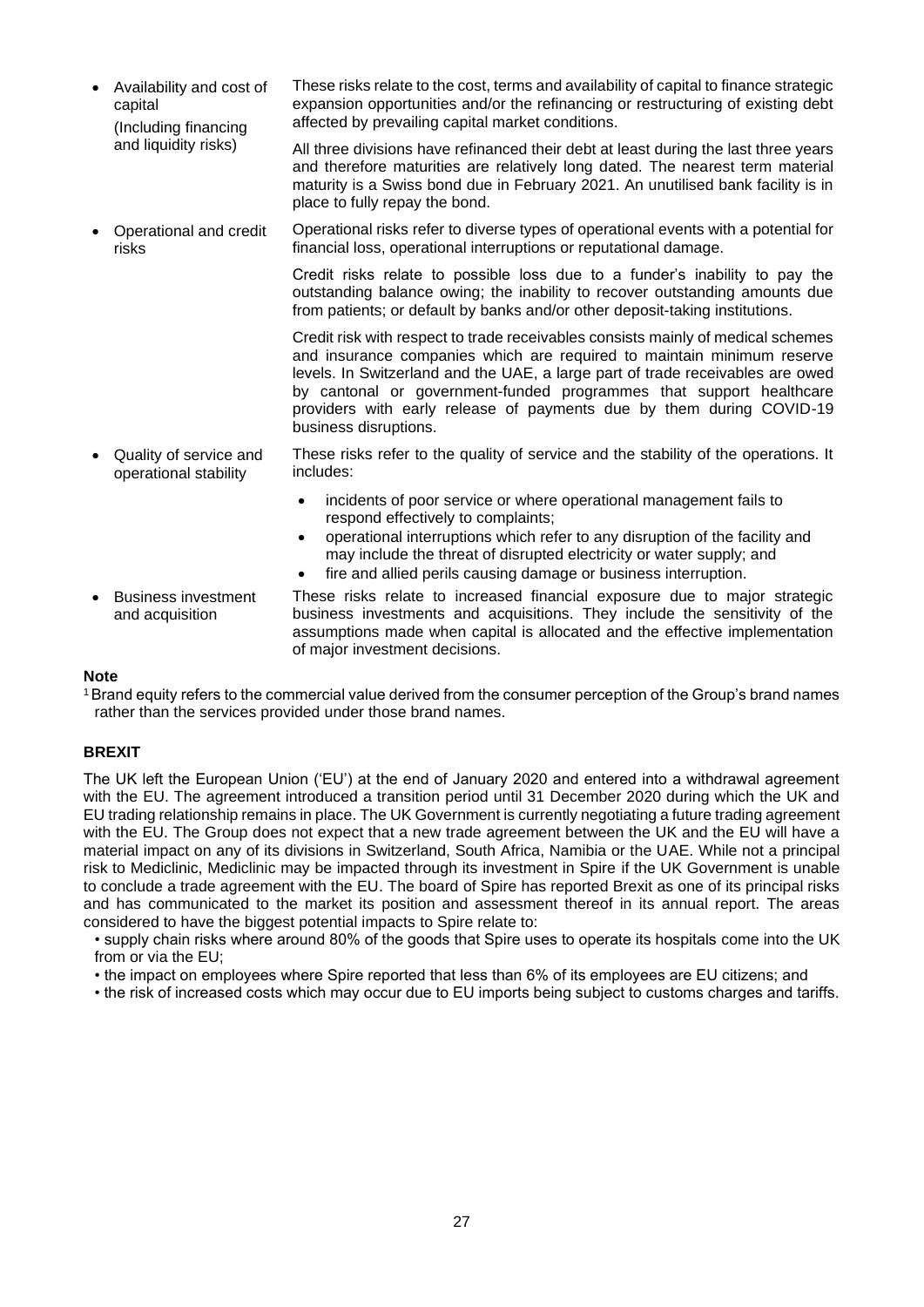## **DIRECTORS' RESPONSIBILITIES STATEMENT**

The directors confirm to the best of their knowledge that these condensed consolidated financial information, which have been prepared in accordance with International Accounting Standard 34, 'Interim Financial Reporting', as adopted by the European Union, give a fair and true view of the assets, liabilities, financial position and profit and loss of the Group and that the interim management report includes a fair review of the information required by DTR 4.2.7 and DTR 4.2.8, namely:

- an indication of important events that have occurred during the first six months and their impact on the condensed set of financial statements, and a description of the principal risks and uncertainties for the remaining six months of the financial year; and
- material related-party transactions that have taken place in the first six months of the current financial year and any material changes in the related-party transactions described in the last annual report.

The maintenance and integrity of the Mediclinic International plc website is the responsibility of the Directors; the work carried out by the auditors does not involve consideration of these matters and, accordingly, the auditors accept no responsibility for any changes that might have occurred to the condensed consolidated financial information since they were initially presented on the website.

The names and functions of the Company's directors are listed on the Company's website.

By order of the Board.

Ronnie van der Merwe **Jurgens Myburgh<br>Group Chief Executive Officer** Group Chief Finar

Group Chief Financial Officer

11 November 2020

## **CAUTIONARY STATEMENT**

*This announcement contains certain forward-looking statements relating to the business of the Company and its subsidiaries, including with respect to the progress, timing and completion of the Group's development; the Group's ability to treat, attract and retain patients and clients; its ability to engage consultants and general practitioners and to operate its business and increase referrals; the integration of prior acquisitions; the Group's estimates for future performance and its estimates regarding anticipated operating results; future revenue; capital requirements; shareholder structure; and financing. In addition, even if the Group's actual results or development are consistent with the forward-looking statements contained in this announcement, those results or developments may not be indicative of the Group's results or developments in the future. In some cases, forward-looking statements can be identified by words such as "could", "should", "may", "expects", "aims", "targets", "anticipates", "believes", "intends", "estimates", or similar. These forward-looking statements are based largely on the Group's current expectations as of the date of this announcement and are subject to a number of known and unknown risks and uncertainties and other factors that may cause actual results, performance or achievements to be materially different from any future results, performance or achievement expressed or implied by these forward-looking statements. In particular, the Group's expectations could be affected by, among other things, uncertainties involved in the integration of acquisitions or new developments; changes in legislation or the regulatory regime governing healthcare in Switzerland, South Africa, Namibia and the UAE; poor performance by healthcare practitioners who practise at its facilities; unexpected regulatory actions or suspensions; competition in general; the impact of global economic changes; and the Group's ability to obtain or maintain accreditation or approval for its facilities or service lines. In light of these risks and uncertainties, there can be no assurance that the forward-looking statements made in this announcement will in fact be realised and no representation or warranty is given as to the completeness or accuracy of the forward-looking statements contained in this announcement.*

*The Group is providing the information in this announcement as of this date, and disclaims any intention to, and make no undertaking to, publicly update or revise any forward-looking statements, whether as a result of new information, future events or otherwise.*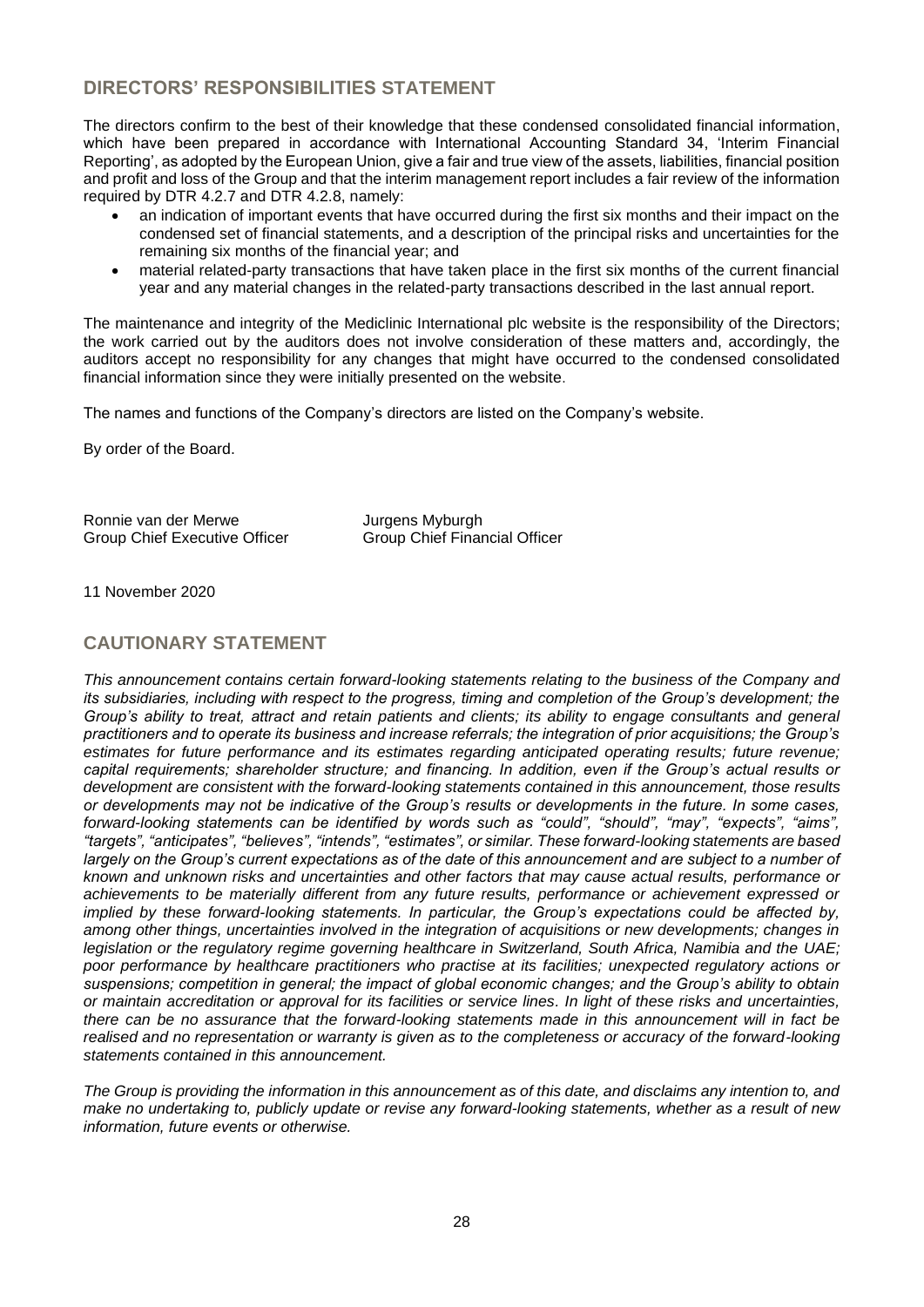## **INDEPENDENT REVIEW REPORT TO MEDICLINIC INTERNATIONAL PLC**

#### **REPORT ON THE CONDENSED CONSOLIDATED FINANCIAL INFORMATION**

#### **Our conclusion**

We have reviewed Mediclinic International plc's condensed consolidated financial information (the "**interim financial statements**") in the interim results announcement of Mediclinic International plc for the six month period ended 30 September 2020. Based on our review, nothing has come to our attention that causes us to believe that the interim financial statements are not prepared, in all material respects, in accordance with International Accounting Standard 34, 'Interim Financial Reporting', as adopted by the European Union and the Disclosure Guidance and Transparency Rules sourcebook of the United Kingdom's Financial Conduct Authority.

#### **What we have reviewed**

The interim financial statements comprise:

- the condensed consolidated statement of financial position as at 30 September 2020;
- the condensed consolidated income statement and condensed consolidated statement of comprehensive income for the period then ended;
- the condensed consolidated statement of cash flows for the period then ended;
- the condensed consolidated statement of changes in equity for the period then ended; and
- the explanatory notes to the interim financial statements.

The interim financial statements included in the interim results announcement have been prepared in accordance with International Accounting Standard 34, 'Interim Financial Reporting', as adopted by the European Union and the Disclosure Guidance and Transparency Rules sourcebook of the United Kingdom's Financial Conduct Authority.

As disclosed in note 2 to the interim financial statements, the financial reporting framework that has been applied in the preparation of the full annual financial statements of the Group is applicable law and International Financial Reporting Standards (**IFRSs**) as adopted by the European Union.

#### **RESPONSIBILITIES FOR THE INTERIM FINANCIAL STATEMENTS AND THE REVIEW**

#### **Our responsibilities and those of the directors**

The interim results announcement, including the interim financial statements, is the responsibility of, and has been approved by, the directors. The directors are responsible for preparing the interim results announcement in accordance with the Disclosure Guidance and Transparency Rules sourcebook of the United Kingdom's Financial Conduct Authority.

Our responsibility is to express a conclusion on the interim financial statements in the interim results announcement based on our review. This report, including the conclusion, has been prepared for and only for the company for the purpose of complying with the Disclosure Guidance and Transparency Rules sourcebook of the United Kingdom's Financial Conduct Authority and for no other purpose. We do not, in giving this conclusion, accept or assume responsibility for any other purpose or to any other person to whom this report is shown or into whose hands it may come save where expressly agreed by our prior consent in writing.

#### **What a review of interim financial statements involves**

We conducted our review in accordance with International Standard on Review Engagements (UK and Ireland) 2410, 'Review of Interim Financial Information Performed by the Independent Auditor of the Entity' issued by the Auditing Practices Board for use in the United Kingdom. A review of interim financial information consists of making enquiries, primarily of persons responsible for financial and accounting matters, and applying analytical and other review procedures.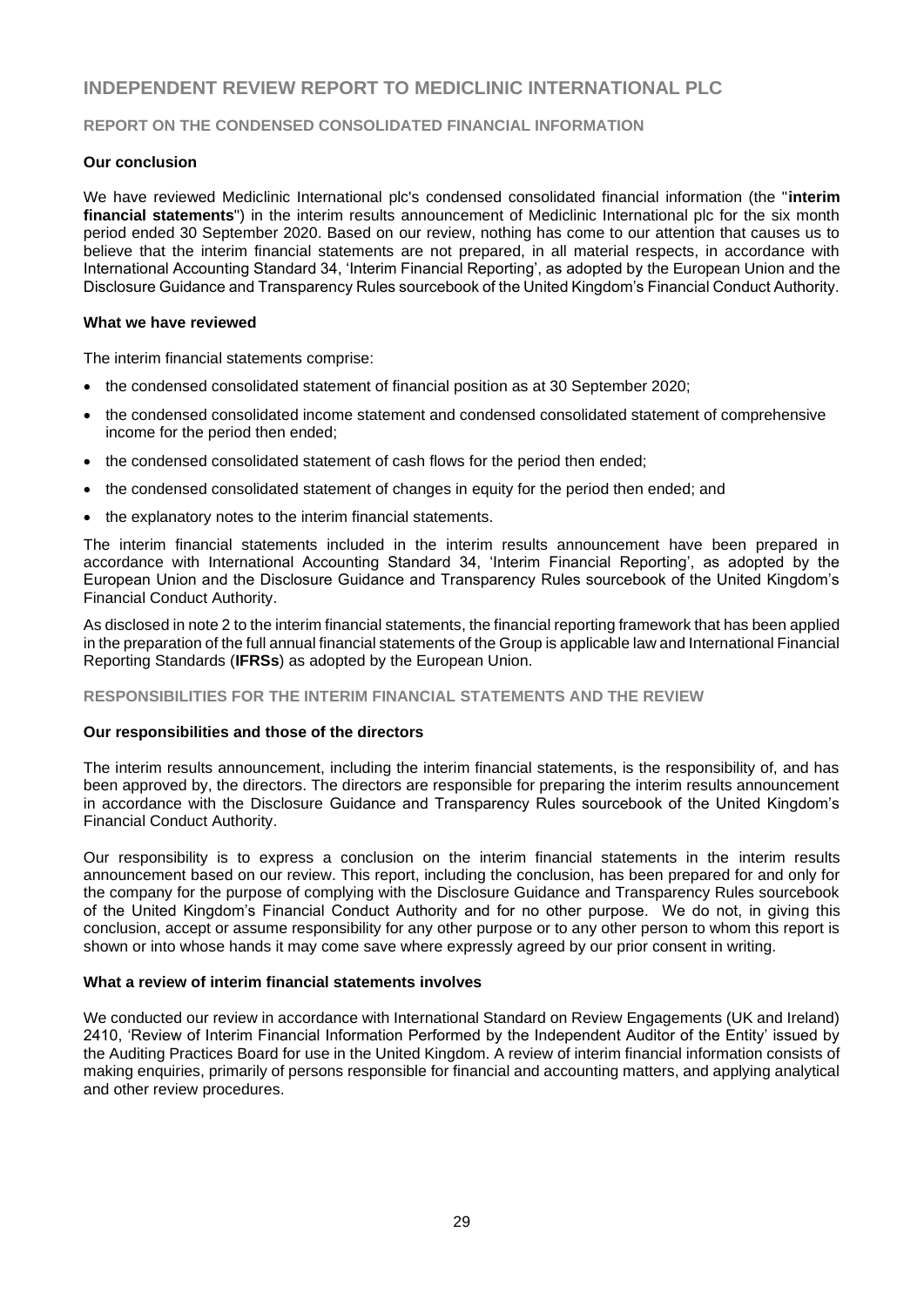A review is substantially less in scope than an audit conducted in accordance with International Standards on Auditing (UK) and, consequently, does not enable us to obtain assurance that we would become aware of all significant matters that might be identified in an audit. Accordingly, we do not express an audit opinion.

We have read the other information contained in the interim results announcement and considered whether it contains any apparent misstatements or material inconsistencies with the information in the interim financial statements.

PricewaterhouseCoopers LLP Chartered Accountants London 11 November 2020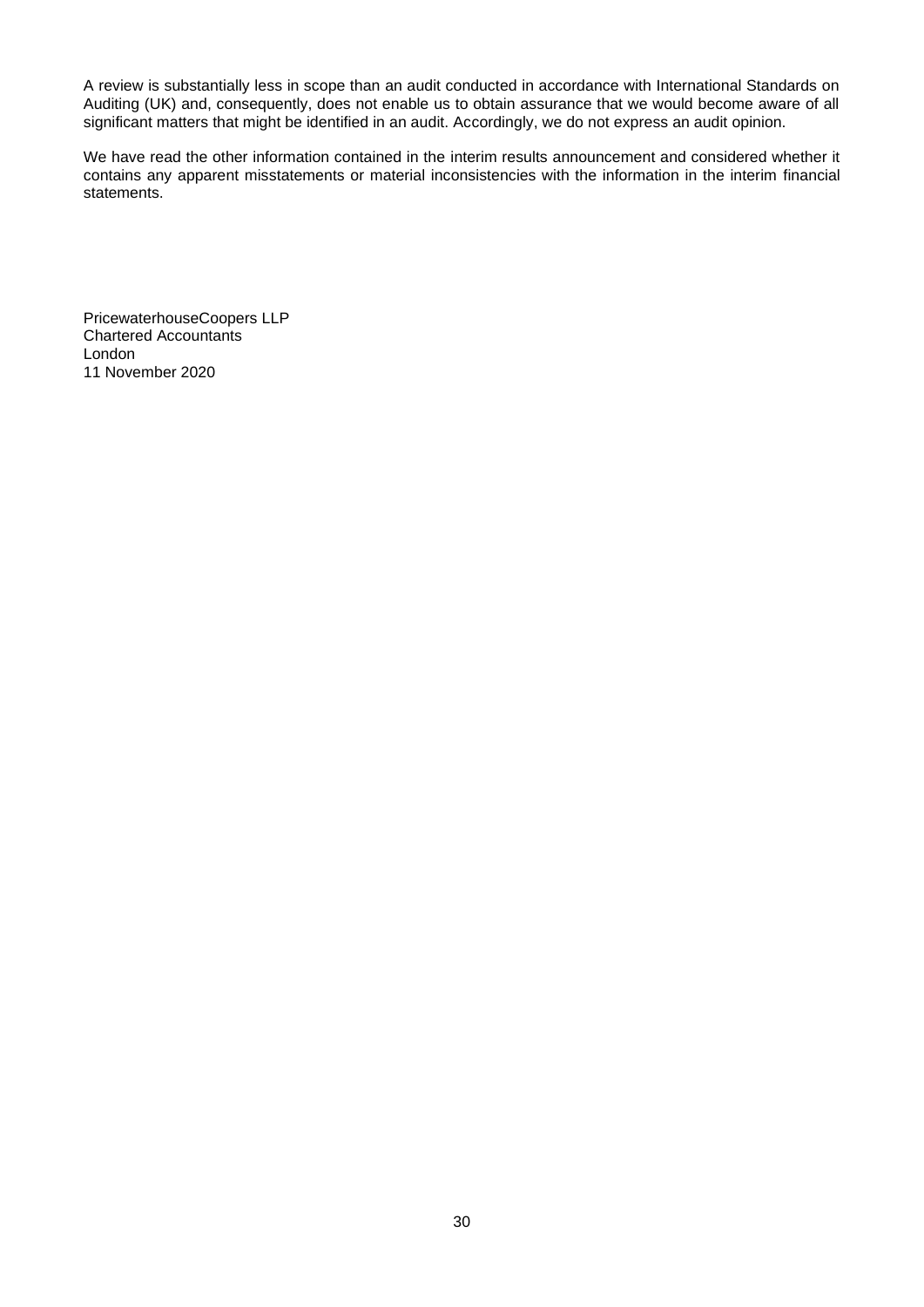## **CONDENSED CONSOLIDATED STATEMENT OF FINANCIAL POSITION**

at 30 September 2020

|                                               | <b>Notes</b> | 30 Sep 2020<br>(Unaudited)<br>£'m | 31 Mar 2020<br>(Audited)<br>E'm |
|-----------------------------------------------|--------------|-----------------------------------|---------------------------------|
| <b>ASSETS</b>                                 |              |                                   |                                 |
| <b>Non-current assets</b>                     |              | 5 6 7 1                           | 5741                            |
| Property, equipment and vehicles              | 4            | 4 3 2 8                           | 4 3 5 8                         |
| Intangible assets                             | 5            | 1 1 3 0                           | 1 1 7 1                         |
| Equity-accounted investments                  | 6            | 171                               | 181                             |
| Other investments and loans                   |              | 10                                | 9                               |
| Deferred income tax assets                    |              | 32                                | 22                              |
| <b>Current assets</b>                         |              | 1 2 1 1                           | 1 2 1 3                         |
| Inventories                                   |              | 125                               | 104                             |
| Trade and other receivables                   |              | 826                               | 766                             |
| Other investments and loans                   |              | 3                                 | 2                               |
| Current income tax assets                     |              | 2                                 | $\overline{\mathbf{c}}$         |
| Derivative financial instruments              |              |                                   | $\overline{a}$                  |
| Cash and cash equivalents                     |              | 255                               | 329                             |
| Assets classified as held-for-sale            |              |                                   | 8                               |
| <b>Total assets</b>                           |              | 6882                              | 6954                            |
| <b>EQUITY</b>                                 |              |                                   |                                 |
| <b>Capital and reserves</b>                   |              |                                   |                                 |
| Share capital                                 |              | 74                                | 74                              |
| Share premium reserve                         |              | 690                               | 690                             |
| Retained earnings                             |              | 4 3 7 7                           | 4 3 2 7                         |
| Other reserves                                |              | (2239)                            | (2 201)                         |
| Attributable to equity holders of the Company |              | 2902                              | 2890                            |
| Non-controlling interests                     |              | 111                               | 113                             |
| <b>Total equity</b>                           |              | 3013                              | 3 0 0 3                         |
| <b>LIABILITIES</b>                            |              |                                   |                                 |
| <b>Non-current liabilities</b>                |              | 3 1 0 2                           | 3 1 8 2                         |
| Borrowings                                    | 7            | 1735                              | 1787                            |
| Lease liabilities                             | 8            | 644                               | 654                             |
| Deferred income tax liabilities               |              | 438                               | 427                             |
| Retirement benefit obligations                | 9            | 128                               | 168                             |
| Provisions                                    |              | 41                                | 36                              |
| Derivative financial instruments              |              | 116                               | 109                             |
| Cash-settled share-based payment liabilities  |              |                                   |                                 |
| <b>Current liabilities</b>                    |              | 767                               | 769                             |
| Trade and other payables                      |              | 462                               | 515                             |
| Borrowings                                    | 7            | 215                               | 164                             |
| Lease liabilities                             | 8            | 52                                | 49                              |
| Provisions                                    |              | 20                                | 17                              |
| Retirement benefit obligations                | 9            | 14                                | 14                              |
| Derivative financial instruments              |              | $\mathbf{2}$                      | 2                               |
| Current income tax liabilities                |              | $\mathbf{2}$                      | 4                               |
| Liabilities classified as held-for-sale       |              |                                   | 4                               |
| <b>Total liabilities</b>                      |              | 3869                              | 3 9 5 1                         |
| <b>Total equity and liabilities</b>           |              | 6882                              | 6954                            |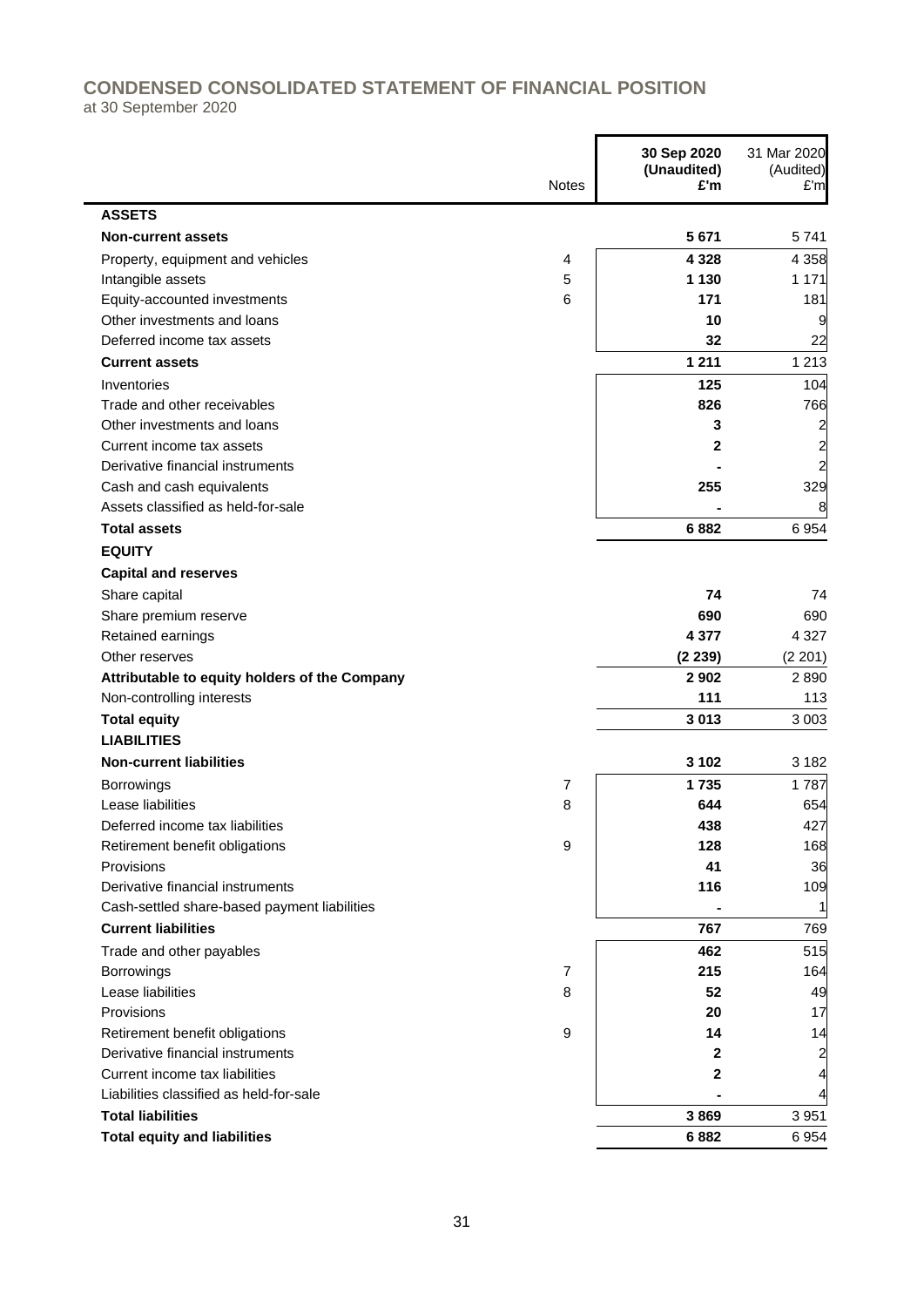## **CONDENSED CONSOLIDATED INCOME STATEMENT**

for the six months ended 30 September 2020

|                                                                                                    | <b>Notes</b> | 30 Sep 2020<br>(Unaudited)<br>£'m | (Re-presented)*<br>30 Sep 2019<br>(Unaudited)<br>£'m |
|----------------------------------------------------------------------------------------------------|--------------|-----------------------------------|------------------------------------------------------|
| Revenue                                                                                            |              | 1411                              | 1515                                                 |
| Employee benefit and contractor costs                                                              |              | (702)                             | (723)                                                |
| Consumables and supplies                                                                           |              | (336)                             | (338)                                                |
| Care related costs                                                                                 |              | (71)                              | (69)                                                 |
| Infrastructure related costs                                                                       |              | (54)                              | (56)                                                 |
| Service costs                                                                                      |              | (73)                              | (73)                                                 |
| Provision for expected credit losses                                                               |              | (4)                               | (4)                                                  |
| Depreciation and amortisation                                                                      |              | (106)                             | (108)                                                |
| (Impairment)/reversal of impairment of properties, equipment and<br>vehicles and intangible assets |              | (3)                               | 5                                                    |
| Other gains and losses                                                                             |              | $\overline{2}$                    |                                                      |
| <b>Operating profit</b>                                                                            |              | 64                                | 149                                                  |
| Finance income                                                                                     |              | $\mathbf{2}$                      | 5                                                    |
| Finance cost                                                                                       | 10           | (39)                              | (45)                                                 |
| Share of net (loss)/profit of equity accounted investments                                         |              | (10)                              | 2                                                    |
| Profit before tax                                                                                  |              | 17                                | 111                                                  |
| Income tax credit                                                                                  | 11           | 1                                 | 11                                                   |
| Profit for the period                                                                              |              | 18                                | 122                                                  |
| Attributable to:                                                                                   |              |                                   |                                                      |
| Equity holders of the Company                                                                      |              | 15                                | 109                                                  |
| Non-controlling interests                                                                          |              | 3                                 | 13                                                   |
|                                                                                                    |              | 18                                | 122                                                  |
| Profit per ordinary share attributable to the equity holders of the<br>Company - pence             |              |                                   |                                                      |
| Basic                                                                                              | 12           | 2.0                               | 14.8                                                 |
| <b>Diluted</b>                                                                                     | 12           | 2.0                               | 14.8                                                 |

 $\blacksquare$ 

*\*Refer to note 2*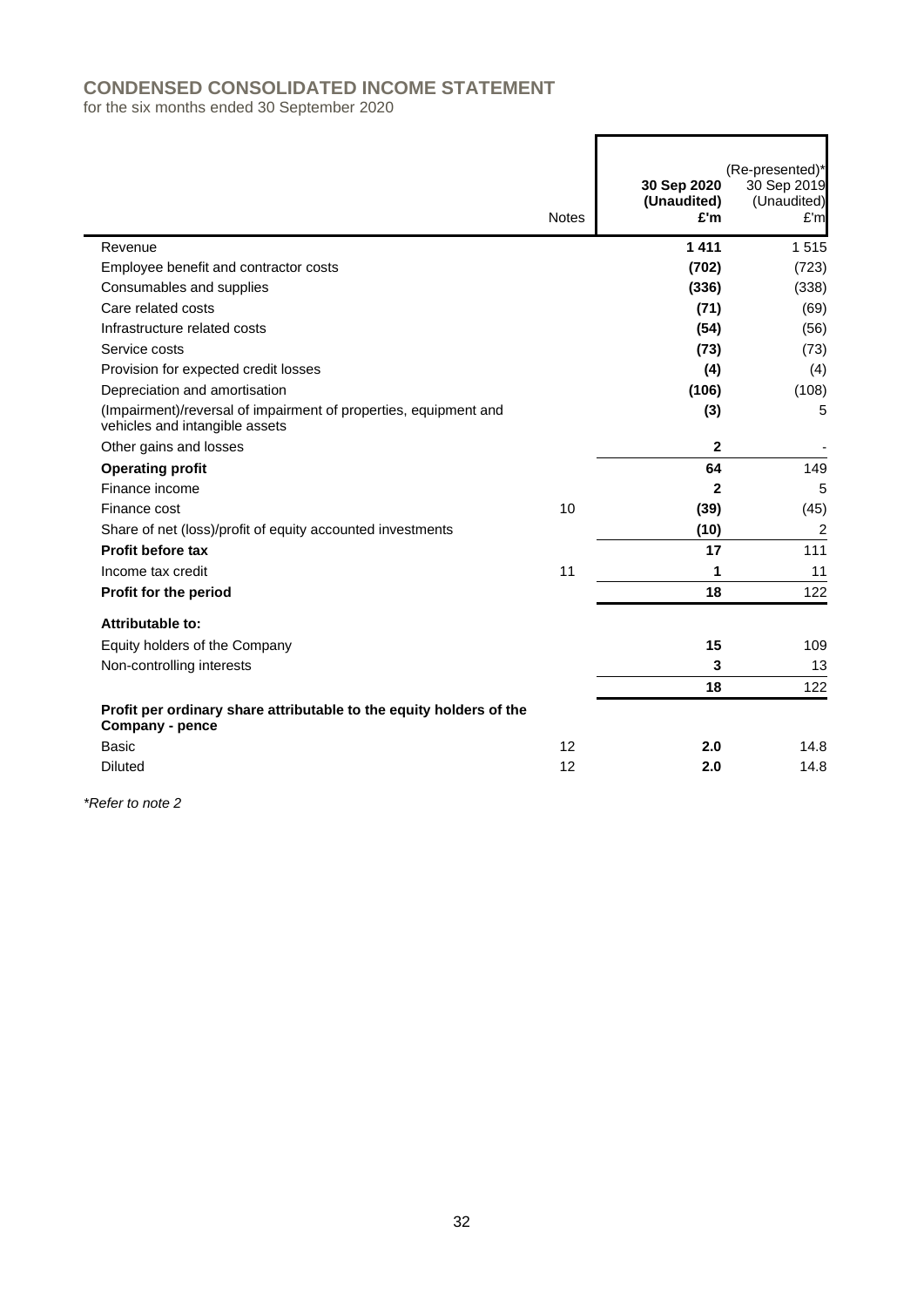# **CONDENSED CONSOLIDATED STATEMENT OF COMPREHENSIVE INCOME**

for the six months ended 30 September 2020

|                                                            | 30 Sep 2020<br>(Unaudited)<br>£'m | (Re-presented)*<br>30 Sep 2019<br>(Unaudited)<br>E'm |
|------------------------------------------------------------|-----------------------------------|------------------------------------------------------|
| Profit for the period                                      | 18                                | 122                                                  |
| Other comprehensive income/(loss)                          |                                   |                                                      |
| Items that may be reclassified to the income statement     | (37)                              | 174                                                  |
| Currency translation differences                           | (33)                              | 176                                                  |
| Fair value adjustment - cash flow hedges                   | (4)                               | (2)                                                  |
| Items that may not be reclassified to the income statement | 35                                | (25)                                                 |
| Remeasurements of retirement benefit obligations           | 35                                | (25)                                                 |
| Other comprehensive income/(loss), net of tax              | (2)                               | 149                                                  |
| Total comprehensive income for the period                  | 16                                | 271                                                  |
| Attributable to:                                           |                                   |                                                      |
| Equity holders of the Company                              | 10                                | 255                                                  |
| Non-controlling interests                                  | 6                                 | 16                                                   |
|                                                            | 16                                | 271                                                  |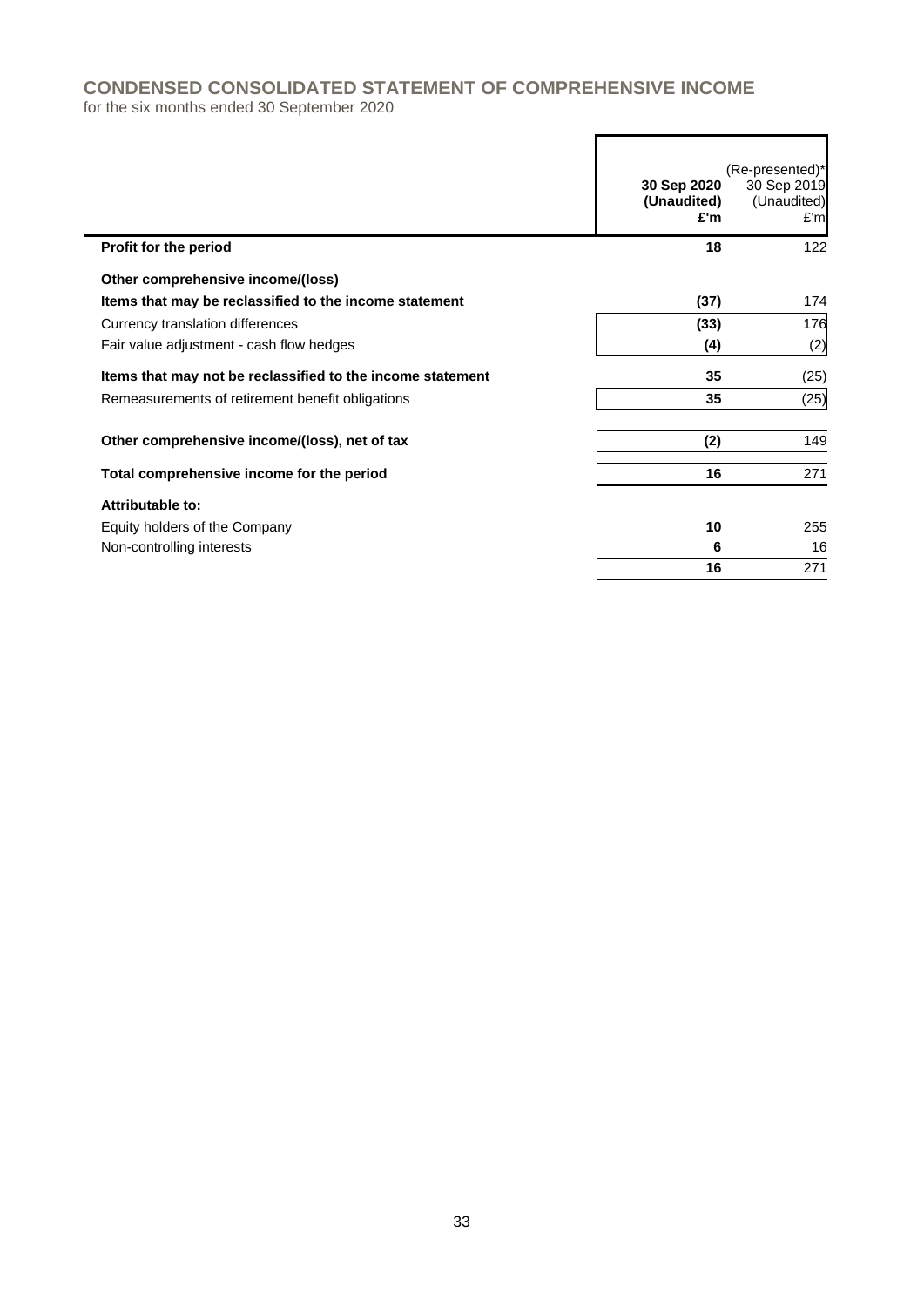## **CONDENSED CONSOLIDATED STATEMENT OF CHANGES IN EQUITY**

for the six months ended 30 September 2020

|                                                     | capital<br>£'m | Capital<br><b>Share redemption</b><br>reserve<br>£'m | <b>Share</b><br>reserve<br>£'m | <b>Reverse</b><br>premium acquisition<br>reserve<br>£'m | Treasury<br>shares<br>£'m | Share-<br>based<br>reserve<br>£'m | Foreign<br>currency<br>payment translation<br>reserve<br>£'m | <b>Hedging</b><br>reserve<br>£'m | Retained<br>earnings<br>£'m | <b>Attributable</b><br>to equity<br>holders of<br>Company<br>£'m | Non-<br>the controlling<br>interests<br>£'ml | <b>Total</b><br>equity<br>£'m |
|-----------------------------------------------------|----------------|------------------------------------------------------|--------------------------------|---------------------------------------------------------|---------------------------|-----------------------------------|--------------------------------------------------------------|----------------------------------|-----------------------------|------------------------------------------------------------------|----------------------------------------------|-------------------------------|
| <b>Balance at 1 April 2020</b><br>(audited)         | 74             | 6                                                    | 690                            | (3014)                                                  |                           |                                   | 815                                                          | (8)                              | 4 3 2 7                     | 2890                                                             | 113                                          | 3 0 0 3                       |
| Profit for the period                               |                |                                                      |                                |                                                         |                           |                                   |                                                              |                                  | 15                          | 15                                                               |                                              | 18                            |
| Other comprehensive<br>income/(loss) for the period |                |                                                      |                                |                                                         |                           |                                   | (34)                                                         | (4)                              | 33                          | (5)                                                              |                                              | (2)                           |
| Total comprehensive<br>income/(loss) for the period |                |                                                      |                                | $\blacksquare$                                          |                           |                                   | (34)                                                         | (4)                              | 48                          | 10                                                               |                                              | 16                            |
| Transactions with non-<br>controlling shareholders  |                |                                                      |                                |                                                         |                           |                                   |                                                              |                                  |                             | 2                                                                |                                              | 2                             |
| Dividends paid                                      |                |                                                      |                                |                                                         |                           |                                   |                                                              |                                  |                             |                                                                  | (8)                                          | (8)                           |
| <b>Balance at 30 September</b><br>2020 (unaudited)  | 74             | 6                                                    | 690                            | (3014)                                                  |                           | ٠                                 | 781                                                          | (12)                             | 4 3 7 7                     | 2 9 0 2                                                          | 111                                          | 3013                          |
|                                                     |                |                                                      |                                |                                                         |                           |                                   |                                                              |                                  |                             |                                                                  |                                              |                               |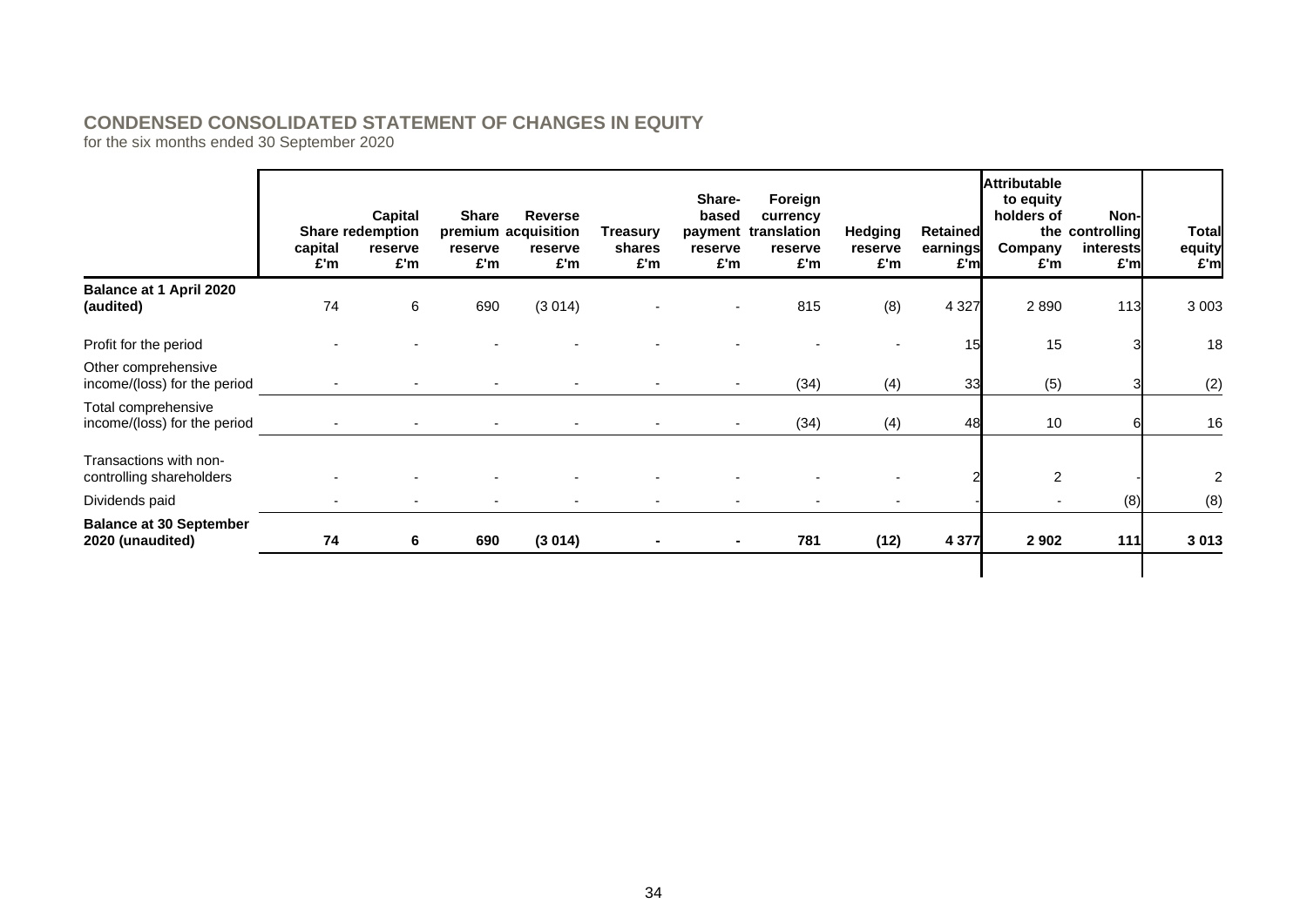## **CONDENSED CONSOLIDATED STATEMENT OF CHANGES IN EQUITY**

for the six months ended 30 September 2019

|                                                     | capital<br>£'m | Capital<br>Share redemption<br>reserve<br>£'m | <b>Share</b><br>reserve<br>£'m | <b>Reverse</b><br>premium acquisition<br>reserve<br>£'m | <b>Treasury</b><br>shares<br>£'m | Share-<br>based<br>reserve<br>£'m | Foreign<br>currency<br>payment translation<br>reserve<br>£'m | <b>Hedging</b><br>reserve<br>£'m | Retained<br>earnings<br>£'ml | <b>Attributable</b><br>to equity<br>holders of<br>Company<br>£'m | Non-<br>the controlling<br>interests<br>£'ml | <b>Total</b><br>equity<br>£'m |
|-----------------------------------------------------|----------------|-----------------------------------------------|--------------------------------|---------------------------------------------------------|----------------------------------|-----------------------------------|--------------------------------------------------------------|----------------------------------|------------------------------|------------------------------------------------------------------|----------------------------------------------|-------------------------------|
| <b>Balance at 1 April 2019</b><br>(audited)         | 74             | 6                                             | 690                            | (3014)                                                  |                                  |                                   | 628                                                          | (2)                              | 4769                         | 3 1 5 1                                                          | 115                                          | 3 2 6 6                       |
| <b>IFRS 16 transition</b><br>adjustment             |                |                                               |                                |                                                         |                                  |                                   |                                                              |                                  | (37)                         | (37)                                                             |                                              | (37)                          |
| Restated at 1 April 2019<br>(unaudited)             | 74             | 6                                             | 690                            | (3014)                                                  |                                  |                                   | 628                                                          | (2)                              | 4 7 3 2                      | 3 1 1 4                                                          | 115                                          | 3 2 2 9                       |
| Profit for the period                               |                |                                               |                                |                                                         |                                  |                                   |                                                              |                                  | 109                          | 109                                                              | 13                                           | 122                           |
| Other comprehensive<br>(loss)/income for the period |                |                                               |                                |                                                         |                                  |                                   | 173                                                          | (2)                              | (25)                         | 146                                                              |                                              | 149                           |
| Total comprehensive<br>(loss)/income for the period |                |                                               |                                | $\overline{\phantom{a}}$                                |                                  |                                   | 173                                                          | (2)                              | 84                           | 255                                                              | 16                                           | 271                           |
| Non-controlling<br>shareholders acquired            |                |                                               |                                |                                                         |                                  |                                   |                                                              |                                  | (3)                          | (3)                                                              |                                              | (1)                           |
| Dividends paid                                      |                |                                               |                                |                                                         |                                  |                                   |                                                              |                                  | (35)                         | (35)                                                             | (15)                                         | (50)                          |
| <b>Balance at 30 September</b><br>2019 (unaudited)  | 74             | 6                                             | 690                            | (3014)                                                  |                                  |                                   | 801                                                          | (4)                              | 4778                         | 3 3 3 1                                                          | 118                                          | 3 4 4 9                       |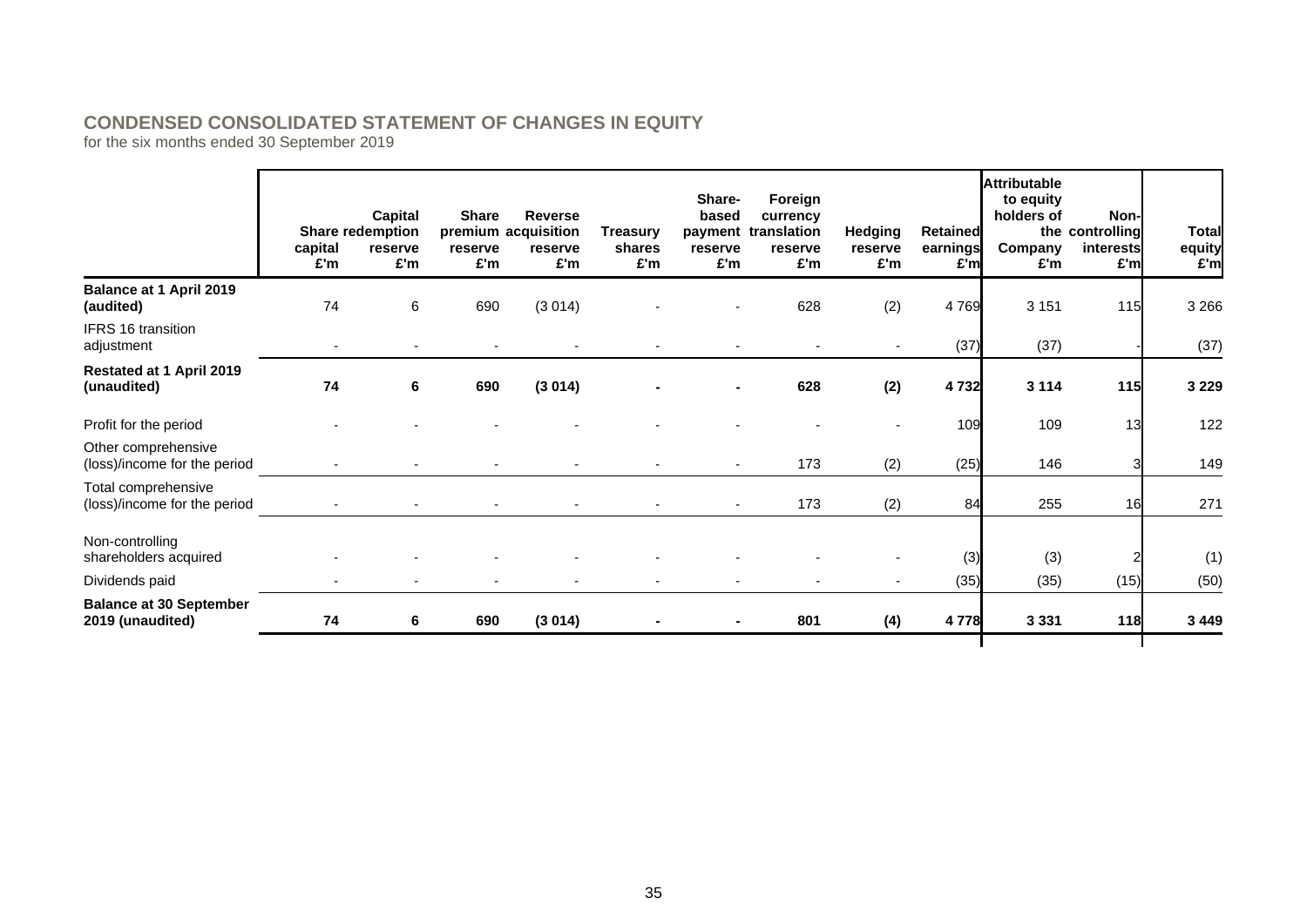## **CONDENSED CONSOLIDATED STATEMENT OF CASH FLOWS**

for the six months ended 30 September 2020

|                                                              |              | 30 Sep 2020<br>(Unaudited)<br>£'m | 30 Sep 2019<br>(Unaudited) |
|--------------------------------------------------------------|--------------|-----------------------------------|----------------------------|
|                                                              | <b>Notes</b> | Inflow/(outflow) Inflow/(outflow) | £'m                        |
| <b>CASH FLOW FROM OPERATING ACTIVITIES</b>                   |              |                                   |                            |
| <b>Cash generated from operations</b>                        |              | 72                                | 248                        |
| Interest received                                            |              | $\mathbf{2}$                      | 5                          |
| Interest paid                                                |              | (35)                              | (38)                       |
| Tax paid                                                     |              | (9)                               | (35)                       |
| Net cash generated from operating activities                 |              | 30                                | 180                        |
| <b>CASH FLOW FROM INVESTMENT ACTIVITIES</b>                  |              | (67)                              | (73)                       |
| Investment to maintain operations                            |              | (23)                              | (34)                       |
| Investment to expand operations                              |              | (43)                              | (42)                       |
| Acquisition of subsidiaries                                  | 13           | (2)                               |                            |
| Disposal of subsidiaries                                     | 14           | 4                                 |                            |
| Acquisition of investment in associate                       |              | (1)                               |                            |
| Dividends received from equity-accounted investment          |              |                                   | 3                          |
| Acquisition of other investments and loans                   |              | (2)                               |                            |
| Net cash (utilised)/generated before financing activities    |              | (37)                              | 107                        |
| <b>CASH FLOW FROM FINANCING ACTIVITIES</b>                   |              | (38)                              | (148)                      |
| Distributions to non-controlling interests                   |              | (8)                               | (15)                       |
| Distributions to shareholders                                | 16           |                                   | (35)                       |
| Transaction with non-controlling interest                    |              | $\mathbf{2}$                      | (1)                        |
| Proceeds from borrowings                                     |              | $\overline{7}$                    |                            |
| Repayment of borrowings                                      |              | (19)                              | (72)                       |
| Refinancing transaction costs                                |              | (1)                               | (1)                        |
| Repayment of lease liabilities                               |              | (19)                              | (24)                       |
| Net decrease in cash and cash equivalents                    |              | (75)                              | (41)                       |
| Opening balance of cash and cash equivalents                 |              | 329                               | 265                        |
| Exchange rate fluctuations on foreign cash                   |              | 1                                 | 9                          |
| Closing balance of cash and cash equivalents                 |              | 255                               | 233                        |
| Cash and cash equivalents                                    |              | 255                               | 231                        |
| Cash and cash equivalents classified as assets held for sale |              |                                   | 2                          |
|                                                              |              | 255                               | 233                        |

'n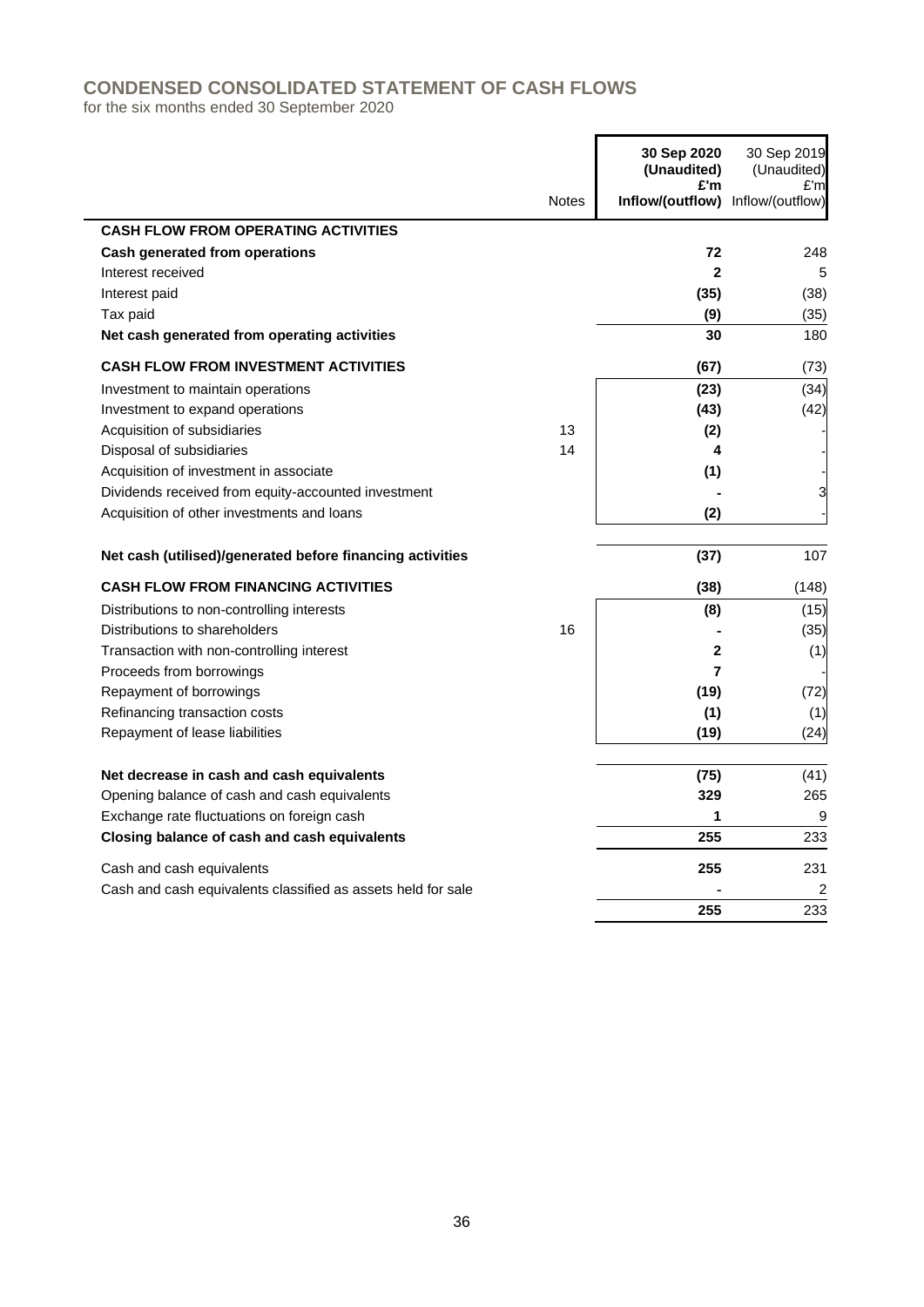#### **1. GENERAL INFORMATION**

Mediclinic is an international private hospital group with operations in Switzerland, Southern Africa (South Africa and Namibia) and the United Arab Emirates. Its core purpose is to enhance the quality of life. Mediclinic also holds a 29.9% interest in Spire Healthcare Group plc, a LSE-listed and UK-based private hospital group.

The Company is a public limited company, with a primary listing on the LSE and secondary listings on the JSE and the NSX and incorporated and domiciled in the UK (registered number: 08338604). The address of its registered office is 6<sup>th</sup> Floor, 65 Gresham Street, London, EC2V 7NQ, United Kingdom.

The condensed consolidated financial information for the six months ended 30 September 2020 was approved by the Board on 11 November 2020.

#### **2. BASIS OF PREPARATION**

The condensed consolidated interim financial information is prepared in accordance with International Financial Reporting Standards ('IFRS') as adopted by the European Union ('EU'), the Companies Act 2006 and Article 4 of the EU IAS Regulations.

The results announcement has been prepared applying consistent accounting policies to those applied by the Group in the 31 March 2020 financial year, except for the estimation of income tax in accordance with IAS 34 at 30 September 2020. The Group has prepared the condensed consolidated interim financial information on a going concern basis (refer to the Finance Review). The condensed consolidated financial statements have been prepared in accordance with the Disclosure Guidance and Transparency Rules of the Financial Conduct Authority and with IAS 34 Interim Financial Reporting, as adopted by the EU. They do not include all the information required for full annual financial statements and should be read in conjunction with information contained in the Group's Annual Report and Financial Statements for the year ended 31 March 2020. The condensed consolidated interim financial information has been reviewed, not audited.

This results announcement does not constitute statutory accounts of the Group within the meaning of sections 434(3) and 435(3) of the Companies Act 2006. Statutory accounts for the year ended 31 March 2020 were approved by the Board of Directors on 1 June 2020 and delivered to the Registrar of Companies. The report of the auditors on those accounts was unqualified, did not draw attention to any matters by way of emphasis and did not contain statements under sections 498(2) or (3) of the Companies Act 2006.

The preparation of interim financial statements requires management to make judgements, estimates and assumptions that affect the application of accounting policies and the reported amounts of assets and liabilities, income and expense. Actual results might differ from these estimates. In preparing these condensed interim financial statements, the significant judgements made by management in applying the group's accounting policies and the key sources of estimation uncertainty were the same as those that applied to the consolidated financial statements for the year ended 31 March 2020.

#### **Functional and presentation currency**

The condensed consolidated financial statements are presented in pounds sterling, rounded to the nearest million. The functional currency of the majority of the Group's entities, and the currencies of the primary economic environments in which they operate, is the Swiss franc, South African rand and United Arab Emirates dirham. The United Arab Emirates dirham is pegged against the United States dollar at a rate of 3.6725 per US dollar.

#### **Income statement presentation**

During the period under review, the Group changed its presentation of expenses in the Condensed consolidated income statement from an analysis by function to an analysis by nature. Comparatives have been changed to conform to the new presentation. The reason for the change is to align the presentation of expenses with that of the internal management reports and to provide more relevant information. The prior period expenses of £1 366m for the six months ended 30 September 2019 previously classified as Cost of sales (£975m) and Administration and other operating expenses (£391m) have been reclassified by nature of expense.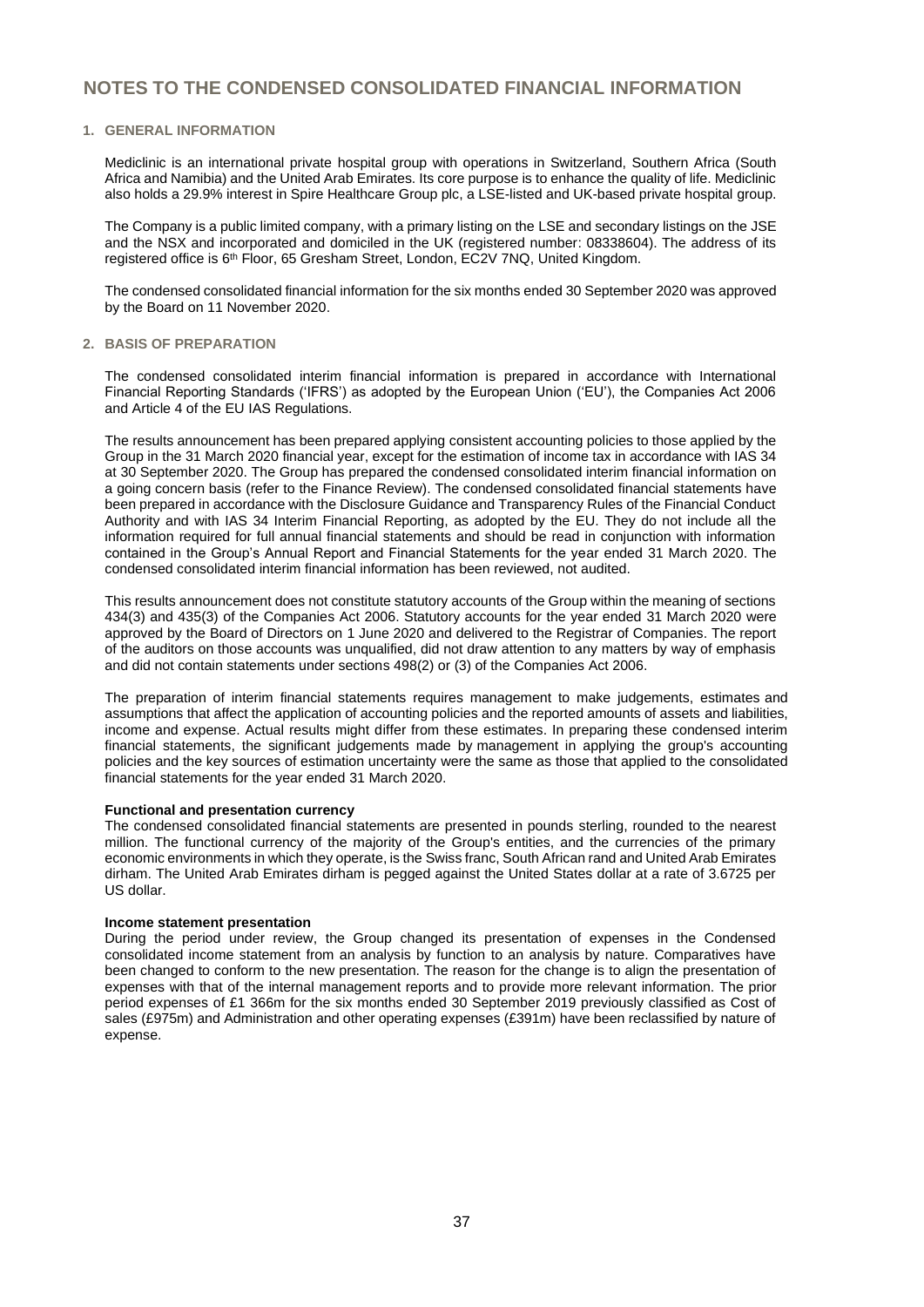#### **3. SEGMENTAL REPORT**

The reportable segments are identified as follows: Switzerland, Southern Africa, Middle East and additional segments are shown for the United Kingdom and Corporate.

|                                                                           |              |                           | <b>Reportable operating segments</b> | Other                     |                                 |                  |
|---------------------------------------------------------------------------|--------------|---------------------------|--------------------------------------|---------------------------|---------------------------------|------------------|
| Period ended 30 September 2020                                            | Total<br>£'m | <b>Switzerland</b><br>£'m | <b>Southern</b><br>£'m               | Africa Middle East<br>£'m | <b>United</b><br>Kingdom<br>£'m | Corporate<br>£'m |
| Revenue                                                                   | 1411         | 716                       | 317                                  | 377                       |                                 | 1                |
|                                                                           |              |                           |                                      |                           |                                 |                  |
| <b>EBITDA</b>                                                             | 171          | 98                        | 27                                   | 47                        |                                 | (1)              |
| EBITDA before management fee                                              | 171          | 101                       | 30                                   | 49                        |                                 | (9)              |
| Management fees included in EBITDA                                        |              | (3)                       | (3)                                  | (2)                       |                                 | 8                |
| Other gains and losses                                                    | 2            |                           |                                      | $\mathbf{2}$              |                                 |                  |
| Depreciation and amortisation                                             | (106)        | (62)                      | (18)                                 | (26)                      |                                 |                  |
| Impairment of properties, equipment and<br>vehicles and intangible assets | (3)          | $\blacksquare$            | (3)                                  | $\blacksquare$            |                                 |                  |
| Operating profit/(loss)                                                   | 64           | 36                        | 6                                    | 23                        |                                 | (1)              |
| Income from associate                                                     | (10)         |                           |                                      |                           | (10)                            |                  |
| Finance income                                                            | 2            | 1                         | 1                                    |                           |                                 |                  |
| Finance cost (excluding intersegment<br>loan interest)                    | (39)         | (16)                      | (14)                                 | (9)                       |                                 |                  |
| Total finance cost                                                        | (39)         | (25)                      | (14)                                 | (9)                       |                                 | $\overline{9}$   |
| Elimination of intersegment loan interest                                 |              | 9                         |                                      |                           |                                 | (9)              |
| Taxation                                                                  | 1            | (2)                       | 3                                    |                           |                                 |                  |
| <b>Segment result</b>                                                     | 18           | 19                        | (4)                                  | 14                        | (10)                            | (1)              |
| At 30 September 2020                                                      |              |                           |                                      |                           |                                 |                  |
| Investments in associates                                                 | 168          | 3                         | $\mathbf{2}$                         | 5                         | 158                             |                  |
| Investments in joint ventures                                             | 3            |                           | 3                                    |                           |                                 |                  |
| Capital expenditure                                                       | 43           | 15                        | 15                                   | 13                        |                                 |                  |
| Total segment assets                                                      | 6882         | 4 1 9 2                   | 661                                  | 1789                      | 158                             | 82               |
| Total segment liabilities (excluding<br>intersegment loan)                | 3869         | 2639                      | 562                                  | 664                       |                                 | 4                |
| Total liabilities from reportable segment                                 | 4876         | 3646                      | 562                                  | 664                       |                                 | 4                |
| Elimination of intersegment loan                                          | (1007)       | (1007)                    |                                      |                           |                                 |                  |
|                                                                           |              |                           |                                      |                           |                                 |                  |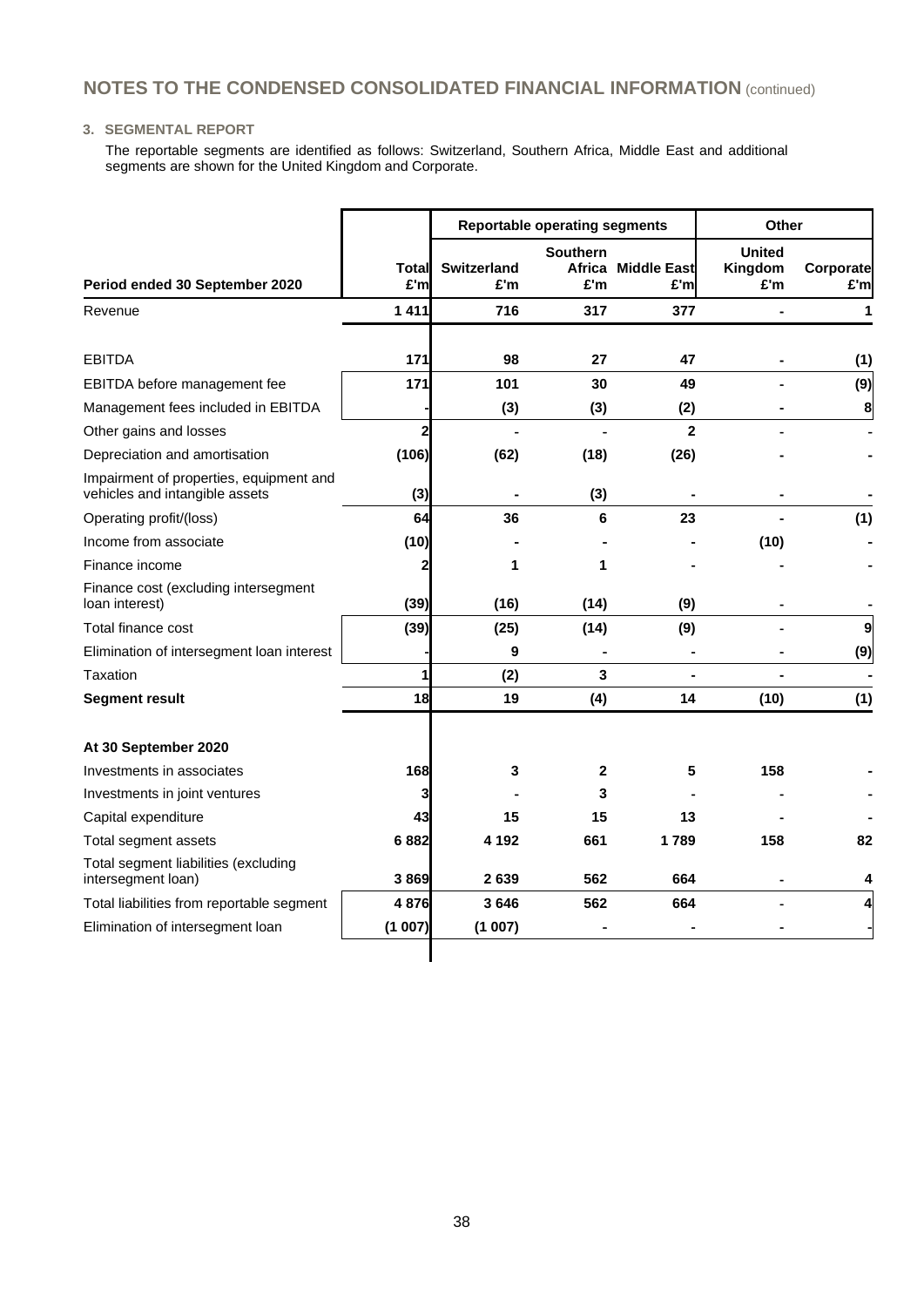### **3. SEGMENTAL REPORT** (continued)

|                                                            |              |                           | <b>Reportable operating segments</b> | Other                     |                                 |                  |
|------------------------------------------------------------|--------------|---------------------------|--------------------------------------|---------------------------|---------------------------------|------------------|
| Period ended 30 September 2019                             | Total<br>£'m | <b>Switzerland</b><br>£'m | <b>Southern</b><br>£'m               | Africa Middle East<br>£'m | <b>United</b><br>Kingdom<br>£'m | Corporate<br>£'m |
| Revenue                                                    | 1515         | 696                       | 469                                  | 350                       |                                 |                  |
|                                                            |              |                           |                                      |                           |                                 |                  |
| <b>EBITDA</b>                                              | 252          | 113                       | 97                                   | 44                        |                                 | (2)              |
| EBITDA before management fee                               | 252          | 116                       | 100                                  | 46                        |                                 | (10)             |
| Management fees included in EBITDA                         |              | (3)                       | (3)                                  | (2)                       |                                 | 8                |
| Other gains and losses                                     |              | $\overline{a}$            | $\overline{a}$                       |                           |                                 |                  |
| Depreciation and amortisation                              | (108)        | (62)                      | (19)                                 | (27)                      |                                 |                  |
| Reversal of impairment of properties                       | 5            | 5                         | $\overline{\phantom{a}}$             |                           |                                 |                  |
| Operating profit/(loss)                                    | 149          | 56                        | 78                                   | 17                        |                                 | (2)              |
| Income from associate                                      | 2            |                           |                                      |                           | 2                               |                  |
| Impairment of associate                                    |              |                           |                                      |                           |                                 |                  |
| Finance income                                             | 5            |                           | 4                                    |                           |                                 | 1                |
| Finance cost (excluding intersegment<br>loan interest)     | (45)         | (15)                      | (20)                                 | (10)                      |                                 |                  |
| Total finance cost                                         | (45)         | (24)                      | (20)                                 | (10)                      |                                 | 9                |
| Elimination of intersegment loan interest                  |              | 9                         |                                      |                           |                                 | (9)              |
| Taxation                                                   | 11           | 30                        | (19)                                 | $\blacksquare$            | $\overline{\phantom{a}}$        |                  |
| <b>Segment result</b>                                      | 122          | 71                        | 43                                   | $\overline{7}$            | $\overline{2}$                  | (1)              |
| At 31 March 2020                                           |              |                           |                                      |                           |                                 |                  |
| Investments in associates                                  | 177          | 2                         | 2                                    | 5                         | 168                             |                  |
| Investments in joint ventures                              | 4            |                           | 4                                    |                           |                                 |                  |
| Capital expenditure                                        | 192          | 75                        | 69                                   | 47                        |                                 | 1                |
| Total segment assets                                       | 6954         | 4 1 9 2                   | 680                                  | 1838                      | 169                             | 75               |
| Total segment liabilities (excluding<br>intersegment loan) | 3 9 5 1      | 2701                      | 564                                  | 683                       |                                 | 3                |
| Total liabilities from reportable segment                  | 4 9 4 2      | 3692                      | 564                                  | 683                       |                                 | 3                |
| Elimination of intersegment loan                           | (991)        | (991)                     |                                      |                           |                                 |                  |
|                                                            |              |                           |                                      |                           |                                 |                  |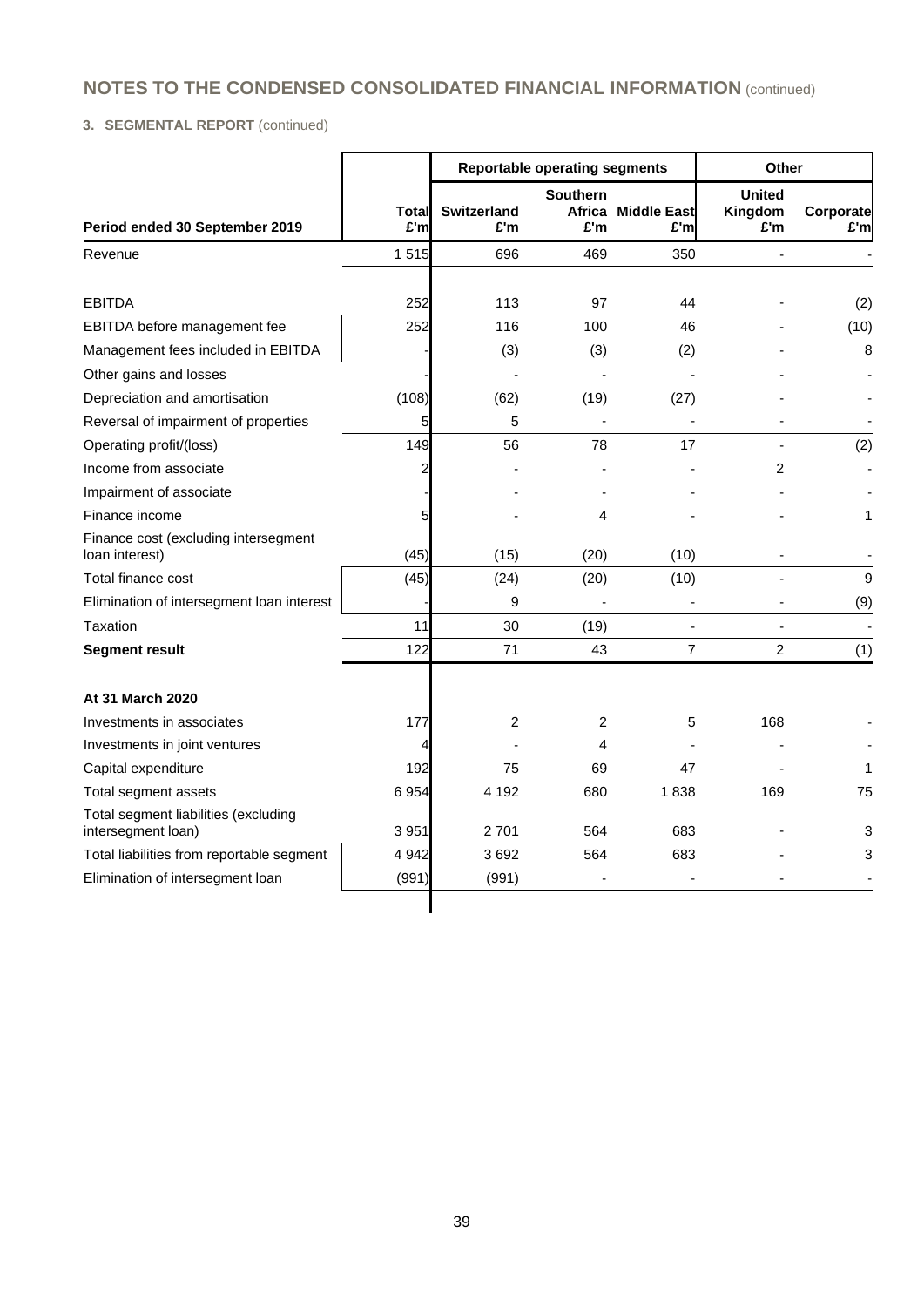#### **4. PROPERTY, EQUIPMENT AND VEHICLES**

|                                  | £'m     | 30 Sep 2020 31 Mar 2020<br>E'm |
|----------------------------------|---------|--------------------------------|
| Land - cost                      | 965     | 959                            |
| <b>Buildings</b>                 | 2 3 2 7 | 2 3 3 6                        |
| Capital expenditure in progress  | 96      | 81                             |
| Right-of-use assets (see note 8) | 647     | 675                            |
| Equipment                        | 253     | 264                            |
| Furniture and vehicles           | 40      | 43                             |
|                                  | 4 3 2 8 | 4 3 5 8                        |

#### **Cash generating unit (CGU) impairment indicators**

Property, equipment and vehicles are considered for impairment if impairment indicators are identified at an individual CGU level. A CGU is the smallest identifiable group of assets that generates cash inflows that are largely independent of the cash inflows from other assets or groups of assets. The Group defines CGUs as combined interdependent hospitals and/or clinics or as individual hospitals depending on the geographical location or the degree of integration. The impairment assessment is performed at CGU level and any impairment charge that arises would be allocated to the CGU's goodwill first, followed by other assets (such as property, equipment and vehicles and other intangible assets).

#### **Impairment assessment**

At 30 September 2020, the Group performed a review of impairment indicators of all the CGUs. Impairment indicators have not been identified in Mediclinic Middle East and Hirslanden, but have been identified in Southern Africa. The recoverable amounts of the Southern African CGUs were tested for impairment based on fair-valueless-cost-to-sell ('FVLCTS') calculations. In determining the FVLCTS calculations for the CGUs, the cash flows were discounted at 12.7% and a growth rate of 5.5% beyond five years was used. The carrying values of two CGUs were determined to be higher than the recoverable amounts and as a result an impairment charge of £2m was recognised in the income statement relating to property, equipment and vehicles.

At 31 March 2020, Swiss property, equipment and vehicles were impaired by £33m. At that date, some CGUs within Hirslanden were sensitive to changes in key assumptions in the fair value less cost to sell calculations. Increases in the discount rate or decreases in the cash flow projections or long-term growth rates could give rise to further impairment charges in future periods with sensitivity analysis included in the Group Financial Statements.

#### **Reversal of impairment**

During the prior period ended 30 September 2019, Klinik Belair was classified as a disposal group held for sale and a reversal of previously recognised impairment charges in respect of properties of £5m was recognised given that the expected disposal proceeds exceeded the carrying value after impairment charges booked in the prior period.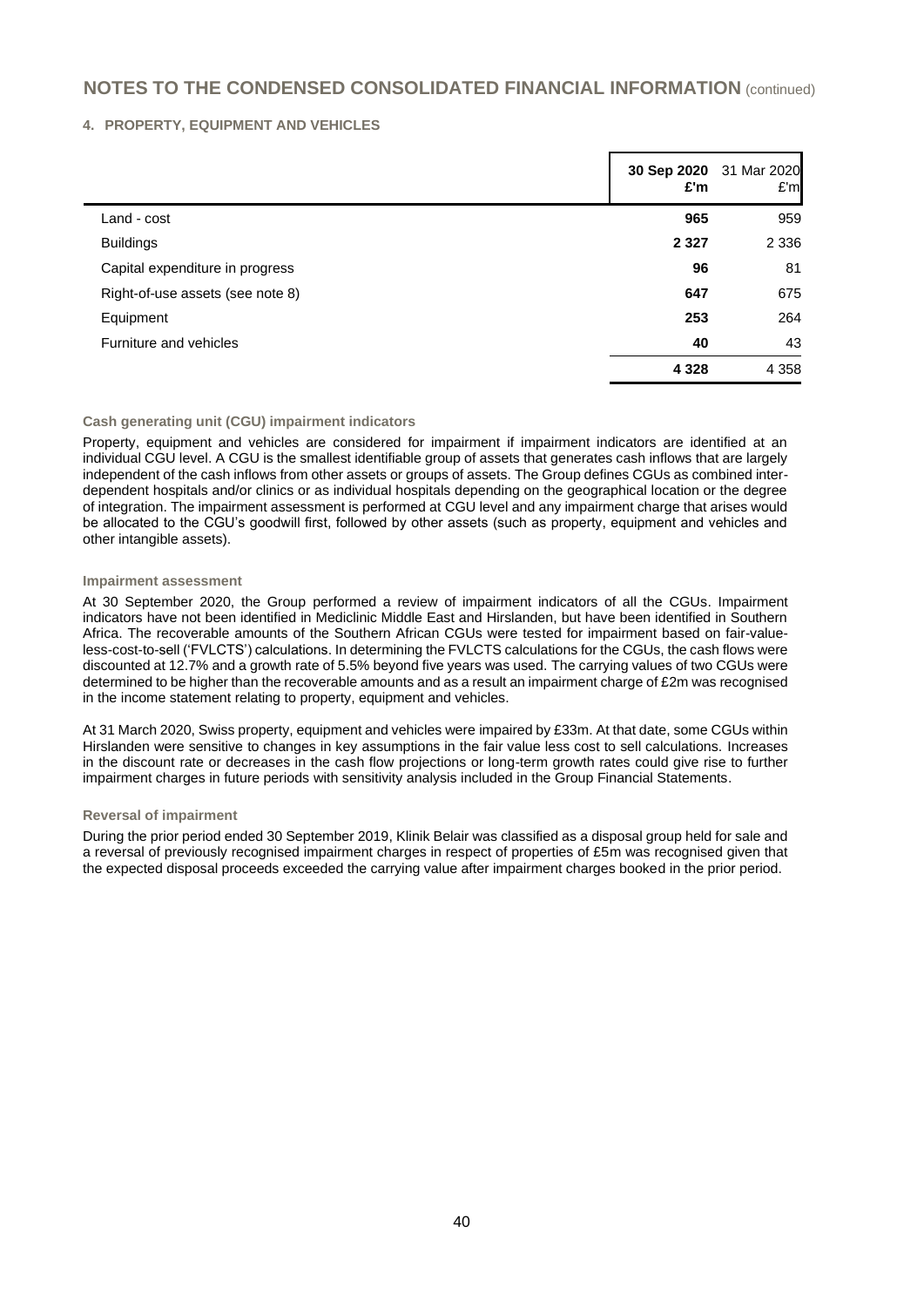#### **5. INTANGIBLE ASSETS**

|                                      | 30 Sep 2020 31 Mar 2020<br>£'m | E'm     |
|--------------------------------------|--------------------------------|---------|
| Goodwill                             | 1 0 1 3                        | 1 0 4 7 |
| Trade names                          | 51                             | 54      |
| Computer software                    | 66                             | 70      |
|                                      | 1 1 3 0                        | 1 1 7 1 |
| <b>Goodwill by operating segment</b> |                                |         |
| Switzerland                          | 109                            | 106     |
| Southern Africa                      | 12                             | 13      |
| Middle East                          | 892                            | 928     |
|                                      | 1 0 1 3                        | 1 0 4 7 |

#### **Impairment testing of goodwill and trade names**

At 30 September 2020, the Group assessed whether any goodwill impairment indicators exist and consequently an impairment loss of £1m was recognised in the income statement relating to the South African division.

At 31 March 2020, the carrying amount of the Mediclinic Middle East goodwill was determined to be higher than its recoverable amount and an impairment of £481m was recognised against goodwill. At that date, any increase in the discount rate or decreases in the short-term cash flow projections or long-term growth rate could give rise to impairment charges in future periods with sensitivity analysis included in the Group Financial Statements. At 30 September 2020 no indicators of impairment in respect of the Middle East goodwill were identified.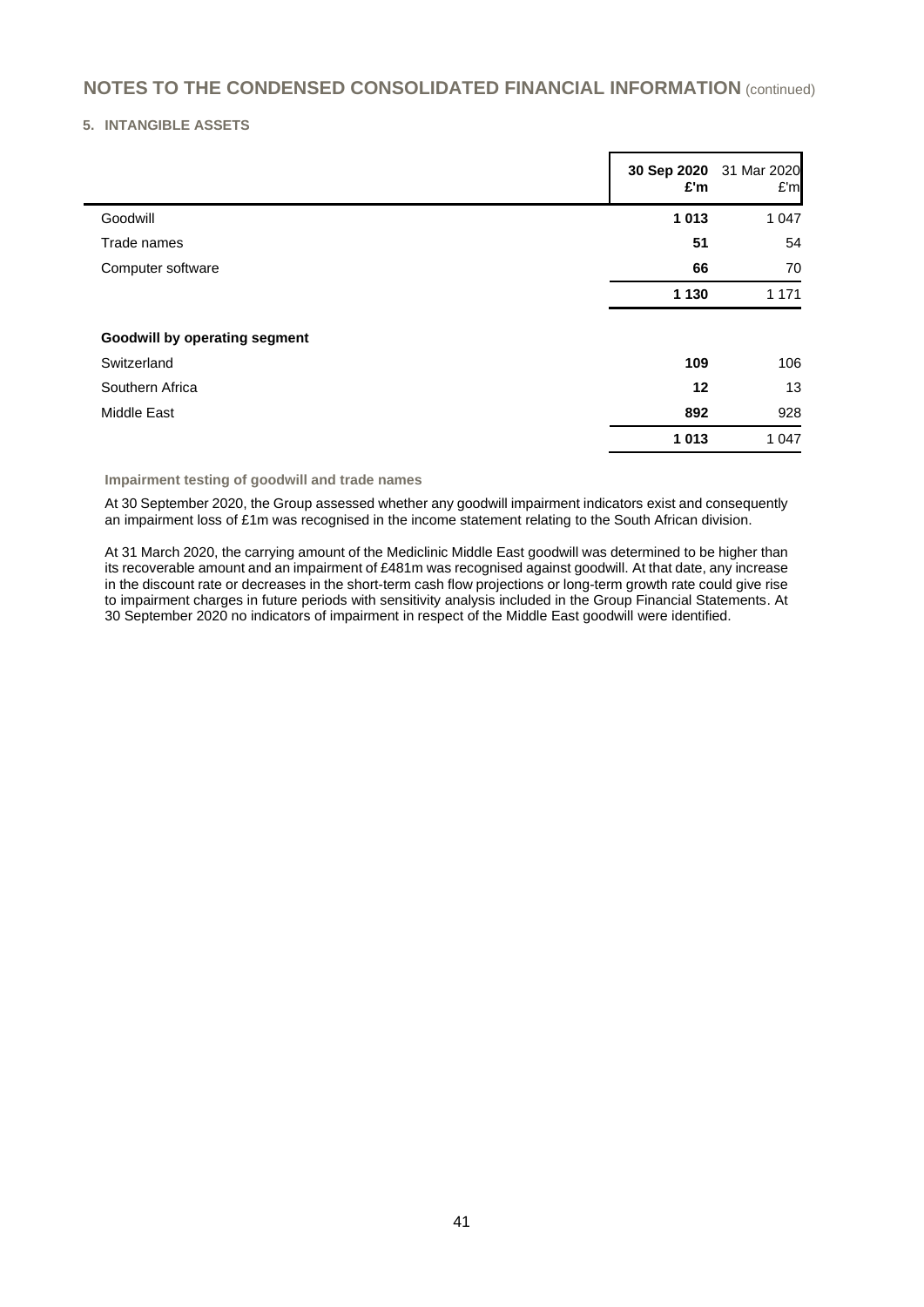#### **6. EQUITY ACCOUNTED INVESTMENTS**

|                             | 30 Sep 2020 31 Mar 2020<br>£'m | E'm            |
|-----------------------------|--------------------------------|----------------|
| Investment in associates    | 168                            | 177            |
| Investment in joint venture |                                | $\overline{4}$ |
|                             |                                | 181            |

|                                                                         | 30 Sep 2020<br>£'m | 31 Mar 2020<br>E'm |
|-------------------------------------------------------------------------|--------------------|--------------------|
| Listed investment                                                       | 158                | 168                |
| Unlisted investments                                                    | 10                 | 9                  |
|                                                                         | 168                | 177                |
| Reconciliation of carrying value at the beginning and end of the period |                    |                    |
| Opening balance                                                         | 177                | 189                |
| Additional investment in unlisted associate                             | 1                  |                    |
| Share of net (loss)/profit of associated companies                      | (70)               | 2                  |
| Reversal of impairment / (impairment) of listed associate               | 60                 | (10)               |
| Dividends received from associated companies                            |                    | (5)                |
|                                                                         | 168                | 177                |

Set out below are details of the associate which is material to the Group:

|           | Country of incorporation and<br>place of business | % ownership |
|-----------|---------------------------------------------------|-------------|
| _ _ _ _ _ | -- - - ---                                        | -----       |

#### Spire Healthcare Group plc (Spire) **United Kingdom 29.9%**

Spire is listed on the London Stock Exchange. It does not publish quarterly financial information and has a December year-end. The investment in associate was equity accounted for the 6 months to 30 June 2020 (31 March 2020: 12 months to 31 December 2019).

At 30 September 2020, the market value of the investment in Spire was £114m, which was below the carrying value. Consequently, the Group performed an impairment test by updating the inputs applied in the value in use calculation. The impairment test was prepared based on the Group's expectations of Spire's future trading performance and considered external sources of information, including recent investor analyst valuations and target prices published since the half year results announcement by Spire in September 2020.

Included in the equity accounted loss for the period under review, is a goodwill impairment charge recorded by Spire in the amount of £200m. The equity accounted portion of this impairment amounts to £60m. During prior periods, the Group impaired its equity accounted investment in Spire. Following Spire's goodwill impairment charge, the Group's interest in the net asset value of Spire (£211m) was significantly higher than its carrying value of the equity accounted investment (£98m). As a result an impairment reversal of £60m was recognised.

Expectations of cash flows in the short- and medium-term were broadly in line with those at 31 March 2020. There was no material change in inputs related to the discount rate or the long-term growth rate from 31 March 2020.

The following key assumptions were used in the calculation:

*Discount rates* – a discount rate of 6.9% was applied to cash flow projections (31 March 2020: 6.9%).

*Growth rates* – a terminal growth rate of 1.9% (2020: 2.0%) was applied in the calculation.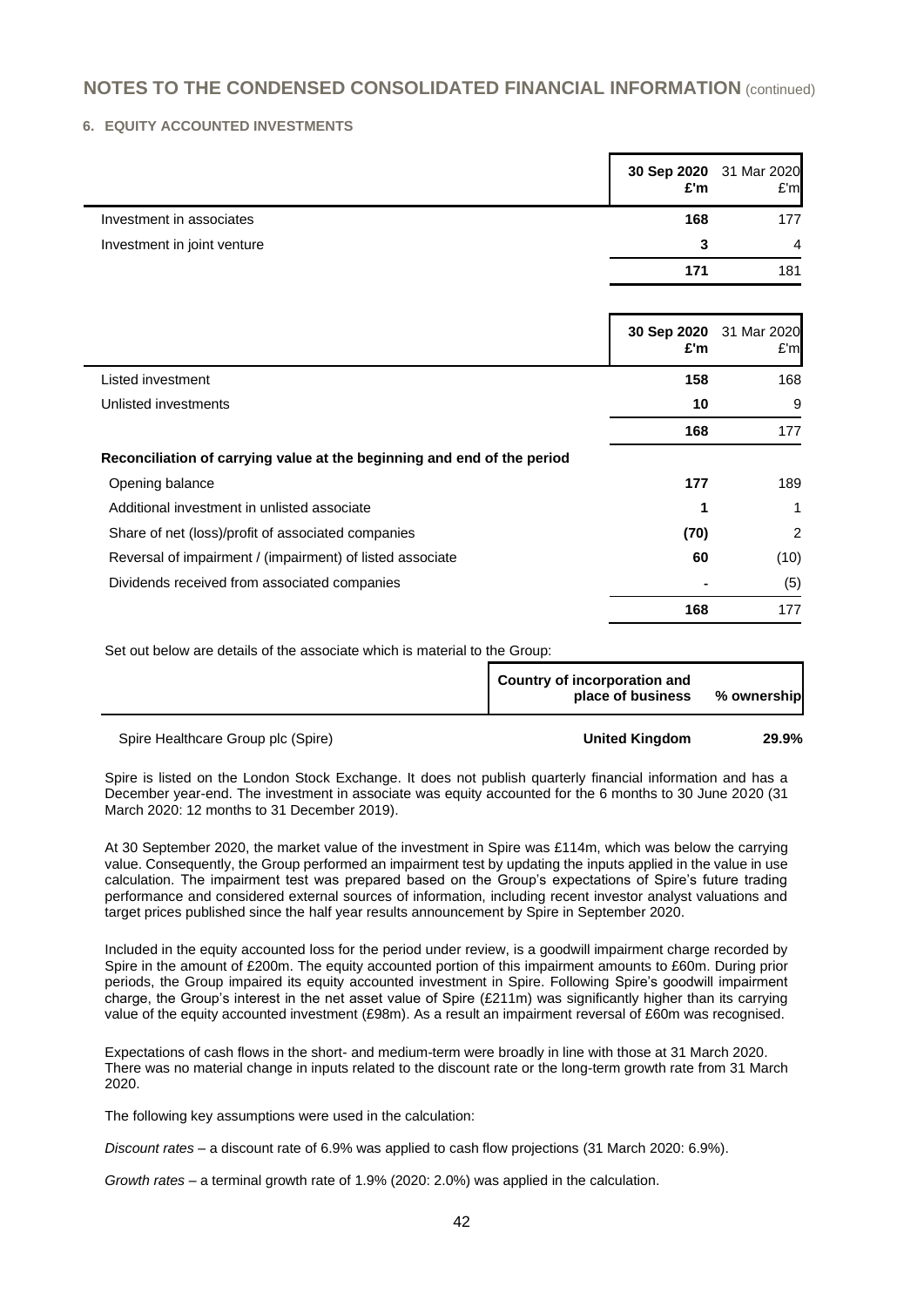*Sensitivity analysis* – reasonably possible changes in key assumptions that could give rise to a material adjustment to the carrying value are set out below:

- A fall in the terminal growth rate to 1.5% would result in an additional impairment of £3m; or

- A rise in discount rate to 7.25% would result in an additional impairment of £16m; or

- A fall in the forecast cash flows of 5% each year would result in an additional impairment of £14m.

At 31 March 2020, the carrying amount of the investment was determined to be higher than its recoverable amount and an impairment of £10m was recognised against equity-accounted investments.

#### **7. BORROWINGS**

l,

|                         | £'m  | 30 Sep 2020 31 Mar 2020<br>E'm |
|-------------------------|------|--------------------------------|
| Bank loans              | 1668 | 1673                           |
| Preference shares       | 84   | 82                             |
| Listed bonds            | 198  | 196                            |
|                         | 1950 | 1951                           |
| Non-current borrowings  | 1735 | 1787                           |
| Current borrowings      | 215  | 164                            |
| <b>Total borrowings</b> | 1950 | 1951                           |

|                               |                                                                                                                                                                                                                                                                                                                                                                | £'m                | 30 Sep 2020 30 Sep 2020<br>£'m | 31 Mar 2020<br>E'm | 31 Mar 2020<br>E'm |
|-------------------------------|----------------------------------------------------------------------------------------------------------------------------------------------------------------------------------------------------------------------------------------------------------------------------------------------------------------------------------------------------------------|--------------------|--------------------------------|--------------------|--------------------|
|                               |                                                                                                                                                                                                                                                                                                                                                                | <b>Non-current</b> | <b>Current</b>                 | Non-current        | Current            |
|                               | <b>Swiss operations</b><br>(denominated in Swiss franc)                                                                                                                                                                                                                                                                                                        |                    |                                |                    |                    |
| Secured<br>bank loan<br>one   | This loan bears interest at variable rates<br>linked to the 3M LIBOR plus 1.25%.<br>CHF50m is redeemable annually on 30<br>September with the final outstanding<br>balance redeemable on 30 September<br>2025. The repayment in September 2020<br>has been suspended. The non-current<br>portion includes capitalised financing costs<br>of £13m (2020: £13m). | 1 1 2 2            | 42                             | 1 1 5 6            |                    |
| Secured<br>bank loan<br>two   | These loans were acquired as part of the<br>Linde acquisition and bear interest at a<br>fixed rate of 1.12%. CHF0.5m are<br>repayable on 30 June and 31 December<br>every year. The remaining balances are<br>repayable during May 2023.                                                                                                                       | 14                 | 1                              | 15                 |                    |
| Secured<br>bank loan<br>three | This fixed interest mortgage loan was<br>acquired as part of the Linde acquisition<br>and bears interest at 0.90% compounded<br>quarterly. The loan is repayable by<br>December 2023.                                                                                                                                                                          | 8                  |                                | 8                  |                    |
|                               | Listed bonds The listed bonds consist of CHF145m<br>1.63% and CHF90m 2.00% Swiss franc<br>bonds. The bonds are repayable on 25<br>February 2021 and 25 February 2025<br>respectively.                                                                                                                                                                          | 76                 | 122                            | 75                 | 121                |
|                               | <b>Balance carried forward</b>                                                                                                                                                                                                                                                                                                                                 | 1 2 2 0            | 165                            | 1 2 5 4            | 122                |
|                               |                                                                                                                                                                                                                                                                                                                                                                |                    |                                |                    |                    |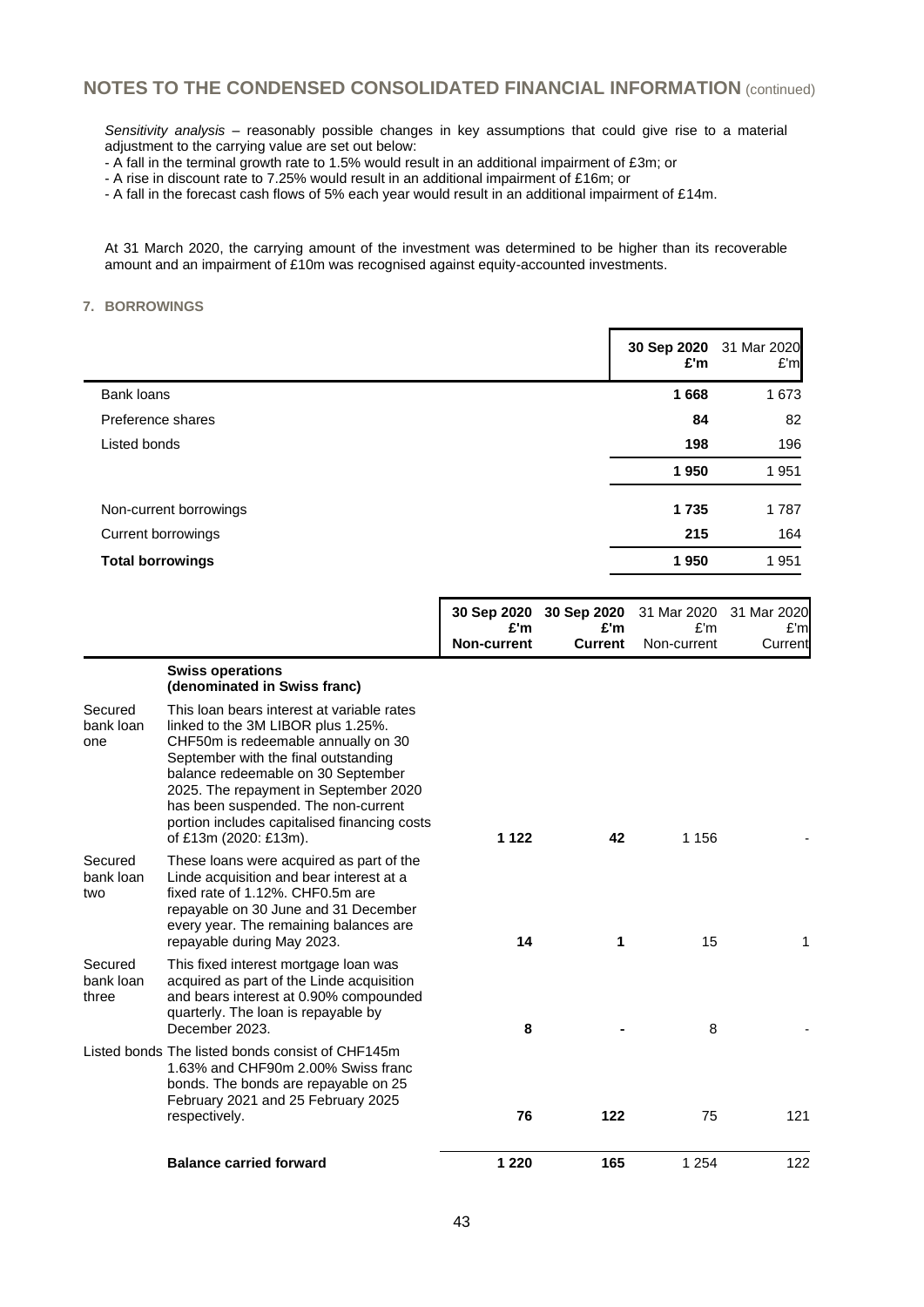### **7. BORROWINGS** (continued)

|                               |                                                                                                                                                              | £'m<br><b>Non-current</b> | 30 Sep 2020 30 Sep 2020<br>£'m<br><b>Current</b> | 31 Mar 2020<br>£'m<br>Non-current | 31 Mar 2020<br>£'m<br>Current |
|-------------------------------|--------------------------------------------------------------------------------------------------------------------------------------------------------------|---------------------------|--------------------------------------------------|-----------------------------------|-------------------------------|
|                               | <b>Balance carried forward</b>                                                                                                                               | 1 2 2 0                   | 165                                              | 1 2 5 4                           | 122                           |
|                               | <b>Southern African operations</b><br>(denominated in South African rand)                                                                                    |                           |                                                  |                                   |                               |
| Secured<br>bank loan<br>one   | The loan bears interest at the 3M JIBAR<br>variable rate plus a margin of 1.49%<br>compounded quarterly and is repayable on<br>26 September 2022.            | 120                       |                                                  | 116                               | 1                             |
| Secured<br>bank loan<br>two   | The loan bears interest at the 3M JIBAR<br>variable rate plus a margin of 1.59%<br>compounded quarterly and is repayable on<br>26 September 2023.            | 166                       | 1                                                | 162                               | 1                             |
| Secured<br>bank loan<br>three | These loans bear interest at variable rates<br>linked to the prime overdraft rate and are<br>repayable in periods ranging between one<br>and 12 years.       | 3                         | 1                                                | 3                                 | 1                             |
| Preference<br>shares          | Dividends are payable quarterly at a rate of<br>72% of 3M JIBAR plus a margin of 1.65%.<br>The outstanding balance will be redeemed<br>on 26 September 2022. | 84                        |                                                  | 82                                |                               |
| <b>Bank</b><br>overdraft      |                                                                                                                                                              |                           |                                                  |                                   | 13                            |
|                               | <b>Middle East operations</b><br>(denominated in UAE dirham)                                                                                                 |                           |                                                  |                                   |                               |
| Secured<br>bank loan<br>one   | The loan bears interest at variable rates<br>linked to the 3M LIBOR and a margin of<br>1.85% with five-year amortising terms,<br>expiring in August 2023.    | 142                       | 48                                               | 170                               | 26                            |
|                               |                                                                                                                                                              | 1735                      | 215                                              | 1787                              | 164                           |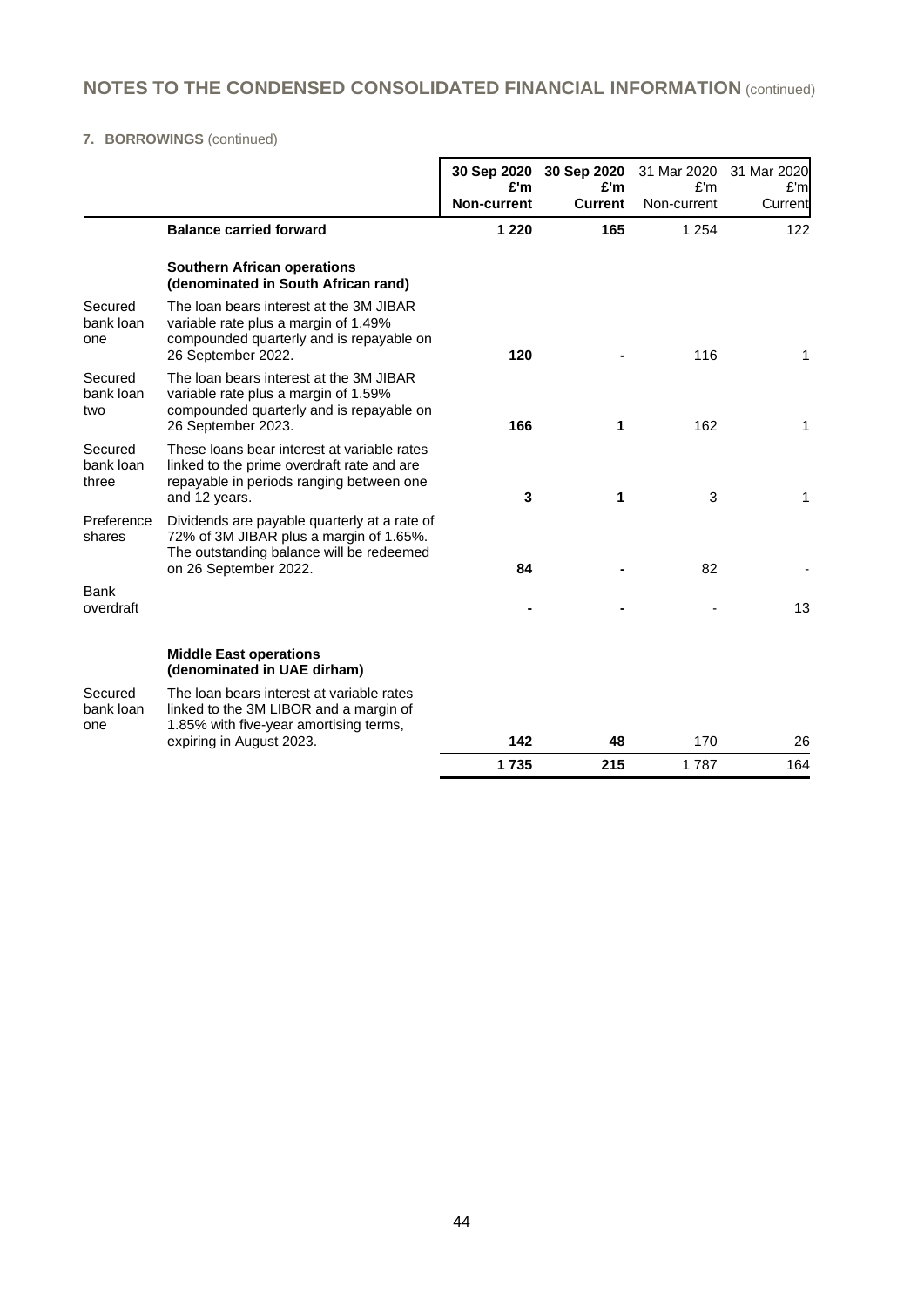### **8. LEASES**

This note provides information for leases where the Group is the lessee.

Amounts recognised in the statement of financial position

The statement of financial position shows the following amounts relating to leases:

|                                          | £'m | 30 Sep 2020 31 Mar 2020<br>E'm |
|------------------------------------------|-----|--------------------------------|
| Right-of-use assets                      |     |                                |
| <b>Buildings</b>                         | 644 | 672                            |
| Equipment                                | 3   | 3                              |
|                                          | 647 | 675                            |
| Right-of-use assets by operating segment |     |                                |
| Switzerland                              | 403 | 414                            |
| Southern Africa                          | 28  | 29                             |
| Middle East                              | 216 | 232                            |
|                                          | 647 | 675                            |
|                                          |     |                                |

|                                 | 30 Sep 2020<br>£'m | 31 Mar 2020<br>E'm |
|---------------------------------|--------------------|--------------------|
| <b>Lease liabilities</b>        |                    |                    |
| Switzerland                     | 421                | 416                |
| Southern Africa                 | 38                 | 38                 |
| Middle East                     | 237                | 249                |
|                                 | 696                | 703                |
| - Non-current lease liabilities | 644                | 654                |
| - Current lease liabilities     | 52                 | 49                 |
|                                 | 696                | 703                |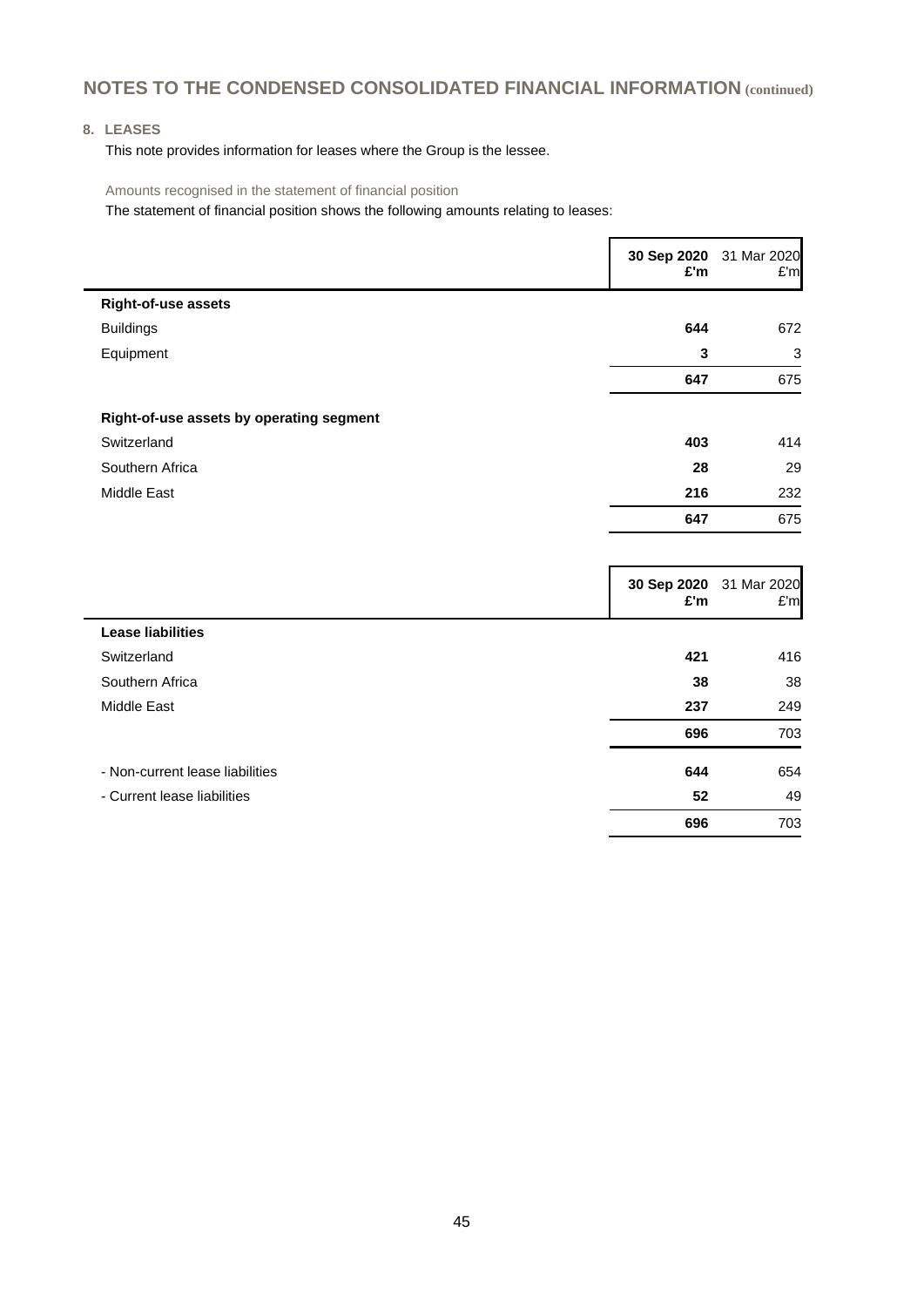#### **8. LEASES** (continued)

Amounts recognised in the income statement

The income statement shows the following amounts relating to leases:

|                                                                      | £'m | 30 Sep 2020 30 Sep 2019<br>E'm |
|----------------------------------------------------------------------|-----|--------------------------------|
| Depreciation charge of right-of-use assets                           |     |                                |
| <b>Buildings</b>                                                     | 24  | 23                             |
|                                                                      | 24  | 23                             |
| Interest expense on lease liabilities (refer to note 10)             | 10  | 11                             |
| Expense relating to short-term leases and leases of low-value assets | 3   | 4                              |
| Rent concessions (included in other gains and losses)                | 1   |                                |

The total cash outflow for leases, excluding short-term leases and leases of low-value assets, was £27m (1H20: £31m).

#### **9. RETIREMENT BENEFIT OBLIGATIONS**

The Swiss pension liability was reassessed by the actuaries at the end of the period and amounted to a liability of £28m (31 March 2020: a liability of £71m), included under "Retirement benefit obligations" in the Group's statement of financial position. The decrease in the pension liability was largely due to an increase in the plan assets, partly offset by an increase in the liability due to a change in the discount rate from 0.45% at 31 March 2020 to 0.05% at 30 September 2020.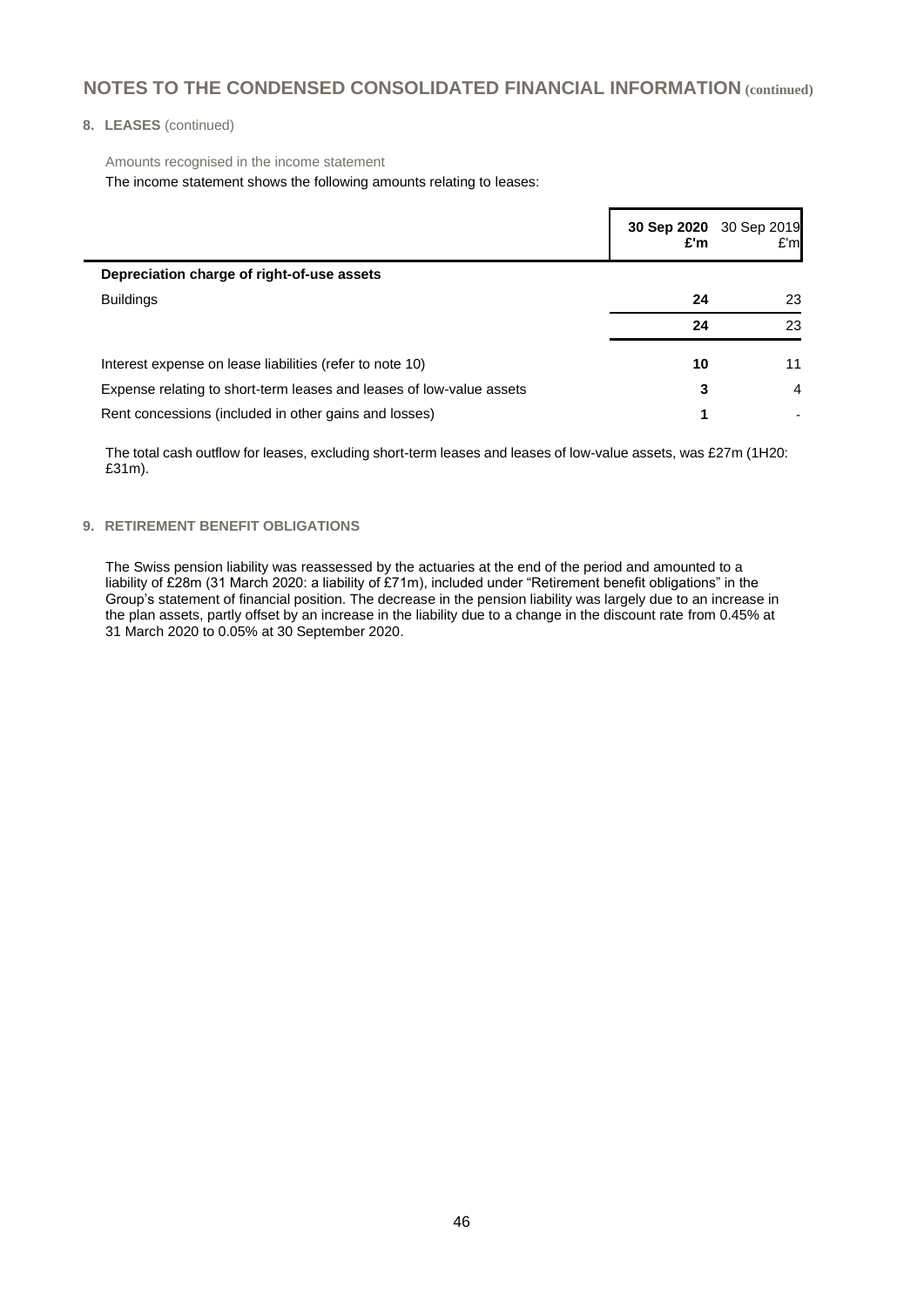#### **10. FINANCE COSTS**

|                                                     | £'m | 30 Sep 2020 30 Sep 2019<br>E'm |
|-----------------------------------------------------|-----|--------------------------------|
| Interest expenses                                   | 23  | 31                             |
| Interest on lease liabilities                       | 10  | 11                             |
| Interest rate swaps                                 | 3   |                                |
| Amortisation of capitalised financing costs         | 2   |                                |
| Preference share dividend                           | 2   | 3                              |
| Less: amounts included in cost of qualifying assets | (1) | (1)                            |
|                                                     | 39  | 45                             |

#### **11. INCOME TAX EXPENSE**

|                        | 30 Sep 2020<br>£'m | 30 Sep 2019<br>£'m |
|------------------------|--------------------|--------------------|
| Current tax            |                    |                    |
| Current year           | 6                  | 23                 |
| Deferred tax           | (7)                | (34)               |
| <b>Taxation credit</b> | (1)                | (11)               |
| <b>Composition</b>     |                    |                    |
| UK tax                 | $\blacksquare$     |                    |
| Foreign tax            | (1)                | (11)               |
|                        | (1)                | (11)               |

The tax credit for the period has been calculated using an estimate of the effective annual rate of tax for the full year by operating division. This rate has been applied to the pre-tax profits for the six months ended 30 September 2020, with adjustments made for non-recurring items in the period. The effective tax rate on the profit before tax was (3.2)%<sup>1</sup> (1H20: (10%)). The net tax credit of £0.6m comprise of a tax charge of £1.8m from Switzerland and a tax credit of £2.4m from Southern Africa. In addition, the rate decreased due to a higher contribution of non-taxable income from Mediclinic Middle East compared to 1H20, partly offset with an increase in the effective tax rate due to the recognition of non-deductible equity accounted losses from the investment in Spire.

The increase in deferred tax assets of £10m is mainly as a result of tax losses in the Southern African division. The deferred tax assets on tax losses were recognised in full as the Group expects there to be sufficient taxable income in future against which the deferred tax assets will be utilised.

The following significant item affecting the effective tax rate for the prior period was identified:

- Corporate tax reforms in Switzerland led to the reduction in deferred tax liabilities amounting to £35m and a corresponding reduction to the tax charge.

After adjusting for exceptional items, the adjusted effective tax rate would be (2.1)%<sup>1</sup> (1H20: 21.7%).

*<sup>1</sup> The effective tax rate percentages are calculated in unrounded pound sterling values and not in millions.*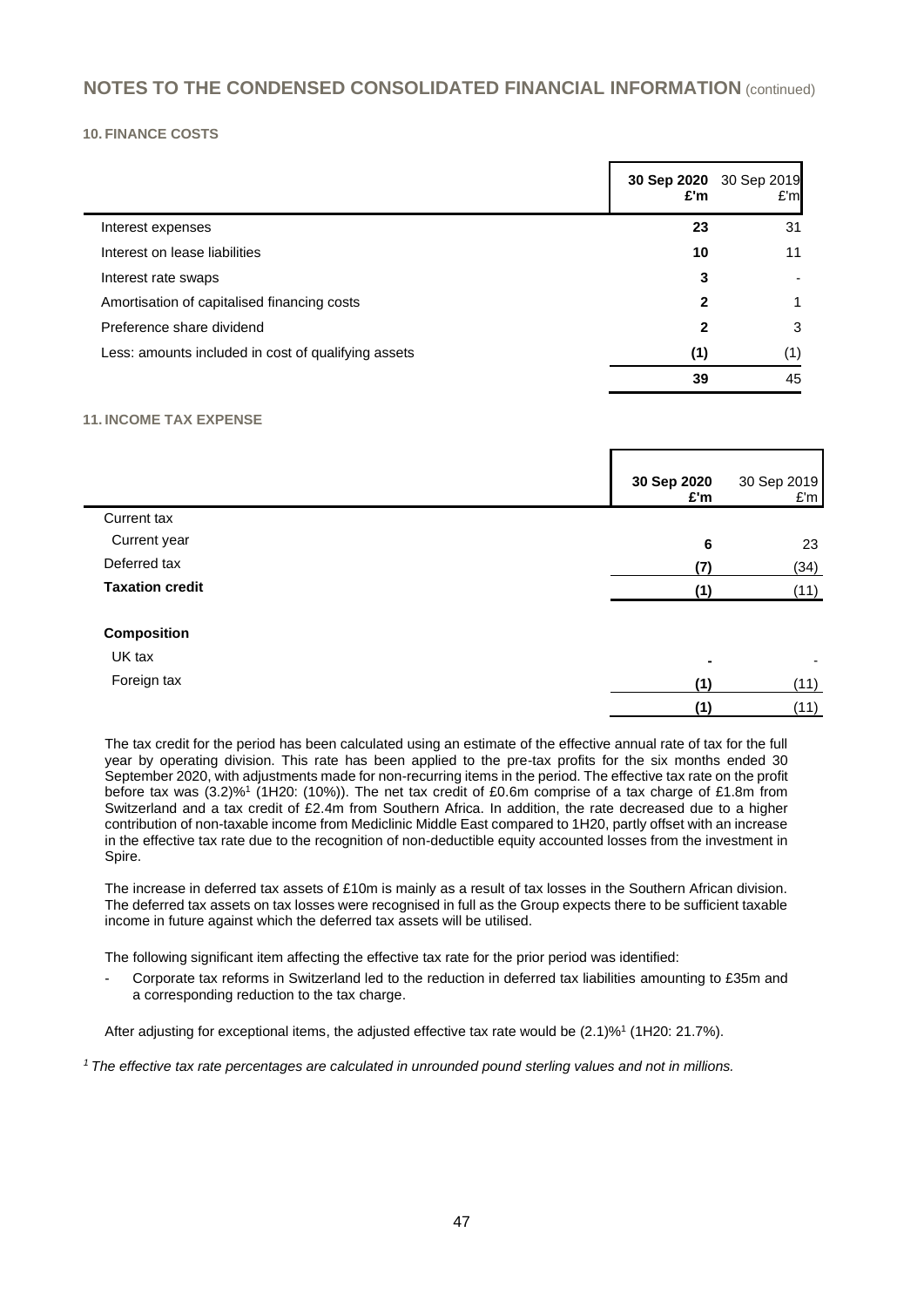#### **12. EARNINGS PER ORDINARY SHARE**

|                                                      | 30 Sep 2020<br>£'m | 30 Sep 2019<br>E'm |
|------------------------------------------------------|--------------------|--------------------|
| Profit per ordinary share (pence)                    |                    |                    |
| Basic (pence)                                        | 2.0                | 14.8               |
| Diluted (pence)                                      | 2.0                | 14.8               |
| <b>Earnings reconciliation</b>                       |                    |                    |
| Profit attributable to equity holders of the Company | 15                 | 109                |
| Adjusted for:                                        |                    |                    |
| No adjustments                                       |                    |                    |
| Profit for basic and diluted earnings per share      | 15                 | 109                |

#### **Numbers of ordinary shares**

At 30 September 2020, the weighted average number of ordinary shares in issue were 737 243 810 (1H20: 737 211 480). There were no dilutive treasury shares in issue at 30 September 2020 (1H20: 32 330 shares issued to Mpilo Trusts). The treasury shares previously issued to the Mpilo Trusts were sold during March 2020.

#### **Headline earnings per ordinary share**

The Group is required to calculate headline earnings per share (HEPS) in accordance with the JSE Ltd (JSE) Listings Requirements, determined by reference to the South African Institute of Chartered Accountants' circular 01/2019 (Revised) *Headline Earnings*. The table below sets out a reconciliation of basic EPS and HEPS in accordance with that circular. Disclosure of HEPS is not a requirement of IFRS, but it is a commonly used measure of earnings in South Africa. The table below reconciles the profit for the financial year attributable to equity holders of the parent to headline earnings and summarises the calculation of basic HEPS:

|                                                                           | 30 Sep 2020<br>£'m | 30 Sep 2019<br>£'ml |
|---------------------------------------------------------------------------|--------------------|---------------------|
| Headline earnings per share                                               |                    |                     |
| Profit for basic and diluted earnings per share                           | 15                 | 109                 |
| Adjustments                                                               |                    |                     |
| Reversal of impairment of equity accounted investment                     | (60)               |                     |
| Impairment / (reversal of impairment) of properties and intangible assets | 3                  | (4)                 |
| Associate's impairment of goodwill                                        | 60                 |                     |
| <b>Headline earnings</b>                                                  | 18                 | 105                 |
| HEPS (pence)                                                              | 2.4                | 14.2                |
| Diluted HEPS (pence)                                                      | 2.4                | 14.2                |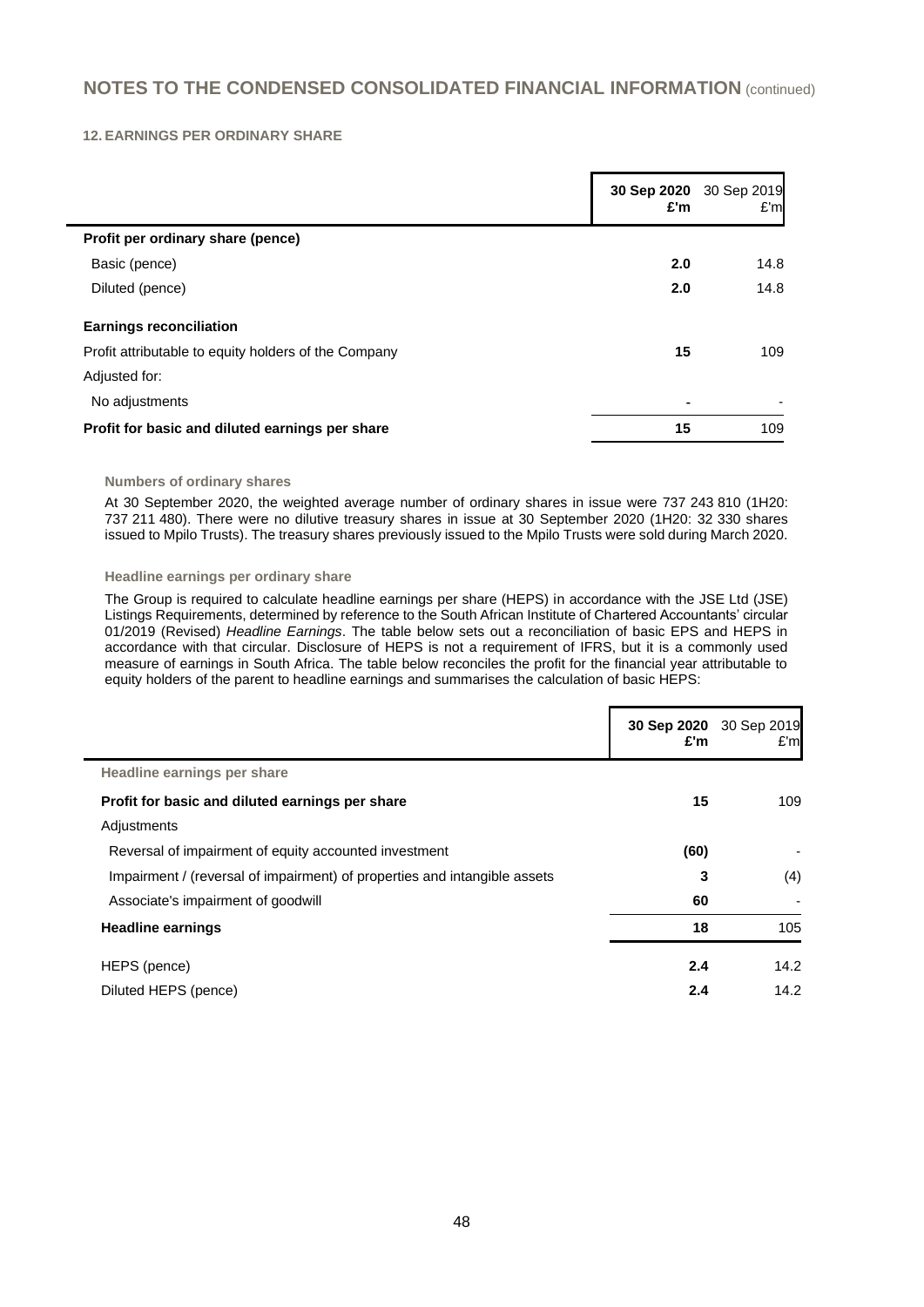#### **13. BUSINESS COMBINATIONS**

The following business combinations occurred during the period:

#### OPERAtionszentrum Zumikon

Effective on 1 April 2020, Hirslanden AG acquired 100% of the shares of the day case clinic, OPERAtionszentrum Zumikon for £3m. The total identifiable net assets acquired of £0m comprised cash and cash equivalents of £1m and retirement benefit obligations of £1m. Considering the cash and cash equivalents acquired of £1m, the net cash flow on acquisition was £2m.

OPERA specializes in outpatient surgery. The goodwill of £3m arising from the acquisition is attributable to the acquired workforce and economies of scale expected from the business combination. None of the goodwill recognised is expected to be deductible for income tax purposes.

#### **14. DISPOSAL OF SUBSIDIARIES AND BUSINESSES**

With effect from 1 June 2020, the Group disposed of the outpatient clinics at Hirslanden Praxiszentrum am Bahnhof, Schaffhausen AG, Hirslanden Bern AG and Hirslanden Freiburg AG, Düdingen to Medbase for total consideration of £4m.

The net assets disposed of amounted to £4m and included property, equipment and vehicles of £7m, other assets of £1m, lease liabilities of £3m and other liabilities of £1m. The net loss on disposal was £0.3m.

#### **15. COMMITMENTS**

|                            | £'m | 30 Sep 2020 31 Mar 2020<br>E'm |
|----------------------------|-----|--------------------------------|
| <b>Capital commitments</b> |     |                                |
| Switzerland                | 48  | 32                             |
| Southern Africa            | 91  | 166                            |
| <b>Middle East</b>         | 30  | 39                             |
|                            | 169 | 237                            |

These commitments will be financed from Group operating cash flows and borrowings.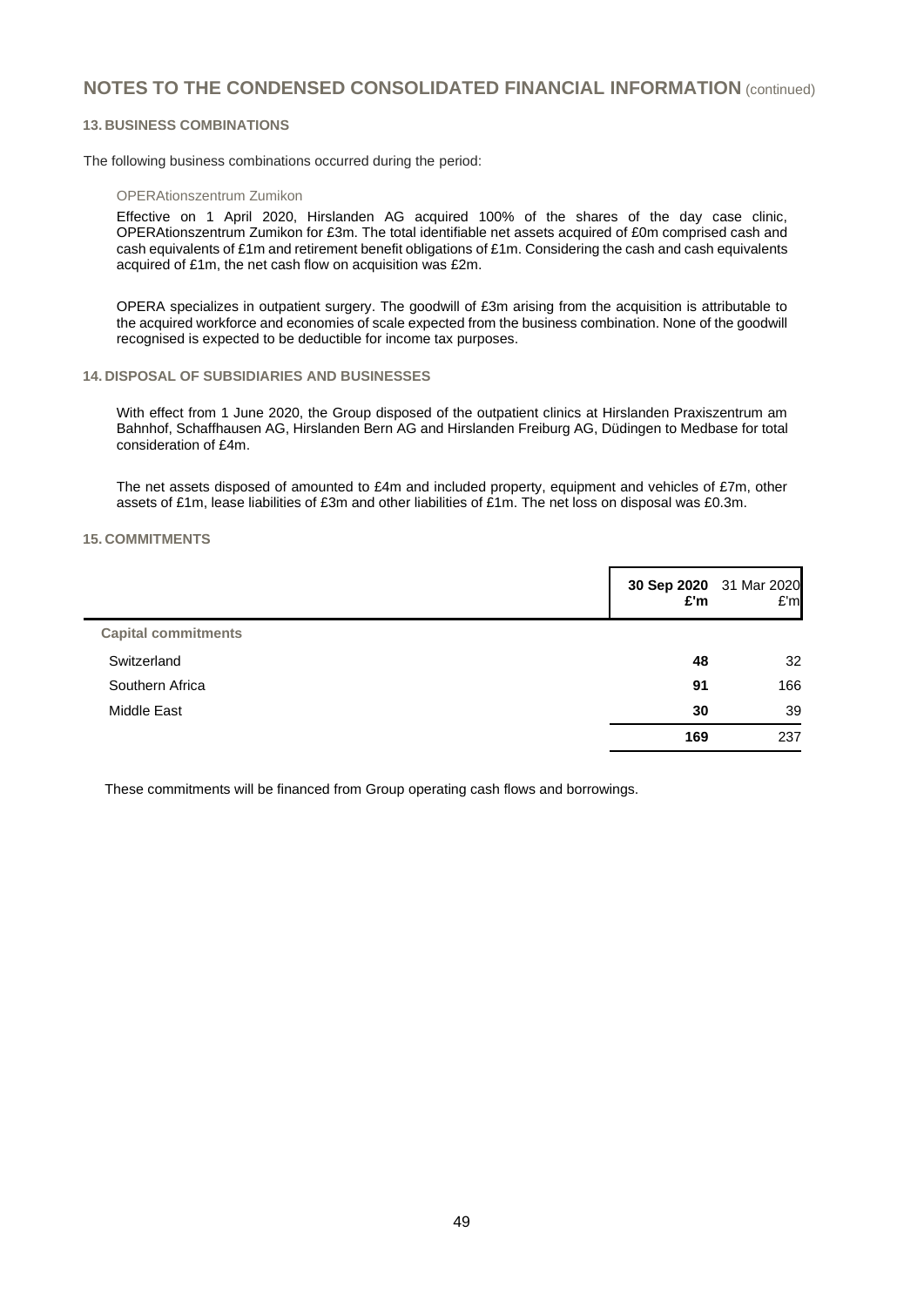#### **16. DIVIDENDS**

|                                   | Date paid/payable | Dividend per<br>share (pence) | £'m | 30 Sep 2020 30 Sep 2019<br>E'm |
|-----------------------------------|-------------------|-------------------------------|-----|--------------------------------|
| Dividends declared                |                   |                               |     |                                |
| Period ended 30 September<br>2020 |                   |                               |     |                                |
| Interim dividend                  |                   | $\overline{\phantom{a}}$      | -   |                                |
| Period ended 30 September<br>2019 |                   |                               |     |                                |
| Interim dividend                  | 17 December 2019  | 3.20                          |     | 24                             |
| Dividends paid                    |                   |                               |     |                                |
| Dividends paid during the period  |                   |                               | -   | 35                             |

Under IFRS, dividends are only recognised in the financial statements when authorised by the Board of Directors (for interim dividends) or when authorised by the shareholders (for final dividends). As part of the Group's response to maintaining its liquidity position through the crisis and to maximise its support in tackling COVID-19, the Board has taken the prudent and appropriate decision to suspend the interim dividend.

#### **17. FINANCIAL INSTRUMENTS**

Financial instruments that are measured at fair value in the statement of financial position are classified using a fair value hierarchy that reflects the significance of the inputs used in the valuation. The fair value hierarchy has the following levels:

- Level 1 Quoted prices (unadjusted) in active markets for identical assets and liabilities
- Level 2 Input (other than quoted prices included within Level 1) that is observable for the asset or liability, either directly (as prices) or indirectly (derived from prices)
- Level 3 Input for the asset or liability that is not based on observable market data (unobservable input).

Derivative financial instruments comprise interest rate swaps, put/call agreements and forward contracts. These financial instruments are measured at the present value of future cash flows estimated and discounted based on the applicable yield curves derived from quoted interest rates. Based on the degree to which the fair values are observable, the interest rate swaps are grouped as Level 2. Forward contracts are grouped as level 3.

The Group has a put agreement (grouped as Level 3) to acquire the remaining 40% interest in the combined company of Clinique des Grangettes and Clinique La Colline. The options are exercisable from September 2022 and the consideration on exercise will be determined based on the profitability of Clinique des Grangettes and Clinique La Colline at that time. The exercise price is formula based.

The liability is adjusted at each period for changes in the estimated performance and increased through finance charges up to the redemption amount that is payable at the date at which the option first becomes exercisable. In the event that the option expires unexercised, the liability is derecognised with a corresponding adjustment to equity. The changes in the fair value of the liability will impact the income statement and will be reflected in finance cost. A 10% change in the projected earnings will change the liability and profit before tax by £10m (31 March 2020: £10m).

| Redemption liability (written put option) | 30 Sep 2020 31 Mar 2020<br>£'m | E'm |
|-------------------------------------------|--------------------------------|-----|
| Opening balance                           | 101                            | 88  |
| Charged to the income statement           |                                |     |
| Remeasurement of redemption liability     | $\blacksquare$                 | 5   |
| Unwinding of discount                     |                                | 1   |
| Exchange differences                      | 1                              |     |
|                                           | 102                            | 101 |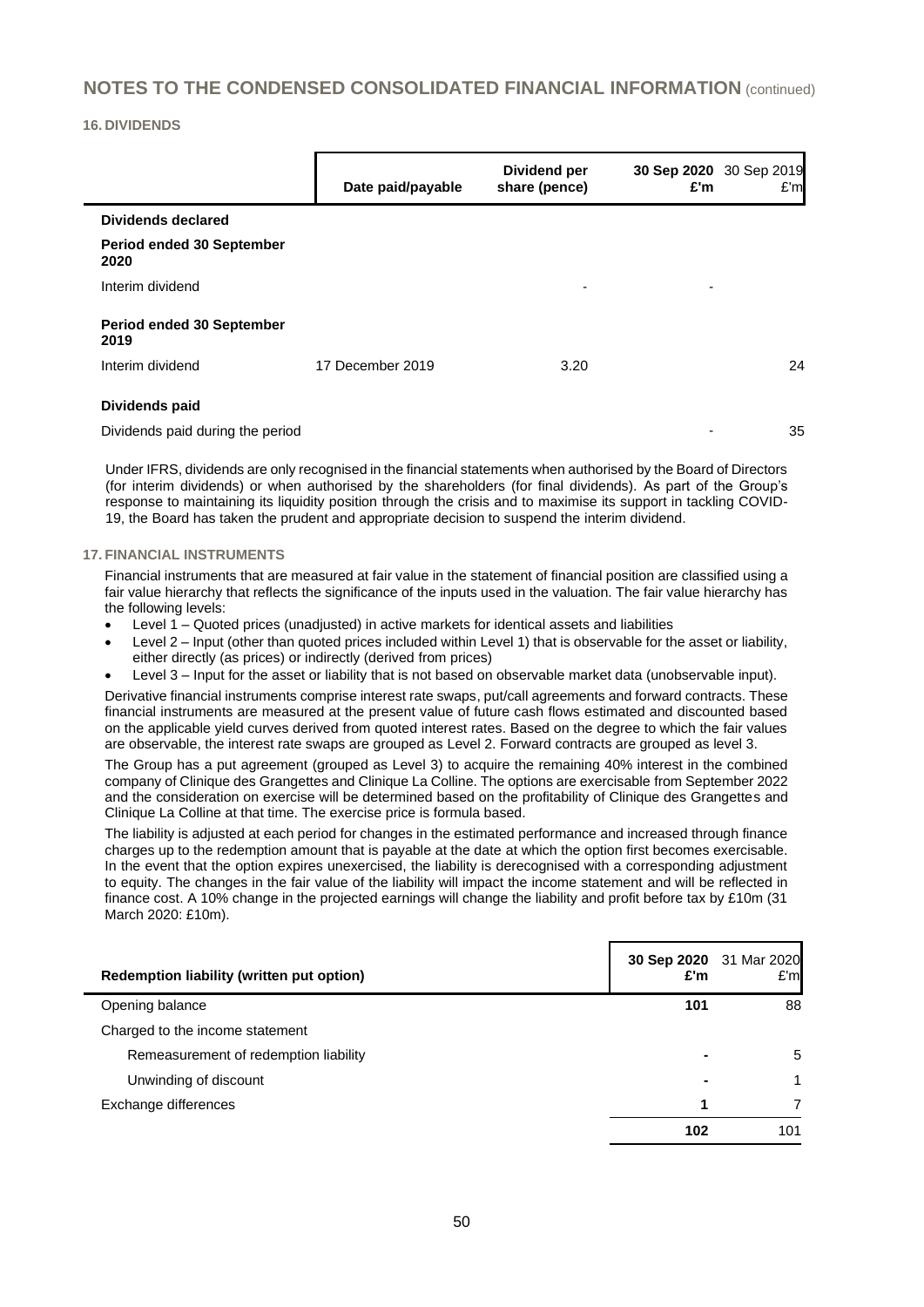#### **18. RELATED PARTIES**

There are no significant changes to the related party transactions for the six months ended 30 September 2020 compared to those disclosed in the Group's annual financial statements for the year ended 31 March 2020.

#### **19. SHARE-BASED PAYMENTS**

During the six months ended 30 September 2020, no grants were made under the Group's existing long-term incentive plan ("**LTIP**").

For the six months ended 30 September 2020, the total cost recognised in the income statement for the LTIP awards was £0.2m (1H20: £0.6m).

#### **20. EVENTS AFTER THE REPORTING DATE**

The impact of COVID-19 pandemic continues to evolve subsequent to 30 September 2020, including stricter social distance measures and hospital capacity planning in Switzerland announced in October 2020. These matters were considered by the Group in the going concern assessment as disclosed in the Finance Review. The Directors are not aware of any other matter or circumstance arising since the end of the financial period that would significantly affect the operations of the Group or the results of its operations.